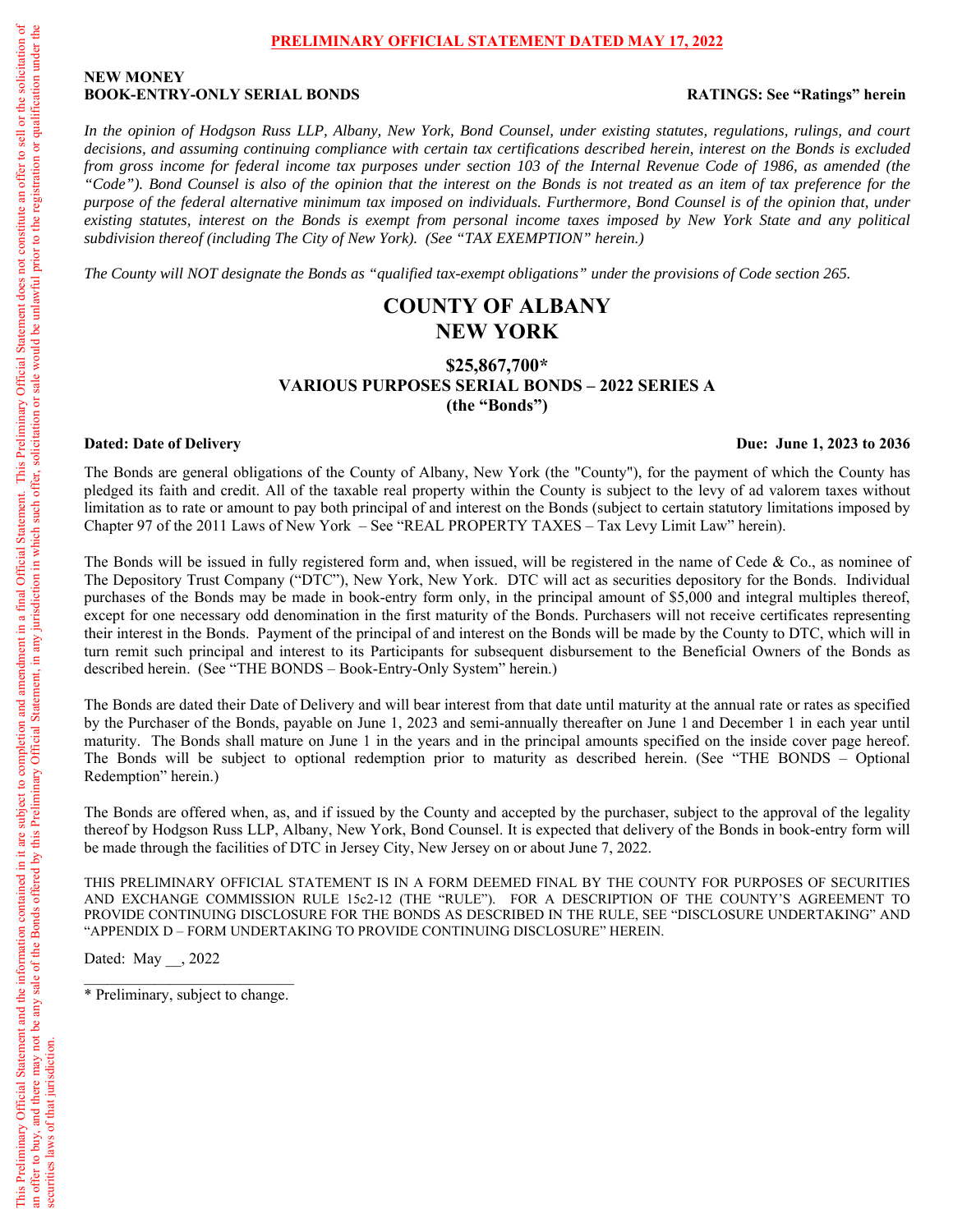The Bonds will mature on June 1 in the years and amounts as set forth below:

| Year | Amount*     | Coupon | <u>Yield</u> | <u>Year</u> | Amount*     | Coupon | <u>Yield</u>  |
|------|-------------|--------|--------------|-------------|-------------|--------|---------------|
| 2023 | \$1,127,700 | $\%$   | $\%$         | 2030        | \$1,875,000 | $\%$   | $\frac{0}{0}$ |
| 2024 | 1,570,000   |        |              | $2031**$    | 1,940,000   |        |               |
| 2025 | 1,615,000   |        |              | $2032**$    | 2,010,000   |        |               |
| 2026 | 1,660,000   |        |              | $2033**$    | 2,080,000   |        |               |
| 2027 | 1,710,000   |        |              | $2034**$    | 2,155,000   |        |               |
| 2028 | 1,760,000   |        |              | $2035**$    | 2,235,000   |        |               |
| 2029 | 1,815,000   |        |              | $2036**$    | 2,315,000   |        |               |

- \* The principal maturities of the Bonds are subject to adjustment following their sale, pursuant to the terms of the accompanying Notice of Sale to achieve substantially level or declining annual debt service as provided in the Local Finance Law.
- \*\* Subject to optional redemption prior to maturity (See "Optional Redemption" herein).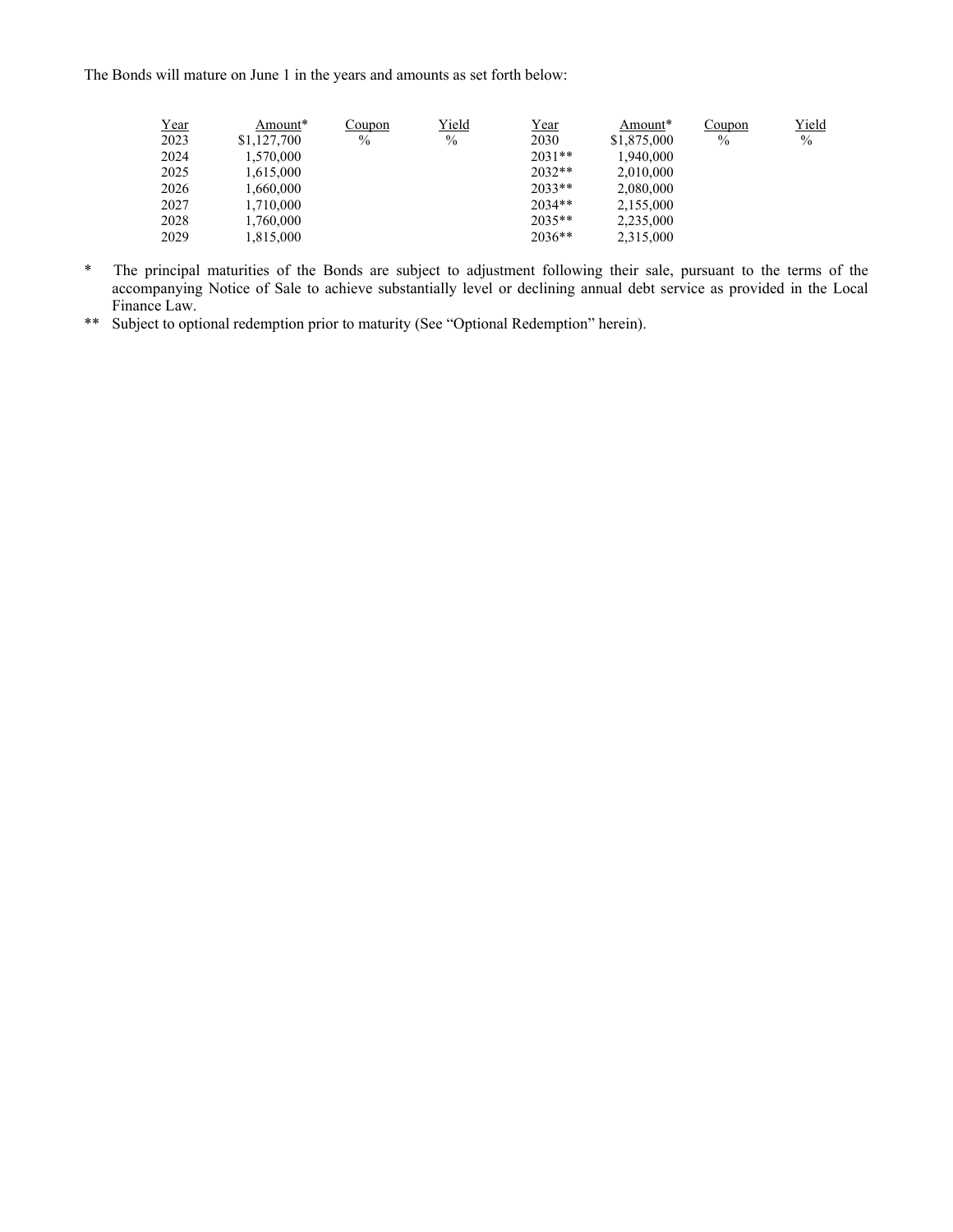# **COUNTY OF ALBANY NEW YORK**

# **County Officials**

**BOND COUNSEL** 

**\_\_\_\_\_\_\_\_\_\_\_\_\_\_\_\_\_\_\_\_\_\_\_\_\_\_\_\_\_\_** 

**Hodgson Russ LLP Albany, New York** 

# $\mathcal{L}_\text{max}$  , where  $\mathcal{L}_\text{max}$  , we have the set of  $\mathcal{L}_\text{max}$ **MUNICIPAL ADVISOR**



**CAPITAL MARKETS ADVISORS, LLC**  *Long Island \* Hudson Valley \* Southern Tier \* Western New York* **(516) 487-9817**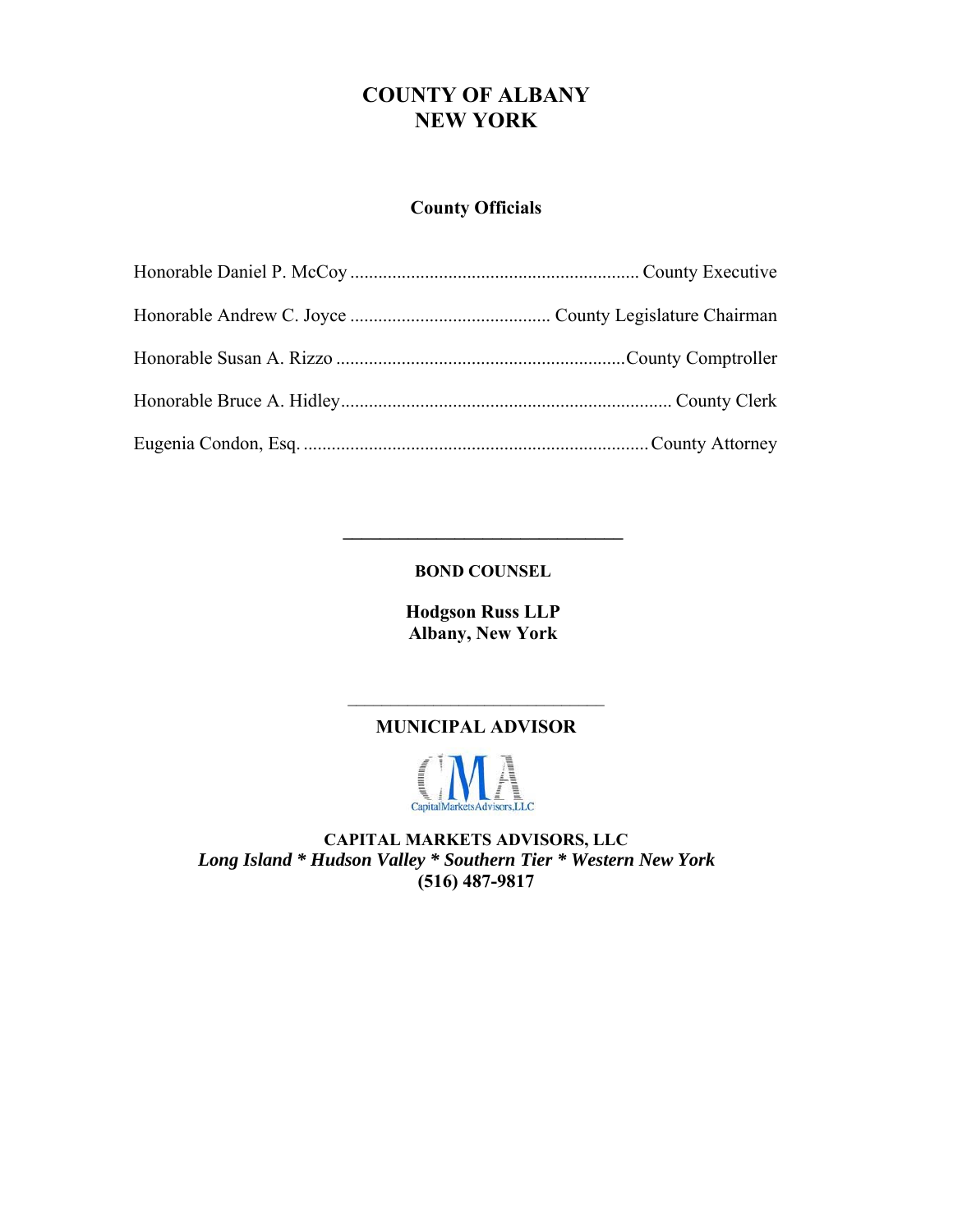No dealer, broker, salesman or other person has been authorized by the County to give any information or to make any representations, other than those contained in this Official Statement and if given or made, such other information or representations must not be relied upon as having been authorized by the County. This Official Statement does not constitute an offer to sell or the solicitation of an offer to buy, nor shall there be any sale of the Bonds by any person in any jurisdiction in which it is unlawful for such person to make such offer, solicitation or sale. The information set forth herein has been obtained by the County from sources which are believed to be reliable but it is not guaranteed as to accuracy or completeness. The information and expressions of opinion herein are subject to change without notice and neither the delivery of this Official Statement nor any sale made hereunder shall, under any circumstances, create any implication that there has been no change in the affairs of the County since the date hereof.

#### **TABLE OF CONTENTS**

| Page                                       |                                                  |  |
|--------------------------------------------|--------------------------------------------------|--|
| THE BONDS                                  |                                                  |  |
|                                            |                                                  |  |
|                                            | Information Reporting and Backup Withholding  10 |  |
|                                            |                                                  |  |
|                                            |                                                  |  |
|                                            |                                                  |  |
|                                            | DOCUMENTS ACCOMPANYING DELIVERY OF THE           |  |
| Special Provisions Affecting Remedies Upon |                                                  |  |
|                                            |                                                  |  |
|                                            |                                                  |  |
|                                            |                                                  |  |
|                                            |                                                  |  |
|                                            |                                                  |  |
|                                            |                                                  |  |
|                                            |                                                  |  |
|                                            |                                                  |  |
|                                            |                                                  |  |
|                                            |                                                  |  |
|                                            |                                                  |  |

| Information Reporting and Backup Withholding 10 |
|-------------------------------------------------|
|                                                 |
|                                                 |
|                                                 |
| DOCUMENTS ACCOMPANYING DELIVERY OF THE          |
|                                                 |
|                                                 |
|                                                 |
|                                                 |
|                                                 |
|                                                 |
|                                                 |
|                                                 |
|                                                 |
|                                                 |
|                                                 |

#### **APPENDIX A**

| <b>COUNTY INDEBTEDNESS AND DEBT</b> |  |
|-------------------------------------|--|
|                                     |  |
|                                     |  |
|                                     |  |
|                                     |  |
|                                     |  |
|                                     |  |
|                                     |  |
|                                     |  |
|                                     |  |
|                                     |  |
|                                     |  |
|                                     |  |

| Status and Financing of Employee Pension |  |
|------------------------------------------|--|
|                                          |  |
|                                          |  |
|                                          |  |
| Property Tax Collection and Delinquency  |  |
|                                          |  |
|                                          |  |
|                                          |  |
|                                          |  |
|                                          |  |
|                                          |  |

APPENDIX B – SUMMARY FINANCIAL STATEMENTS

APPENDIX C – AUDITED FINANCIAL STATEMENTS FOR THE FISCAL YEAR ENDED DECEMBER 31, 2020 APPENDIX D – FORM UNDERTAKING TO PROVIDE CONTINUING DISCLOSURE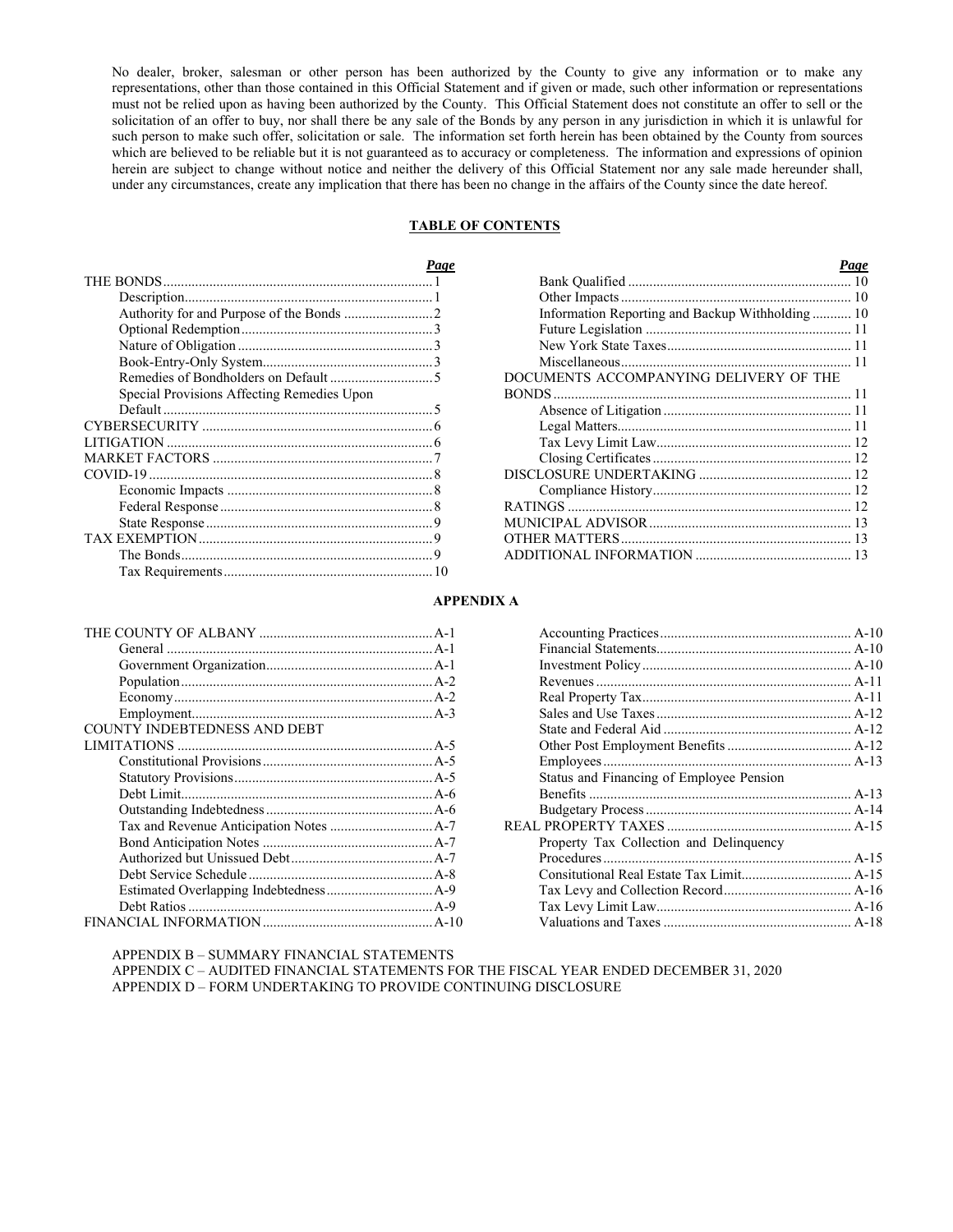## **OFFICIAL STATEMENT COUNTY OF ALBANY NEW YORK**

#### **relating to**

## **\$25,867,700\* VARIOUS PURPOSES SERIAL BONDS – 2022 SERIES A**

This Official Statement, which includes the cover page, inside cover page and appendices hereto, presents certain information relating to the County of Albany, in the State of New York (the "County" and "State," respectively) in connection with the sale of \$25,867,700\* Various Purposes Serial Bonds – 2022 Series A (the "Bonds").

All quotations from and summaries and explanations of provisions of the Constitution and laws of the State and acts and proceedings of the County contained herein do not purport to be complete and are qualified in their entirety by reference to the official compilations thereof and all references to the Bonds and the proceedings of the County relating thereto are qualified in their entirety by reference to the definitive form of the Bonds and such proceedings.

The presentation of information is intended to show recent historical trends and is not intended to indicate future or continuing trends in the financial or other information presented herein as provided by the County.

Statements in this Official Statement, and the documents included by specific reference, that are not historical facts are forward-looking statements, which are based on the County management's beliefs as well as assumptions made by, and information currently available to, the County's management and staff. **This Official Statement should be read with the understanding that the ongoing COVID-19 global pandemic has created prevailing economic conditions (at the global, national, State and local levels) that are highly uncertain, generally negative, and rapidly changing, and these conditions are expected to continue for an indefinite period of time. Accordingly, the County's overall economic situation and outlook (and all of the specific County-related information contained herein) should be carefully reviewed, evaluated and understood in the full light of this unprecedented world-wide event, the effects of which are extremely difficult to predict and quantify (See "COVID-19," herein).** 

## **THE BONDS**

## *Description*

The Bonds are dated their Date of Delivery and will bear interest from that date until maturity at the annual rate or rates as specified by the purchaser, payable on June 1, 2023 and semi-annually thereafter on June 1 and December 1 in each year until maturity. The Bonds shall mature on June 1 in the years in the principal amounts specified on the inside cover page hereof. The Bonds are subject to optional redemption prior to maturity. (See "Optional Redemption" herein.)

The Bonds will be issued in fully registered form and, when issued, will be registered in the name of Cede & Co., as nominee of The Depository Trust Company ("DTC"), New York, New York. DTC will act as securities depository for the Bonds. Individual purchases may be made in book-entry form only, in the principal amount of \$5,000 and integral multiples thereof, except for one necessary odd denomination in the first maturity of the Bonds. Purchasers will not receive certificates representing their interest in the Bonds.

\_\_\_\_\_\_\_\_\_\_\_\_\_\_\_\_\_\_\_\_\_\_\_\_\_\_\_\_\_

<sup>\*</sup> Preliminary, subject to change.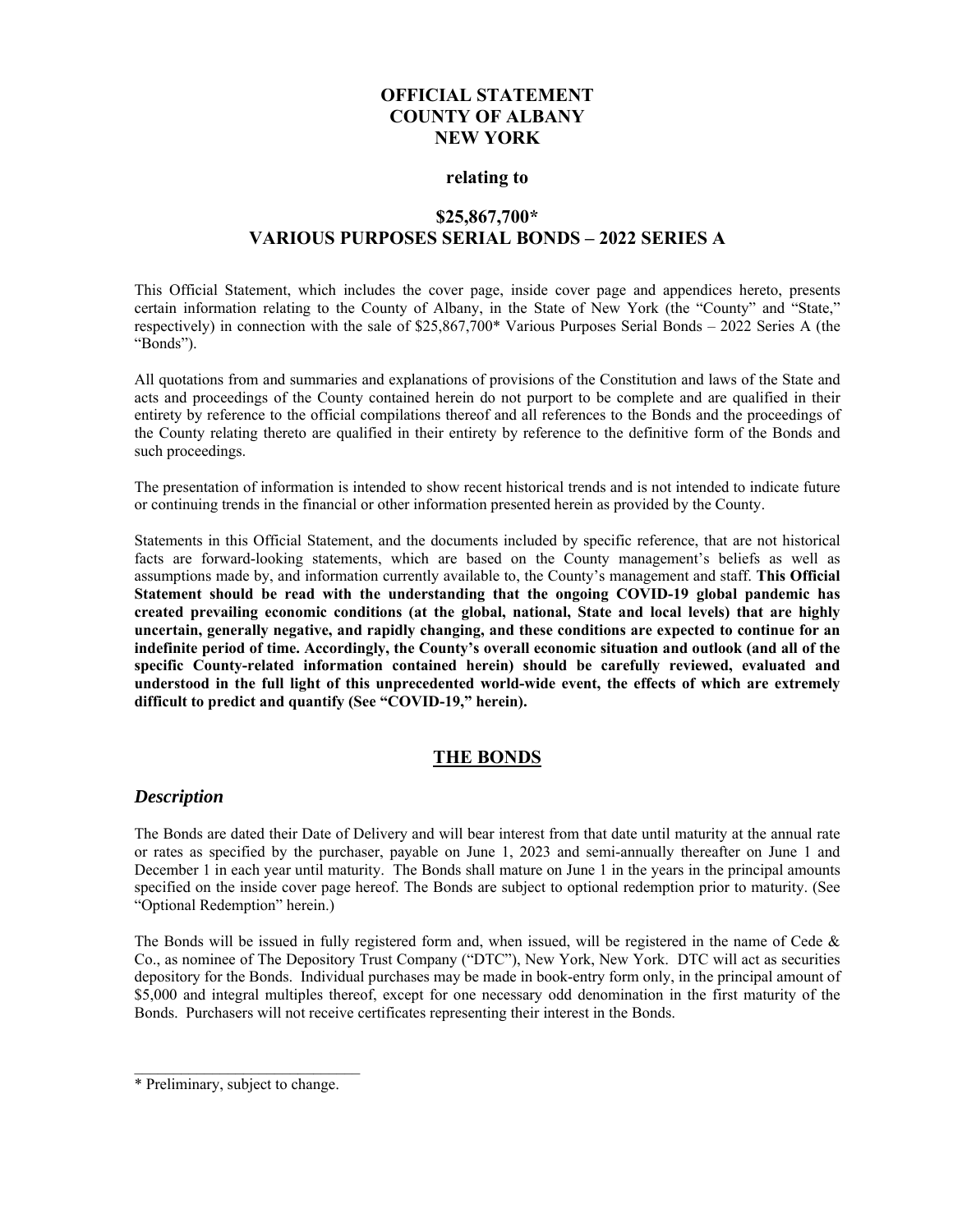Principal of and interest on the Bonds will be made by the County to DTC, which will in turn remit such principal and interest to its participants, for subsequent disbursement to the beneficial owners of the Bonds as described herein. The Bonds may be transferred in the manner described on the Bonds and as referenced in certain proceedings of the County referred to therein.

The record date for payment of principal and interest on the Bonds is the fifteenth day of the calendar month preceding each interest payment date.

## *Authority for and Purpose of the Bonds*

The Bonds are issued pursuant to the Constitution and Laws of the State, including the Local Finance Law, the County Charter and bond resolutions duly adopted by the County Legislature on their respective dates. The proceeds from the sale of the Bonds, will be used to provide original or additional original financing for the purposes described in the following table:

|                                                        | <b>Resolution</b> | <b>Authorization</b> | <b>Amount</b> |
|--------------------------------------------------------|-------------------|----------------------|---------------|
| Purpose                                                | <b>Number</b>     | Date                 | to Bonds      |
| County Office Buildings                                | 19-518            | 11/12/2019           | 750,000<br>\$ |
| <b>County Owned Garages/Parking</b>                    | 20-130            | 03/24/2020           | 1,500,000     |
| Green Initiatives                                      | 22-100            | 03/14/2022           | 600,000       |
| Various Capital Projects DPW                           | 18-571            | 12/03/2018           | 585,000       |
| Highway Pavement Recycling                             | 22-093            | 03/14/2022           | 950,000       |
| Vehicle and Truck Replacement                          | 22-093            | 03/14/2022           | 1,450,000     |
| <b>Construction at Watervliet Shaker Road</b>          | 19-519            | 11/12/2019           | 44,700        |
| Construction at Watervliet Shaker Road                 | 22-092            | 03/14/2022           | 193,000       |
| Design of CR 412 Culvert Replacement                   | 19-519            | 11/12/2019           | 50,000        |
| Construction at CR 412 Culvert Replacement             | 22-093            | 03/14/2022           | 600,000       |
| Design of Gifford Hollow Rd. / Trib to Switzkill       | 19-519            | 11/12/2019           | 40,000        |
| Construction of Gifford Hollow Rd. / Trib to Switzkill | 22-093            | 03/14/2022           | 400,000       |
| Construction of 405/Basic CK & Old Ravina              |                   |                      |               |
| Rd/Coeymans Ck                                         | 22-093            | 03/14/2022           | 1,389,000     |
| Design of Krumkill Rd. over the Normanskill Truss      | 22-093            | 03/14/2022           | 120,000       |
| Design of Various Bridge Deck Replacements             | 22-093            | 03/14/2022           | 80,000        |
| Construction of New Garage Buildings/Office Space      | 22-093            | 03/14/2022           | 2,000,000     |
| MVP Arena - Upper Level Seats                          | 19-517            | 11/12/2019           | 1,602,000     |
| MVP Arena - Various Capital (Locker Rooms)             | 19-517            | 11/12/2019           | 1,908,000     |
| MVP Arena - Heat System & Light Upgrades               | 19-517            | 11/12/2019           | 3,056,000     |
| MVP Arena - Various Capital (Locker Rooms)             | 22-095            | 03/14/2022           | 350,000       |
| MVP Arena - LED Expansion                              | 22-094            | 03/14/2022           | 2,403,000     |
| Day Care Center                                        | 22-090            | 03/14/2022           | 4,557,000     |
| E-911 Communications Center                            | 19-097            | 03/11/2019           | 500,000       |
| E-911 Communications Center                            | 19-513            | 11/12/2019           | 300,000       |
| Sheriff Public Safety Building                         | 20-478            | 12/07/2020           | 440,000       |
|                                                        |                   | Totals:              | \$25,867,700  |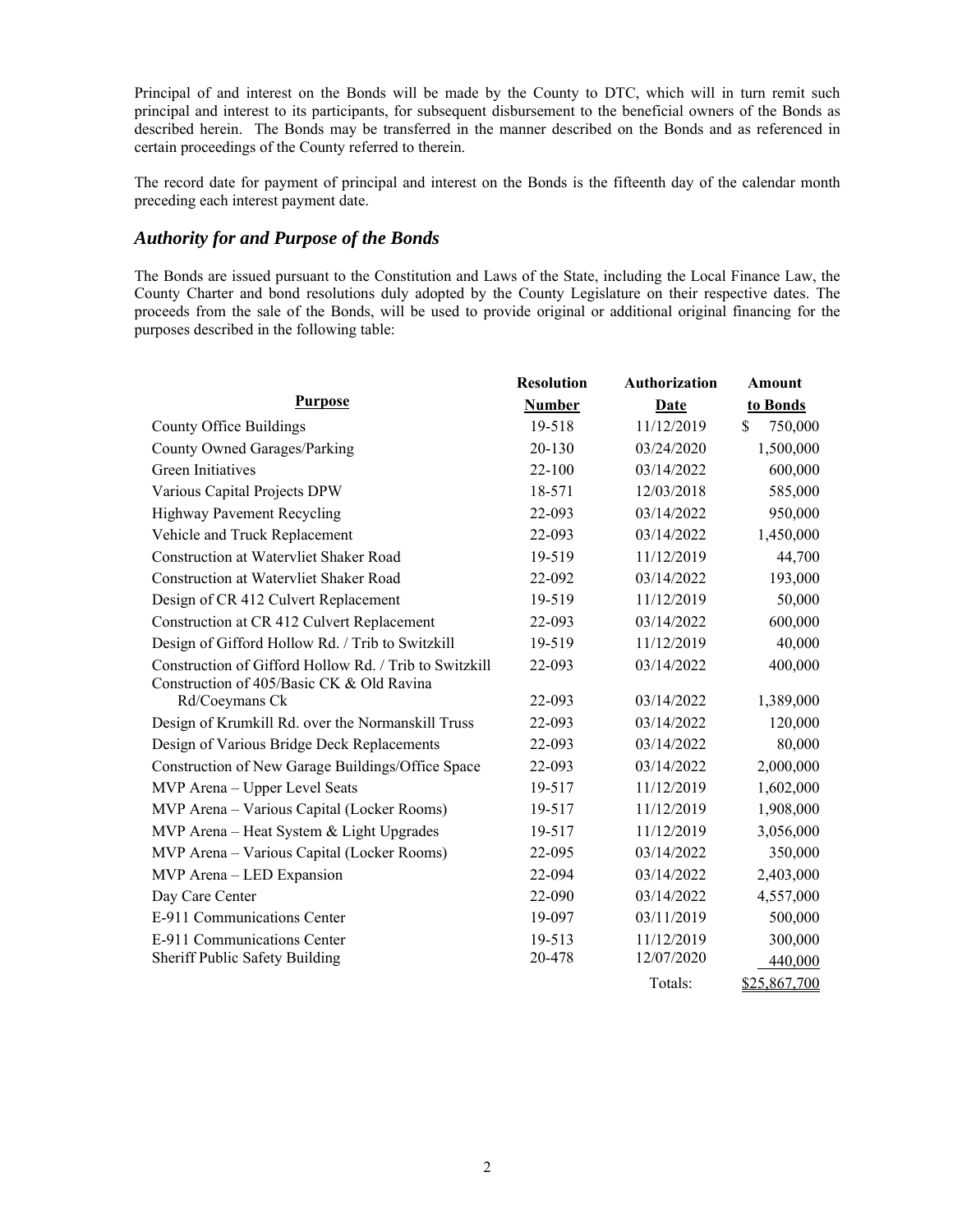## *Optional Redemption*

The Bonds maturing on or before June 1, 2030 will not be subject to redemption prior to maturity. The Bonds maturing on or after June 1, 2031 will be subject to redemption prior to maturity at the option of the County on any date on or after June 1, 2030, in whole or in part at par, and if in part in any order of their maturity and in any amount within a maturity (selected by lot within a maturity), at the redemption price of 100% of the par amount of the Bonds to be redeemed, plus accrued interest to the date of redemption.

The County may select the maturities of the Bonds to be redeemed prior to maturity and the amount to be redeemed of each maturity selected, as the County shall determine to be in the best interest of the County at the time of such redemption. If less than all of the Bonds of any maturity are to be redeemed prior to maturity, the particular Bonds of such maturity to be redeemed shall be selected by the County by lot in any customary manner of selection as determined by the County. Notice of such call for redemption shall be given by transmitting such notice to the registered owner not more than sixty (60) days nor less than thirty (30) days prior to such date. Notice of redemption having been given as aforesaid, the Bonds so called for redemption shall, on the date of redemption set forth in such call for redemption, become due and payable, together with accrued interest to such redemption date, and interest shall cease to be paid thereon after such redemption date.

## *Nature of Obligation*

Each of the Bonds when duly issued and paid for will constitute a contract between the County and the holder thereof.

The Bonds will be general obligations of the County and will contain a pledge of the faith and credit of the County for the payment of the principal thereof and the interest thereon. For the payment of such principal and interest the County has the power and statutory authorization to levy ad valorem taxes on all taxable real property in the County without limitation as to rate or amount (subject to certain statutory limitations imposed by Chapter 97 of the 2011 Laws of New York – See "REAL PROPERTY TAXES – *Tax Levy Limit Law*" herein).

Under the Constitution of the State, the County is required to pledge its faith and credit for the payment of the principal of and interest on the Bonds, and the State is specifically precluded from restricting the power of the County to levy taxes on real estate therefor.

## *Book-Entry-Only System*

DTC will act as securities depository for the Bonds. The Bonds will be issued as fully-registered securities registered in the name of Cede & Co. (DTC's partnership nominee) or such other name as may be requested by an authorized representative of DTC. One fully-registered bond certificate will be issued for each maturity of the Bonds, in the aggregate principal amount of such maturity, and will be deposited with DTC.

DTC, the world's largest depository, is a limited-purpose trust company organized under the New York Banking Law, a "banking organization" within the meaning of the New York Banking Law, a member of the Federal Reserve System, a "clearing corporation" within the meaning of the New York Uniform Commercial Code, and a "clearing agency" registered pursuant to the provisions of Section 17A of the Securities Exchange Act of 1934. DTC holds and provides asset servicing for over 3.5 million issues of U.S. and non-U.S. equity issues, corporate and municipal debt issues, and money market instruments (from over 100 countries) that DTC's participants ("Direct Participants") deposit with DTC. DTC also facilitates the post-trade settlement among Direct Participants of sales and other securities transactions in deposited securities, through electronic computerized book-entry transfers and pledges between Direct Participants' accounts. This eliminates the need for physical movement of securities certificates. Direct Participants include both U.S. and non-U.S. securities brokers and dealers, banks, trust companies, clearing corporations, and certain other organizations. DTC is a wholly-owned subsidiary of The Depository Trust & Clearing Corporation ("DTCC"). DTCC is the holding company for DTC, National Securities Clearing Corporation and Fixed Income Clearing Corporation, all of which are registered clearing agencies. DTCC is owned by the users of its regulated subsidiaries. Access to the DTC system is also available to others such as both U.S. and non-U.S. securities brokers and dealers, banks, trust companies, and clearing corporations that clear through or maintain a custodial relationship with a Direct Participant, either directly or indirectly ("Indirect Participants"). The DTC Rules applicable to its Participants are on file with the Securities and Exchange Commission. More information about DTC can be found at www.dtcc.com and www.dtc.org.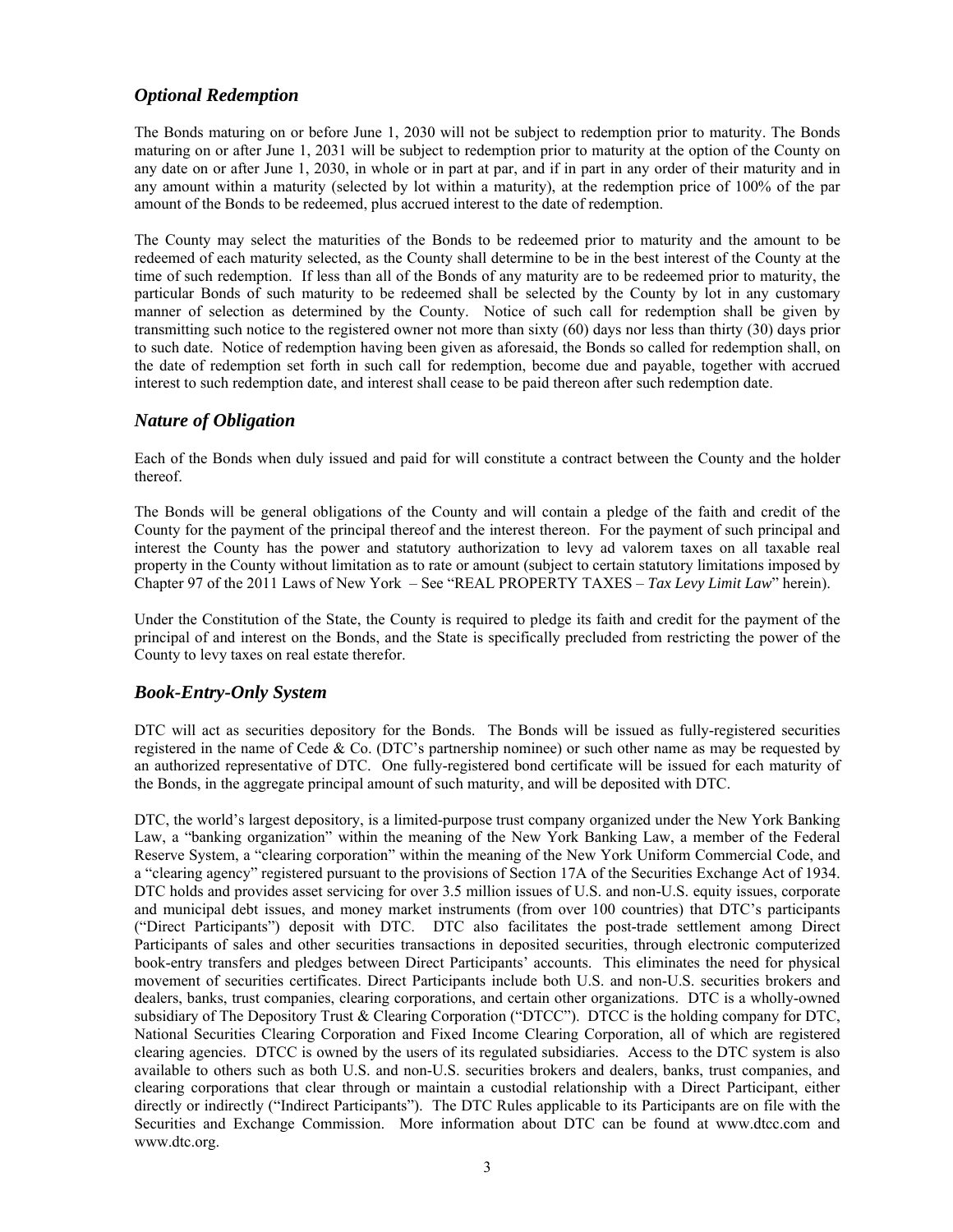Purchases of the Bonds under the DTC system must be made by or through Direct Participants, which will receive a credit for the Bonds on DTC's records. The ownership interest of each actual purchaser of each bond ("Beneficial Owner") is in turn to be recorded on the Direct and Indirect Participants' records. Beneficial Owners will not receive written confirmation from DTC of their purchase. Beneficial Owners are, however, expected to receive written confirmations providing details of the transaction, as well as periodic statements of their holdings, from the Direct or Indirect Participant through which the Beneficial Owner entered into the transaction. Transfers of ownership interests in the Bonds are to be accomplished by entries made on the books of Direct and Indirect Participants acting on behalf of Beneficial Owners. Beneficial Owners will not receive certificates representing their ownership interests in the Bonds, except in the event that use of the book-entry system for the Bonds is discontinued.

To facilitate subsequent transfers, all Bonds deposited by Direct Participants with DTC are registered in the name of DTC's partnership nominee, Cede & Co., or such other name as may be requested by an authorized representative of DTC. The deposit of the Bonds with DTC and their registration in the name of Cede & Co. or such other DTC nominee do not effect any change in beneficial ownership. DTC has no knowledge of the actual Beneficial Owners of the Bonds; DTC's records reflect only the identity of the Direct Participants to whose accounts such Bonds are credited, which may or may not be the Beneficial Owners. The Direct and Indirect Participants will remain responsible for keeping account of their holdings on behalf of their customers.

Conveyance of notices and other communications by DTC to Direct Participants, by Direct Participants to Indirect Participants, and by Direct Participants and Indirect Participants to Beneficial Owners will be governed by arrangements among them, subject to any statutory or regulatory requirements as may be in effect from time to time. Redemption notices with respect to the Bonds shall be sent to DTC. If less than all of the Bonds of a particular maturity are to be redeemed, DTC's practice is to determine by lot the amount of the interest of all Direct Participants in such maturity is to be redeemed.

Neither DTC nor Cede & Co. (nor any other DTC nominee) will consent or vote with respect to the Bonds unless authorized by a Direct Participant in accordance with DTC's MMI Procedures. Under its usual procedures, DTC mails an Omnibus Proxy to the County as soon as possible after the record date. The Omnibus Proxy assigns Cede & Co.'s consenting or voting rights to those Direct Participants to whose accounts the Bonds are credited on the record date (identified in a listing attached to the Omnibus Proxy).

Principal and interest payments on the Bonds and, in the case of the Bonds, payments of redemption price, will be made to Cede & Co., or such other nominee as may be requested by an authorized representative of DTC. DTC's practice is to credit Direct Participants' accounts upon DTC's receipt of funds and corresponding detail information from the County, on the payable date in accordance with their respective holdings shown on DTC's records. Payments by Participants to Beneficial Owners will be governed by standing instructions and customary practices, as is the case with securities held for the accounts of customers in bearer form or registered in "street name," and will be the responsibility of such Participant and not of DTC or the County, subject to any statutory or regulatory requirements as may be in effect from time to time. Payment of principal and interest payments to Cede & Co. (or such other nominee as may be requested by an authorized representative of DTC) is the responsibility of the County, disbursement of such payments to Direct Participants will be the responsibility of DTC, and disbursement of such payments to the Beneficial Owners will be the responsibility of Direct and Indirect Participants.

DTC may discontinue providing its services as depository with respect to the Bonds at any time by giving reasonable notice to the County. Under such circumstances, in the event that a successor depository is not obtained, bond certificates are required to be printed and delivered.

The County may discontinue use of the system of book-entry-only transfers through DTC (or a successor securities depository). In that event, bond certificates will be printed and delivered.

The information in this section concerning DTC and DTC's book-entry system has been obtained from sources that the County believes to be reliable, but the County takes no responsibility for the accuracy thereof.

Source: The Depository Trust Company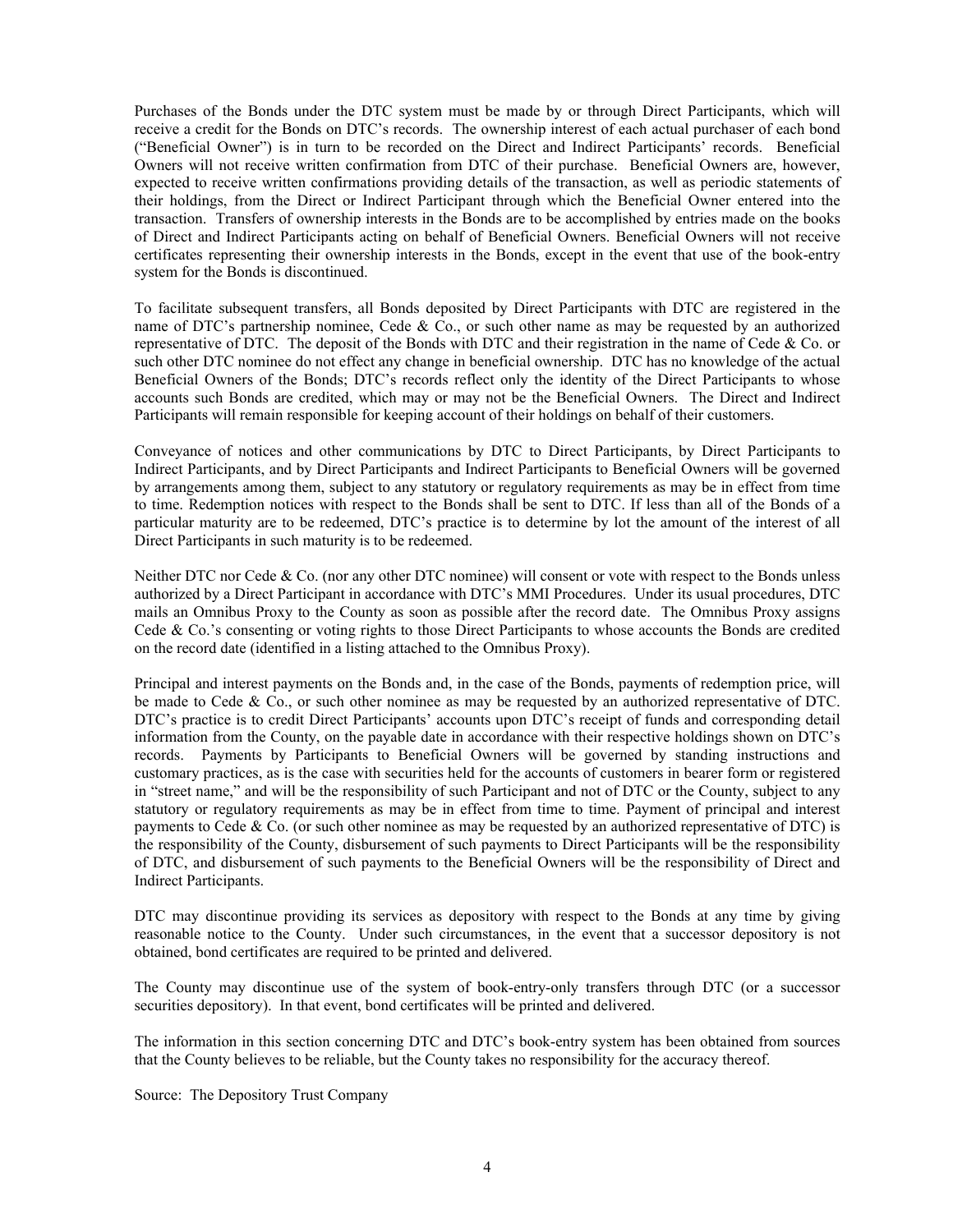THE INFORMATION CONTAINED IN THE ABOVE SECTION CONCERNING DTC AND DTC'S BOOK-ENTRY SYSTEM HAS BEEN OBTAINED FROM SAMPLE OFFERING DOCUMENT LANGUAGE SUPPLIED BY DTC, BUT THE COUNTY TAKES NO RESPONSIBILITY FOR THE ACCURACY THEREOF. IN ADDITION, THE COUNTY WILL NOT HAVE ANY RESPONSIBILITY OR OBLIGATION TO PARTICIPANTS, TO INDIRECT PARTICIPANTS OR TO ANY BENEFICIAL OWNER WITH RESPECT TO: (I) THE ACCURACY OF ANY RECORDS MAINTAINED BY DTC, ANY PARTICIPANT OR ANY INDIRECT PARTICIPANT; (II) THE PAYMENTS BY DTC OR ANY PARTICIPANT OR ANY INDIRECT PARTICIPANT OF ANY AMOUNT WITH RESPECT TO THE PRINCIPAL OF, OR PREMIUM, IF ANY, OR INTEREST ON THE BONDS OR (III) ANY NOTICE WHICH IS PERMITTED OR REQUIRED TO BE GIVEN TO BONDOWNER.

THE COUNTY CANNOT AND DOES NOT GIVE ANY ASSURANCES THAT DTC, DIRECT PARTICIPANTS OR INDIRECT PARTICIPANTS OF DTC WILL DISTRIBUTE TO THE BENEFICIAL OWNERS OF THE BONDS (1) PAYMENTS OF PRINCIPAL OF OR INTEREST OR REDEMPTION PREMIUM ON THE BONDS (2) CONFIRMATIONS OF THEIR OWNERSHIP INTERESTS IN THE BONDS OR (3) OTHER NOTICES SENT TO DTC OR CEDE & CO., ITS PARTNERSHIP NOMINEE, AS THE REGISTERED OWNER OF THE BONDS, OR THAT THEY WILL DO SO ON A TIMELY BASIS, OR THAT DTC, DIRECT PARTICIPANTS OR INDIRECT PARTICIPANTS WILL SERVE AND ACT IN THE MANNER DESCRIBED IN THIS OFFICIAL STATEMENT.

THE COUNTY WILL NOT HAVE ANY RESPONSIBILITY OR OBLIGATIONS TO DTC, THE DIRECT PARTICIPANTS, THE INDIRECT PARTICIPANTS OF DTC OR THE BENEFICIAL OWNERS WITH RESPECT TO (1) THE ACCURACY OF ANY RECORDS MAINTAINED BY DTC OR ANY DIRECT PARTICIPANTS OR INDIRECT PARTICIPANTS OF DTC; (2) THE PAYMENT BY DTC OR ANY DIRECT PARTICIPANTS OR INDIRECT PARTICIPANTS OF DTC OF ANY AMOUNT DUE TO ANY BENEFICIAL OWNER IN RESPECT OF THE PRINCIPAL AMOUNT OF OR INTEREST OR REDEMPTION PREMIUM ON THE BONDS; (3) THE DELIVERY BY DTC OR ANY DIRECT PARTICIPANTS OR INDIRECT PARTICIPANTS OF DTC OF ANY NOTICE TO ANY BENEFICIAL OWNER THAT IS REQUIRED OR PERMITTED TO BE GIVEN TO OWNERS; OR (4) ANY CONSENT GIVEN OR OTHER ACTION TAKEN BY DTC AS THE REGISTERED HOLDER OF THE BONDS.

## *Remedies of Bondholders on Default*

Upon default in payment in full of the principal of or interest on the Bonds, a holder of such defaulted Bond has a contractual right to sue the County for the amount then due thereon. Such holder may obtain a judgment against the County with interest as provided by law from the date of default in such payment or the date of demand therefor, if later. Execution or attachment of County property cannot be obtained to satisfy the judgment. The General Municipal Law of the State provides that if the County fails to pay a final judgment for such principal and/or interest, it shall be the duty of the County Legislature to assess, levy and cause to be collected at the same time and in like manner as other moneys for expenses are then next thereafter to be assessed, levied and collected, a sum of money sufficient to pay said judgment with interest thereon. Any moneys so collected shall, from time to time, be paid to the judgment creditors.

In addition, the State Constitution provides that if the County fails to provide in its annual budget an amount sufficient to meet payment of principal of or interest on the Bonds, the County shall set aside from the first revenues thereafter received an amount necessary to pay such amounts which were required to be included in the County's annual budget. In addition, the County Comptroller may be required to set apart and apply such revenues to the payment of principal and interest on the Bonds at the suit of any holder of the Bonds. However, such right is subject to the discretionary power of the enforcing court and may be abridged by federal laws affecting creditors' rights or laws involving financial emergencies. (See "Special Provisions Affecting Remedies Upon Default").

## *Special Provisions Affecting Remedies Upon Default*

Section 3-a of the General Municipal Law provides, subject to exceptions not pertinent, that the rate of interest to be paid by the County upon any judgment or accrued claim against the County shall not exceed nine per centum per annum. This provision might be construed to have application to the holders of the Bonds in the event of a default in the payment of the principal of or interest on the Bonds.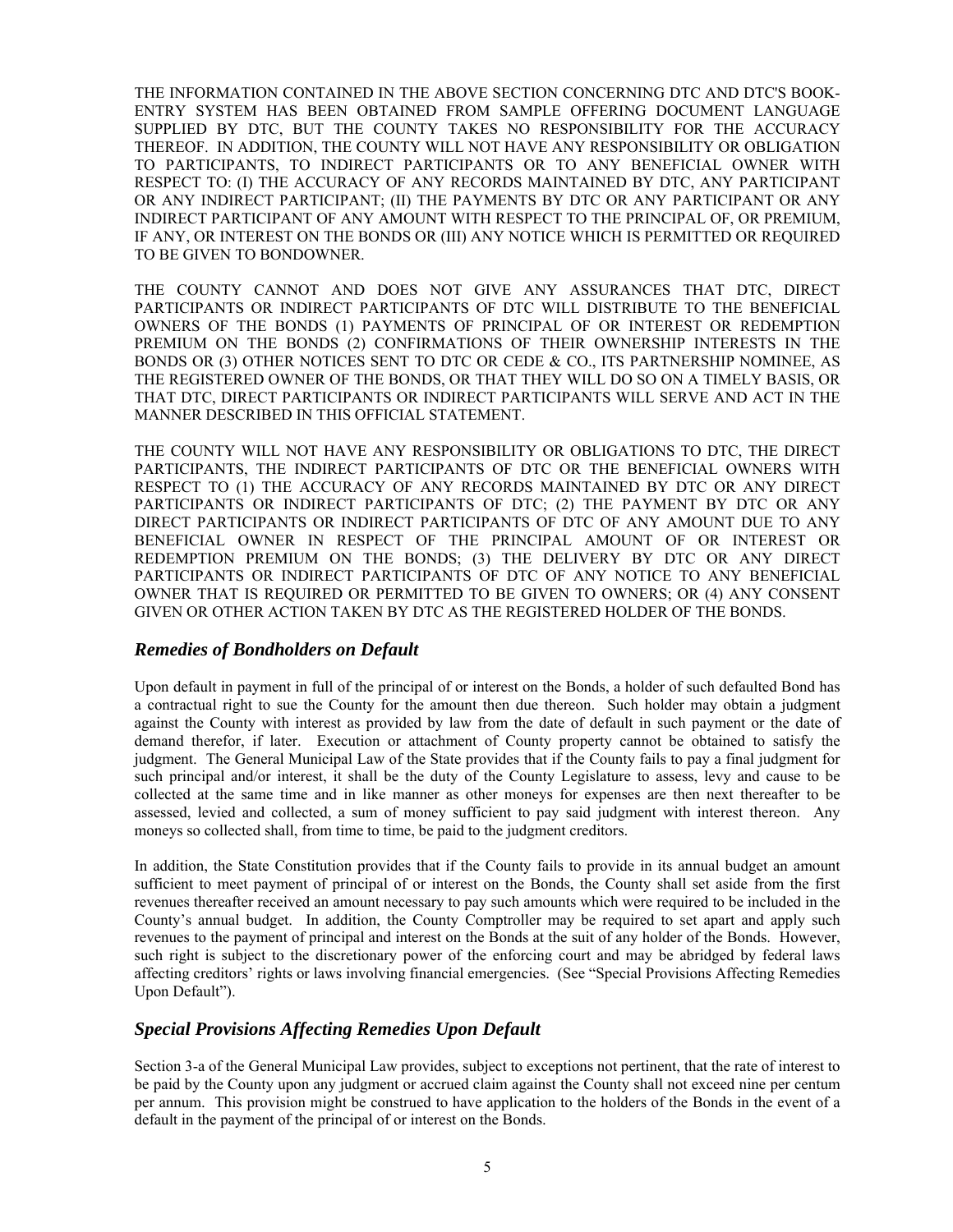In accordance with the general rule with respect to municipalities, judgments against the County may not be enforced by levy and execution against property owned by the County.

The Federal Bankruptcy Code allows public bodies such as the County recourse to the protection of a Federal Court for the purpose of adjusting outstanding indebtedness. Section 85.80 of the Local Finance Law contains specific authorization for any municipality in the State (including the County) to file a petition under any provision of Federal bankruptcy law for the composition or adjustment of municipal indebtedness.

Under the Federal Bankruptcy Code, a petition may be filed in Federal bankruptcy court by a municipality which is insolvent or unable to meet its debts as they mature. Generally, the filing of such a petition operates as a stay of any proceeding to enforce a claim against the municipality. The Code also requires the municipality to file a plan for the adjustment of its debts, which may modify or alter the rights of creditors and would authorize the Federal bankruptcy court to permit the municipality to issue certificates of indebtedness, which could have priority over existing creditors and which could be secured. Any plan of adjustment confirmed by the court must be approved by the requisite majority of creditors. If confirmed by the bankruptcy court, the plan would be binding upon all creditors affected by it. The County has the legal capacity to file a petition under the Federal Bankruptcy Code.

It might be asserted that under the Federal Bankruptcy Code interest and principal payments made by the County in respect of its indebtedness within ninety days of the filing of a bankruptcy petition with respect to the County were voidable preferences. If these assertions were made and sustained by the bankruptcy court, the recipients of those preferential payments could be required to refund them, and their claims would then be treated as if the preferential payments had not been made.

At the Extraordinary Session of the State Legislature held in November, 1975, legislation was enacted which purported to suspend the right to commence or continue an action in any court to collect or enforce certain short-term obligations of The City of New York. The effect of such act was to create a three-year moratorium on actions to enforce the payment of such obligations. On November 19, 1976, the Court of Appeals, the State's highest court, declared such act to be invalid on the ground that it violates the provisions of the State Constitution requiring a pledge by such City of its faith and credit for the payment of such obligations.

As a result of the Court of Appeals decision, the constitutionality of that portion of Title 6-A of the Local Finance Law enacted at the 1975 Extraordinary Session of the State Legislature, authorizing any county, city, town or village with respect to which the State has declared a financial emergency to petition the State Supreme Court to stay the enforcement against such municipality of any claim for payment relating to any contract, debt or obligation of the municipality during the emergency period, is subject to doubt. In any event, no such emergency has ever been declared with respect to the County.

## **CYBERSECURITY**

The County, like many other public and private entities, relies on technology to conduct its operations. As a recipient and provider of personal, private, or sensitive information, the County faces multiple cyber threats including, but not limited to, hacking, viruses, malware and other attacks on computer and other sensitive digital networks and systems. To mitigate the risk of business operations impact and/or damage from cyber incidents or cyber-attacks, the County invests in various forms of cybersecurity and operational controls; however, no assurances can be given that such security and operational control measures will be completely successful to guard against cyber threats and attacks. The results of any such attack could impact business operations and/or damage County digital networks and systems and the costs of remedying any such damage could be substantial.

## **LITIGATION**

Upon delivery of the Bonds, the County shall furnish a certificate of the County Comptroller dated the respective dates of delivery of the Bonds, to the effect that there is no litigation of any nature pending or to his knowledge threatened to restrain or enjoin the issuance, sale, execution or delivery of the Bonds, or in any way contesting or affecting the validity of the Bonds or any of the proceedings taken with respect to the issuance and sale thereof or the application or moneys to the payment of the Bonds. In addition, such certificate shall state that there is no litigation of any nature now pending or threatened by or against the County wherein an adverse judgment or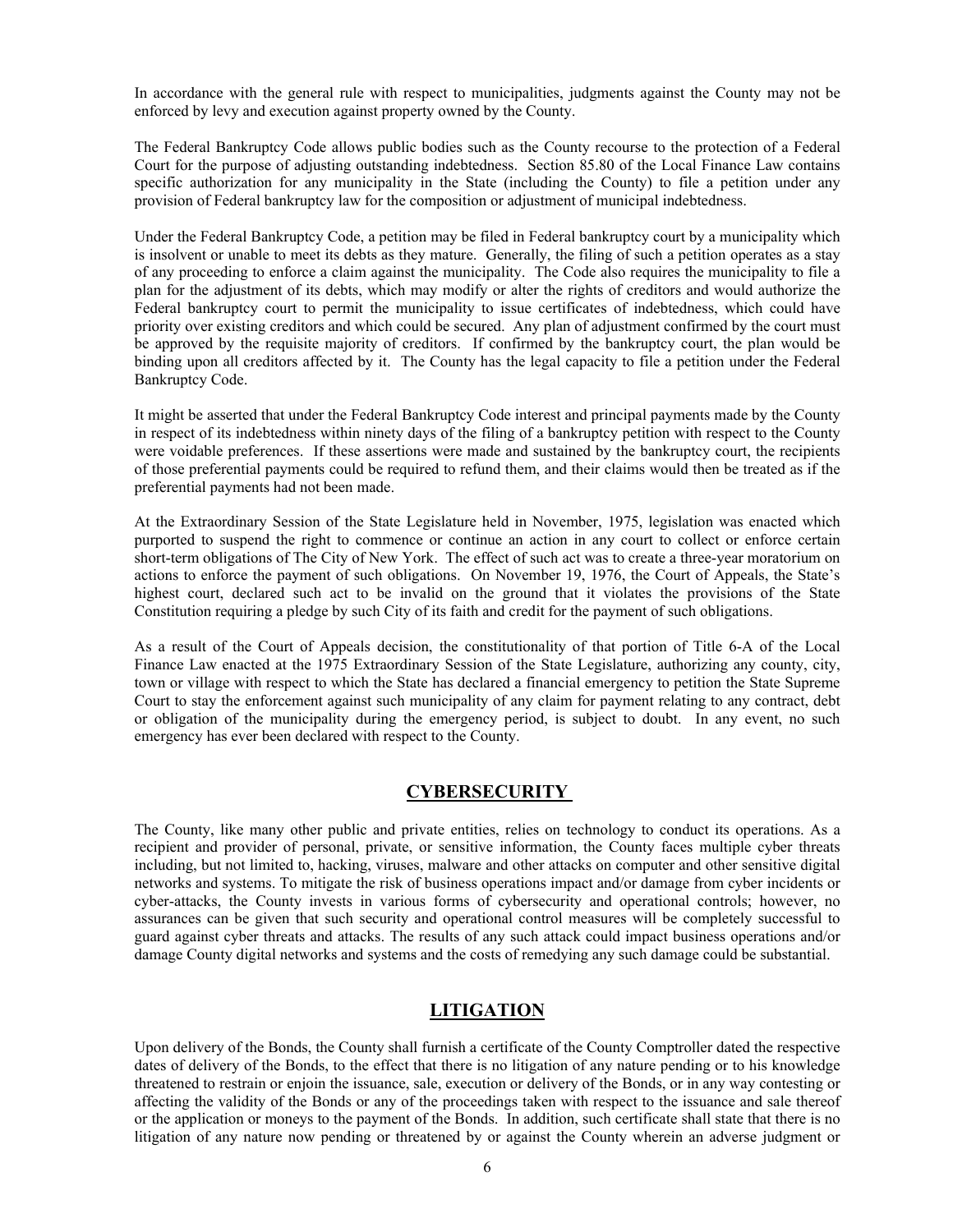ruling could have a material adverse impact on the financial condition of the County or adversely affect the power of the County to levy, collect and enforce the collection of taxes or other revenues for the payment of its obligations, which has not been disclosed in this Official Statement.

Existing Claims Against the County. There are pending against the County a number of claims and formal lawsuits wherein monetary damages among other relief is sought. Procedural statutes in the State prohibit Claimant's and Plaintiff's from including in their initiating papers the specific monetary damages they deem themselves entitled to. In addition, when the County is given formal notice by Claimants and/or Plaintiffs of their monetary damages, they are often extremely inflated. As a result, it is difficult for the County to provide an accurate figure as to specific monetary damages claimed. However, the majority of these claims and lawsuits are expected to be adequately covered by insurance, and thus not have a material impact on the County's financial position.

Personal Injury Actions. The County is involved in less than 50 lawsuits and administrative proceedings arising out of the operation and administration of County affairs for which exposure of \$20,000 or more has been estimated. Many of these actions involve personal injury claims, for which estimates of liability are established annually by the County Attorney, to the extent that they can be by law.

Summary. In the opinion of the County Attorney, the resolution of these lawsuits and claims will not have a material impact on the County's financial position. In the event insurance is incapable of covering the full amount of any judgments upon such claims, and the amount of any such judgment is sufficient to materially affect the financial condition of the County, the County would be able to issue bonds to finance the judgment for a term of up to fifteen (15) years. Since the County has only used 17% of its bonding capacity as of the date of this Official Statement, the bonding of any such judgments would be well within the debt limit of the County.

IRS Review. In the course of its general review of tax-exempt bond issues, the Internal Revenue Service (the "IRS") conducted a review of a County bond issue from 2006 (the "Prior Bonds"). The IRS indicated to the County that the Prior Bonds were randomly selected for review in connection with the IRS's ordinary procedures. The County cooperated fully with the IRS in its review of the Prior Bonds, and the review was concluded without any material adverse impact to the County. The proceeds from the sale of the Prior Bonds were used to fund various typical County capital projects.

## **MARKET FACTORS**

There are certain potential risks associated with an investment in the Bonds, and investors should be thoroughly familiar with this Official Statement, including its appendices, in order to make an informed investment decision. Investors should consider, in particular, the following factors:

The financial and economic condition of the County as well as the market for the Bonds could be affected by a variety of factors, some of which are beyond the County's control. There can be no assurance that adverse events in the State and in other jurisdictions, including, for example, the seeking by a municipality or large taxable property owner of remedies pursuant to the Federal Bankruptcy Code or otherwise, will not occur which might affect the market price of and the market for the Bonds. If a significant default or other financial crisis should occur in the affairs of the State or another jurisdiction or any of its agencies or political subdivisions thereby further impairing the acceptability of obligations issued by borrowers within the State, both the ability of the County to arrange for additional borrowings, and the market for and market value of outstanding debt obligations, including the Bonds, could be adversely affected.

There can be no assurance that the State appropriation for State aid to municipalities and school districts will be continued in future years, either pursuant to existing formulas or in any form whatsoever. State aid appropriated and apportioned to the County can be paid only if the State has such monies available therefor. The availability of such monies and the timeliness of such payment may also be affected by a delay in the adoption of the State budget and other circumstances, including State fiscal stress. In any event, State aid appropriated and apportioned to the County can be paid only if the State has such monies available therefor (See "STATE AID" herein).

Should the County fail to receive monies expected from the State in the amounts and at the times expected, the County is permitted to issue revenue anticipation notes in anticipation of the receipt of delayed State aid.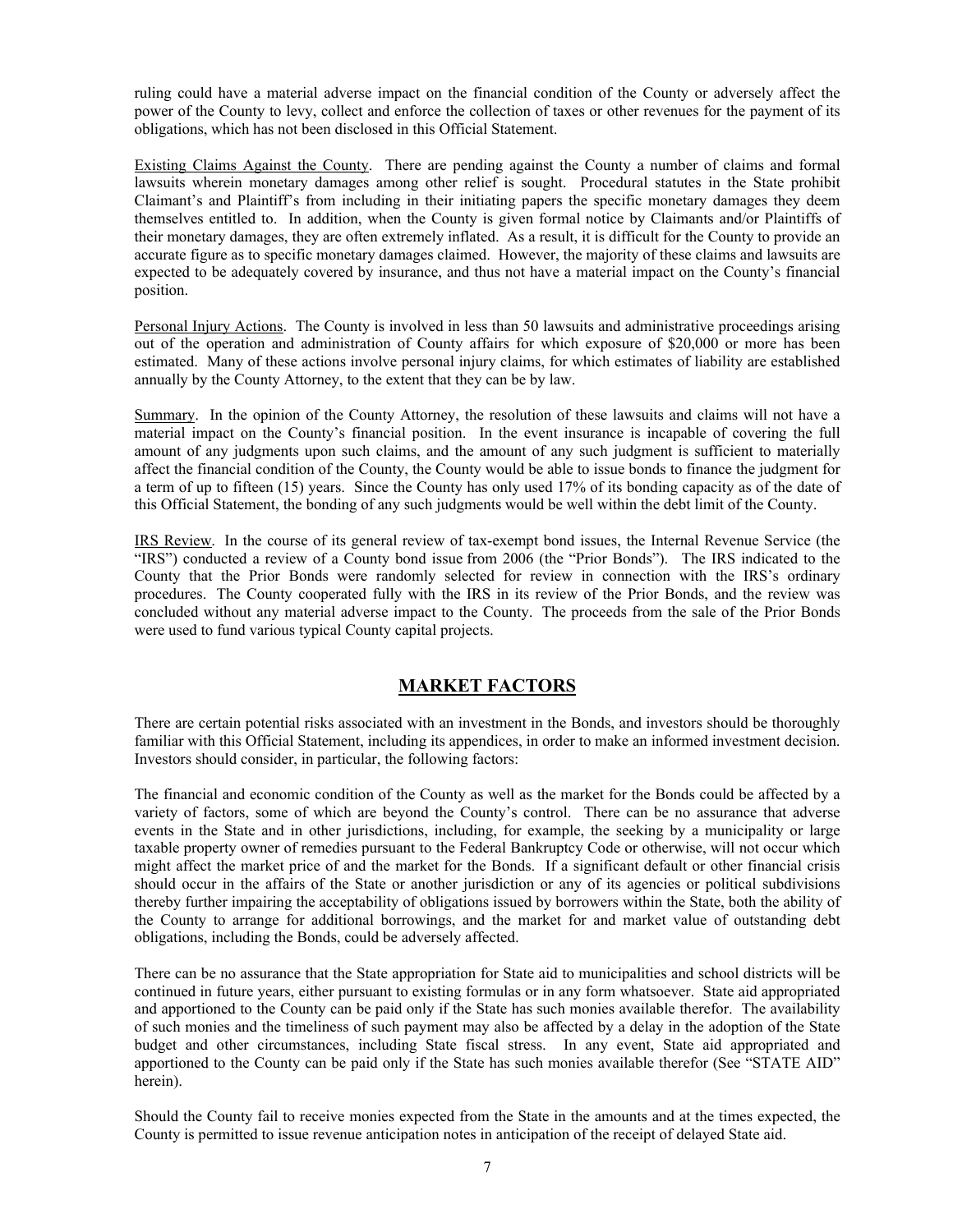If and when a holder of any of the Bonds should elect to sell a Bond prior to its maturity, there can be no assurance that a market shall have been established, maintained and be in existence for the purchase and sale of any of the Bonds. In addition, the price and principal value of the Bonds is dependent on the prevailing level of interest rates; if interest rates rise, the price of a bond will decline, causing the bondholder to incur a potential capital loss if such bond is sold prior to its maturity.

Amendments to the U.S. Internal Revenue Code could reduce or eliminate the favorable tax treatment granted to municipal debt, including the Bonds and other debt issued by the County. Any such future legislation could have an adverse effect on the market value of the Bonds (See "TAX EXEMPTION" herein).

The enactment of the Tax Levy Limit Law, which imposes a tax levy limitation upon municipalities, including the County, school districts, and fire districts in the State could have an impact upon operations of the County and as a result, the market price for the Bonds. (See "REAL PROPERTY TAXES *– Tax Levy Limit Law*" herein.)

## **COVID-19**

The outbreak of COVID-19, a serious respiratory disease caused by a novel strain of coronavirus, which was first detected in China in December of 2019 and has since spread world-wide, was declared a pandemic by the World Health Organization on March 11, 2020.

## *Economic Impacts*

The outbreak of COVID-19 has drastically affected travel, commerce and financial markets globally. As almost all nations have experienced a rise in infections and implemented containment measures that in the case of some nations (including the United States) have been drastic, economies have suffered in the extreme. The full impact is difficult to predict due to uncertainties regarding the duration and severity of the COVID-19 pandemic, but some economists have predicted that the short-term economic fallout will be worse than the 2008-09 global financial crisis. The World Trade Organization estimated that world trade would fall by between 13% and 32% in 2020, and news outlets have reported on supply chain problems as the pandemic spreads to different countries around the world.

## *Federal Response*

The federal government passed several pieces of legislation in response to the COVID-19 pandemic including the \$2.3 trillion CARES Act, which attempt to address financial stability and liquidity issues through a variety of stimulus measures.

On March 11, 2021, President Biden signed the American Rescue Plan Act of 2021 on the one-year anniversary of COVID-19 being declared a global pandemic by the World Health Organization. This act is an additional \$1.9 trillion coronavirus relief bill and is one of the biggest stimulus plans in U.S. history. The plan provides \$350 billion in relief to state, local, and tribal governments. The County received approximately \$59.3 million in direct relief – half of which was paid in May 2021 and the second half is expected to be received in June 2022.

Stimulus Measures for Individuals and Businesses. Individual taxpayers who meet certain income limits received direct cash payments from the federal government. Unemployment rules were changed to allow self-employed workers, independent contractors and others who would not normally qualify to receive benefits, and unemployment insurance recipients to receive an additional \$600 per week payment for up to four months.

Businesses benefited from various federal tax law changes, including a payroll tax credit. Air carriers and businesses critical to national security are eligible for direct loans and loan guarantees from the Treasury, and the Federal Reserve has received financial support for its lending programs. Smaller businesses have been incentivized to keep workers in their jobs through the Paycheck Protection Program (offering short-term loans that can be forgiven in whole or in part).

The American Rescue Plan extended a \$300 per week jobless aid supplement and programs making millions more people eligible for unemployment insurance through September 6, 2021. The plan also made an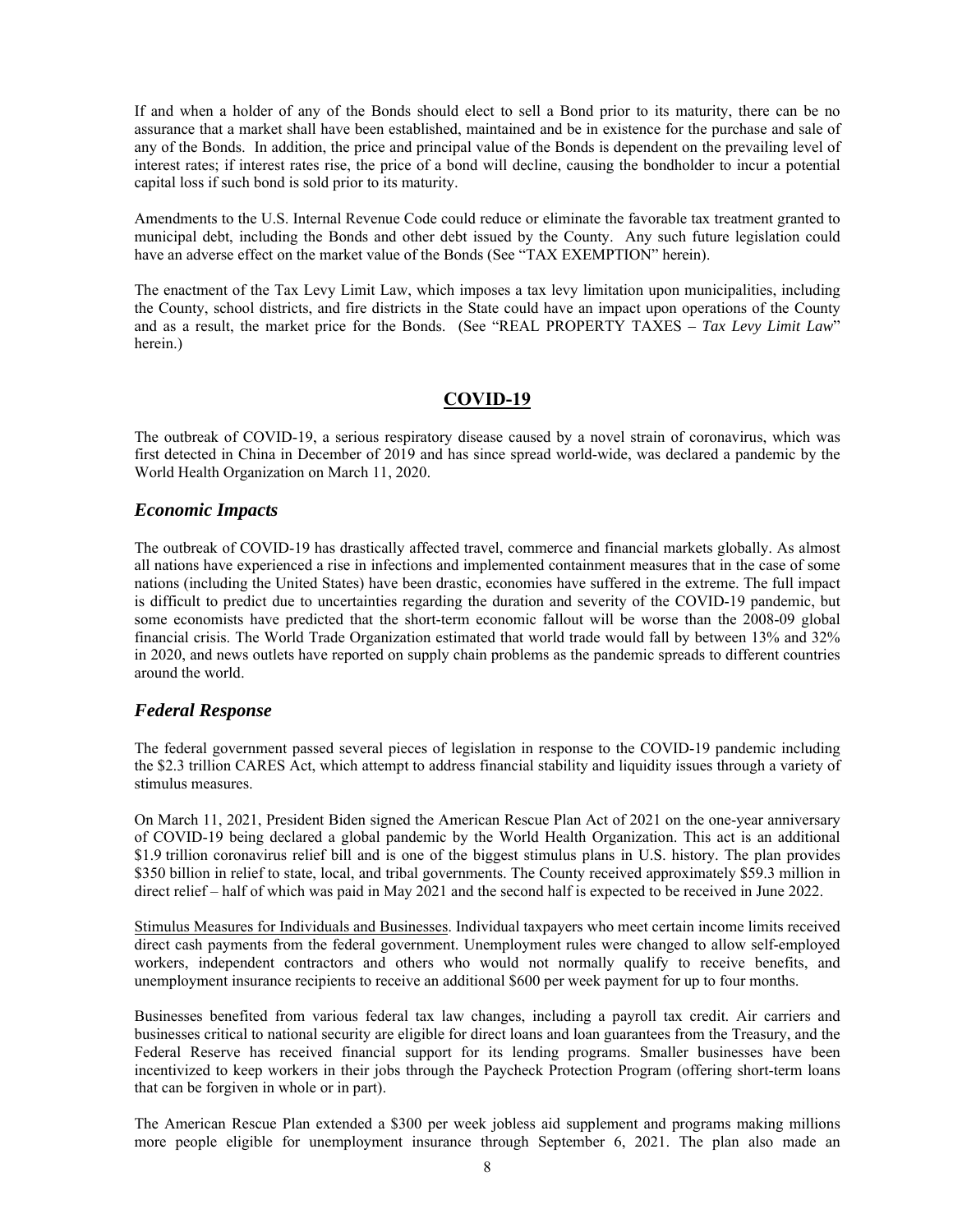individual's first \$10,200 in jobless benefits tax-free. The plan also sent \$1,400 direct payments to most Americans and their dependents. The plan expanded the child tax credit for one year. It increased to \$3,600 for children under 6 and to \$3,000 for children between 6 and 17. The plan also provided nearly \$30 billion in aid to restaurants, expands an employee retention tax credit designed to allow companies to keep workers on payroll, includes \$25 billion in rental and utility assistance and \$10 billion for mortgage aid.

The American Rescue Plan offered \$350 billion in relief to state, local, and tribal governments. The County received \$59.3 million in direct relief and the City of Albany, the County's largest municipality, received \$85.3 million. The State received a total of \$23.8 billion from the plan: \$12.6 billion for state government; \$6.1 billion for cities; \$3.9 billion for counties; \$825 million for small cities, towns, and villages; and \$358 million for a statewide broadband investment program.

### *State Response*

Executive Orders. Governor Cuomo has released a number of executive orders in response to the COVID-19 pandemic, including various mandates requiring "non-essential" employees to work from home. Starting on May 15, 2020, regions of the State that met certain criteria were allowed to begin reopening. Reopening occurred in phases, with different industries allowed to open in each phase. However, in response to rising COVID-19 infection rates, Governor Cuomo announced a new cluster action initiative in October of 2020. Working with public health experts, the State developed a science-based approach to contain these clusters and stop any further spread of the virus, including new rules and restrictions directly targeted to areas with the highest concentration of COVID cases and surrounding communities. The initiative will divide clusters and surrounding areas into three categories with successively higher restrictions within each category: Yellow Zone (precautionary), Orange Zone (warning) and Red Zone (cluster itself). See https://forward.ny.gov/ for more details on the relevant industry-specific guidelines provided by the Department of Health for each cluster zone. Reference to website implies no warranty of accuracy of information therein.

State Budget. The City of New York has been the epicenter of the COVID-19 pandemic in the United States, and as a result the State has suffered (and expects to continue to suffer) significant revenue shortfalls and unanticipated expenses. At the time that the State budget was being finalized in early April, the Budget Director estimated that, due to COVID-19, the State would suffer an anticipated budget gap of \$10-\$15 billion.

To mitigate such a potential gap, the State's adopted budget for the fiscal year ending March 31, 2021 allowed the State to reduce expenditures (including aid to local school districts and municipalities) if, during certain defined periods in 2020 (i.e., April 1 - April 30, May 1- June 30, and July 1 - December 31), tax receipts were lower than anticipated or disbursements from the State's general fund were higher than anticipated. In such a scenario, the State Budget Director would develop a plan to make spending reductions. The State Budget Director's plan would take effect automatically unless the Legislature passes its own plan within ten days. Such reductions could later be restored under certain circumstances.

While the impacts of COVID-19 on the global, federal, State and local economy cannot be predicted with any certainty, the pandemic will almost certainly have a significant adverse effect on the County's finances.

## **TAX EXEMPTION**

## *The Bonds*

Hodgson Russ LLP, Albany, New York, Bond Counsel, will deliver an opinion that, under existing law, the interest on the Bonds is excluded from gross income of the holders thereof for federal income tax purposes and is not an item of tax preference for the purpose of the individual alternative minimum tax imposed by the Code. However, such opinion will note that the County, by failing to comply with certain restrictions contained in the Code, may cause interest on the Bonds to become subject to federal income taxation from the date of issuance of the Bonds. Prospective purchasers should consult their tax advisers as to any possible collateral consequences from their ownership of, or receipt of interest on, or disposition of, the Bonds. Bond Counsel expresses no opinion regarding any such collateral federal income tax consequences.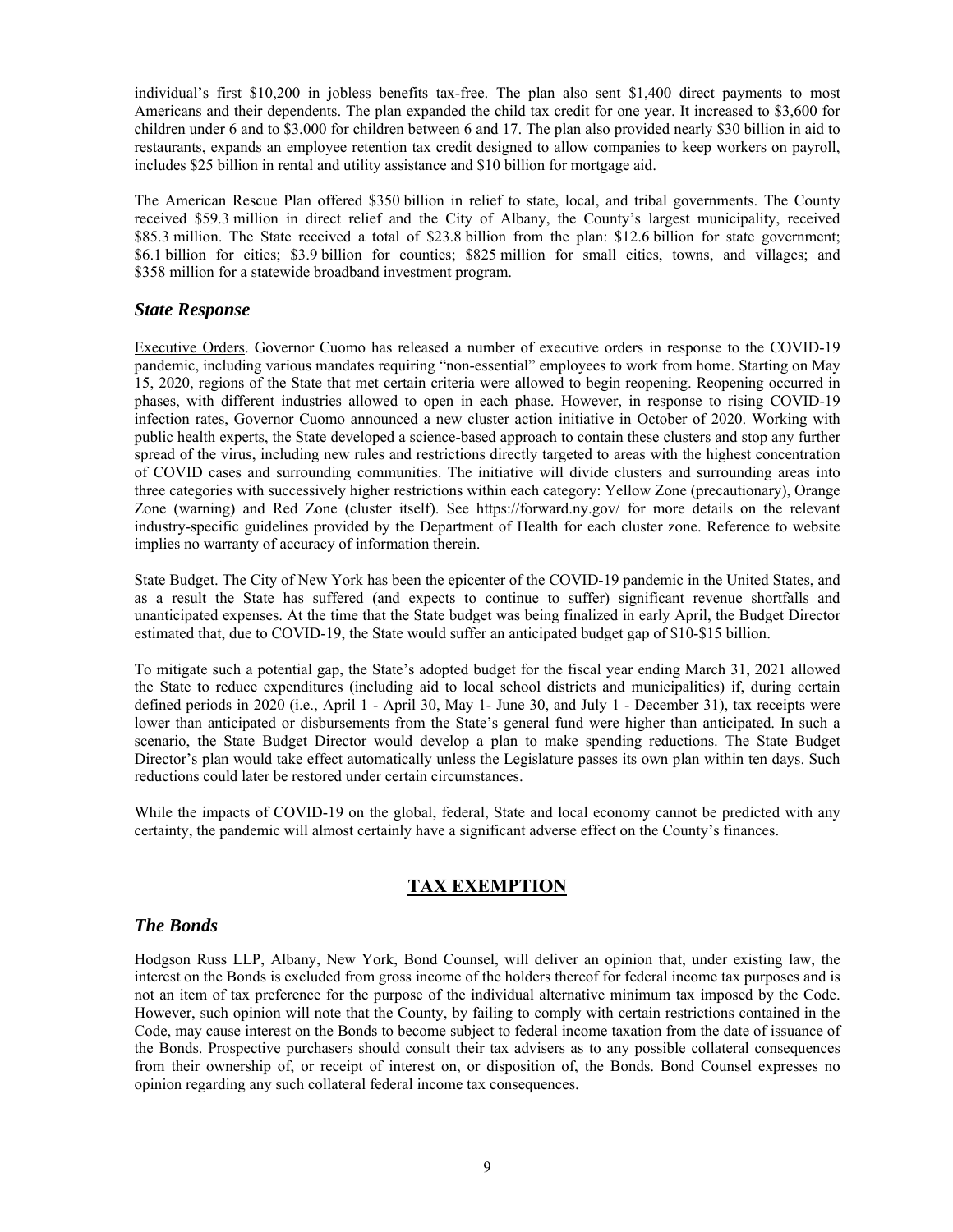## *Tax Requirements*

In rendering the foregoing opinions, Hodgson Russ LLP will note that the exclusion of the interest on the Bonds from gross income for federal income tax purposes is subject to, among other things, continuing compliance by the County with the applicable requirements of Code sections 141, 148, and 149, and the regulations promulgated thereunder (collectively, the "Tax Requirements"). In the opinion of Hodgson Russ LLP, the tax certificate that will be executed and delivered by the County in connection with the issuance of the Bonds (the "Tax Certificate") establishes the requirements and procedures, compliance with which will satisfy the Tax Requirements.

The Tax Requirements referred to above, which must be complied with in order that interest on the Bonds remains excluded from gross income for federal income tax purposes, include, but are not limited to:

1. The requirement that the proceeds of the Bonds be used in a manner so that the Bonds are not obligations which meet the definition of a "private activity bond" within the meaning of Code section 141;

2. The requirements contained in Code section 148 relating to arbitrage bonds; and

3. The requirements that payment of principal or interest on the Bonds not be directly or indirectly guaranteed (in whole or in part) by the United States (or any agency or instrumentality thereof) as provided in Code section 149(b).

In the Tax Certificate, the County will covenant to comply with the Tax Requirements, and to refrain from taking any action which would cause the interest on the Bonds to be includable in gross income for federal income tax purposes. Any violation of the Tax Requirements may cause the interest on the Bonds to be included in gross income for federal income tax purposes from the date of issuance of the Bonds. Hodgson Russ LLP expresses no opinion regarding other federal tax consequences arising with respect to the Bonds.

## *Bank Qualified*

The Bonds will NOT be designated as "qualified tax-exempt obligations" pursuant to Section 265(b)(3) of the Code.

## *Other Impacts*

Prospective purchasers of the Bonds should be aware that ownership of, accrual or receipt of interest on, or disposition of, the Bonds may have collateral federal income tax consequences for certain taxpayers, including financial institutions, property and casualty insurance companies, S corporations, certain foreign corporations, individual recipients of Social Security or Railroad Retirement benefits, and taxpayers who may be deemed to have incurred or continued indebtedness to purchase or carry such obligations. Prospective purchasers should consult their tax advisors as to any possible collateral consequences from their ownership of, or receipt of interest on, or disposition of, the Bonds. Bond Counsel expresses no opinion regarding any such collateral federal income tax consequences.

## *Information Reporting and Backup Withholding*

In general, information reporting requirements will apply to non-corporate holders with respect to payments of principal, payments of interest, and the proceeds of the sale of a bond before maturity within the United States. Backup withholding may apply to a holder of the Bonds under Code section 3406, if such holder fails to provide the information required on Internal Revenue Service ("IRS") Form W-9, Request for Taxpayer Identification Number and Certification, or the IRS has specifically identified the holder as being subject to backup withholding because of prior underreporting. Any amounts withheld under the backup withholding rules from a payment to a beneficial owner, and which constitutes over-withholding, would be allowed as a refund or a credit against such beneficial owner's United States federal income tax provided the required information is furnished to the IRS. Neither the information reporting requirement nor the backup withholding requirement affects the excludability of interest on the Bonds from gross income for federal income tax purposes.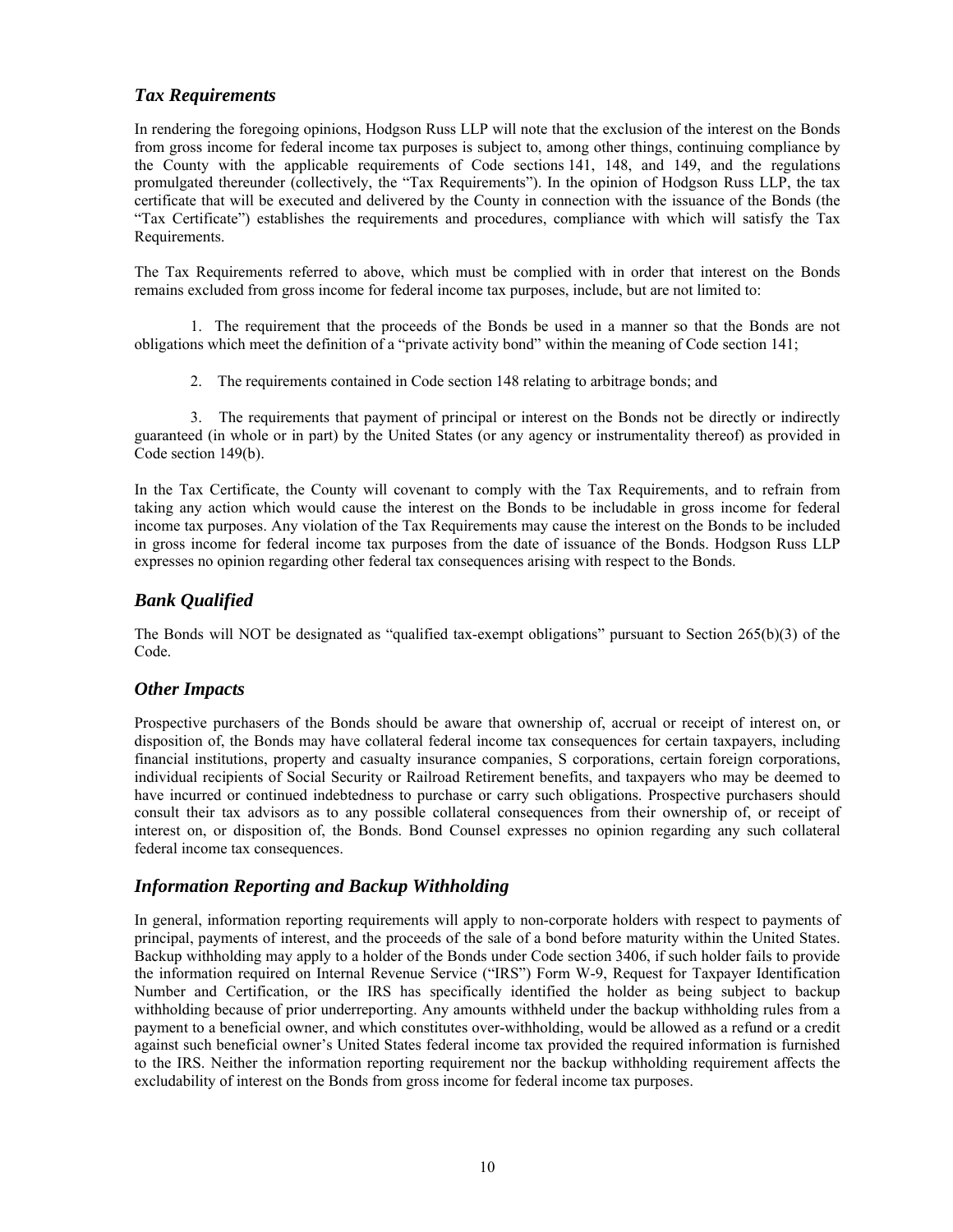## *Future Legislation*

Bond Counsel has not undertaken to advise in the future whether any events occurring after the date of issuance of the Bonds may affect the tax status of interest on the Bonds. The Code has been continuously subject to legislative modifications, amendments, and revisions, and proposals for further changes are regularly submitted by leaders of the legislative and executive branches of the federal government.

No representation is made as to the likelihood of such proposals being enacted in their current or similar form, or if enacted, the effective date of any such legislation, and no assurances can be given that such proposals or amendments will not materially and adversely affect the economic value of the Bonds or the tax consequences of ownership of the Bonds.

### *New York State Taxes*

In the opinion of Bond Counsel, interest on the Bonds is exempt, under existing statutes, from New York State and New York City personal income taxes.

### *Miscellaneous*

All quotations from and summaries and explanations of provisions of laws do not purport to be complete and reference is made to such laws for full and complete statements of their provisions.

ALL PROSPECTIVE PURCHASERS OF THE BONDS SHOULD CONSULT WITH THEIR TAX ADVISORS IN ORDER TO UNDERSTAND THE IMPLICATIONS OF THE CODE AS TO THE TAX CONSEQUENCES OF PURCHASING OR HOLDING THE BONDS.

## **DOCUMENTS ACCOMPANYING DELIVERY OF THE BONDS**

## *Absence of Litigation*

Upon delivery of the Bonds, the County shall furnish a certificate of the County, dated the date of delivery of the Bonds, to the effect that there is no controversy or litigation of any nature pending or threatened to restrain or enjoin the issuance, sale, execution or delivery of the Bonds, or in any way contesting or affecting the validity of the Bonds or any of the proceedings taken with respect to the issuance and sale thereof or the application of moneys to the payment of the Bonds, and further stating that there is no controversy or litigation of any nature now pending or threatened by or against the County wherein an adverse judgment or ruling could have a material adverse impact on the financial condition of the County or adversely affect the power of the County to levy, collect and enforce the collection of taxes or other revenues for the payment of its Bonds, which has not been disclosed in this Official Statement.

## *Legal Matters*

Legal matters incident to the authorization, issuance and sale of the Bonds will be subject to the final approving opinion of Hodgson Russ LLP, Bond Counsel. Such legal opinion will be available at the time of delivery of the Bonds and will be to the effect that the Bonds are valid and legally binding general obligations of the County for which the County has validly pledged its faith and credit, and all the taxable real property within the County is subject to the levy of ad valorem real estate taxes to pay the Bonds and interest thereon without limitation of rate or amount (subject to certain statutory limitations imposed by Chapter 97 of the 2011 Laws of New York – See "REAL PROPERTY TAXES – *Tax Levy Limit Law*" herein). Said opinion shall also contain further statements to the effect that (a) the enforceability of rights or remedies with respect to such Bonds may be limited by bankruptcy, insolvency, or other laws affecting creditors' rights or remedies heretofore or hereafter enacted, and (b) said law firm has not been requested to examine or review and has not examined or reviewed the accuracy or sufficiency of the Official Statement, or any additional proceedings, reports, correspondence, financial statements or other documents, containing financial or other information relative to the County which have been or may have furnished or disclosed to purchasers of the Bonds, and expresses no opinion with respect to such financial or other information, or the accuracy or sufficiency thereof.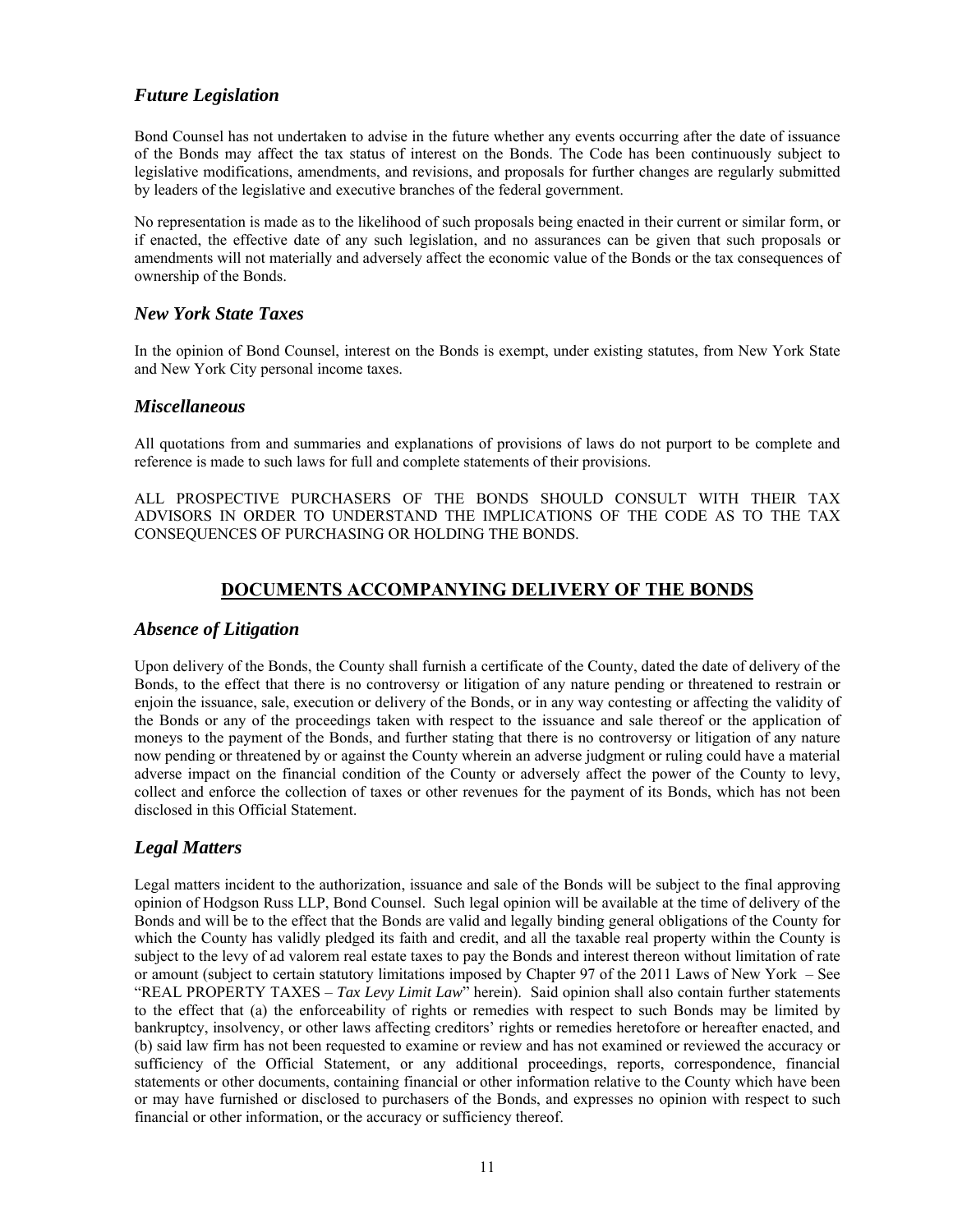### *Tax Levy Limit Law*

Prior to the enactment of the Tax Levy Limit Law, all the taxable real property within the County had been subject to the levy of ad valorem taxes to pay the Bonds and interest thereon without limitation as to rate or amount; however the power of the County to levy unlimited real estate taxes on all the real property in the County may or may not be subject to the statutory limitations imposed by the Tax Levy Limit Law, depending upon the interpretation of such statute by a court of competent jurisdiction in the event of a legal challenge (see "REAL PROPERTY TAXES *– Tax Levy Limit Law*" herein).

### *Closing Certificates*

Upon the delivery of the Bonds, the Purchaser of the Bonds will be furnished with the following items: (i) a Certificate of the County Comptroller to the effect that as of the date of this Official Statement and at all times subsequent thereto, up to and including the time of delivery of the Bonds, this Official Statement did not and does not contain any untrue statement of a material fact or omit to state a material fact necessary to make the statements herein, in the light of the circumstances under which they were made, not misleading, and further stating that there has been no adverse material change in the financial condition of the County since the date of this Official Statement to the date of issuance of the Bonds; (ii) a Certificate signed by an officer of the County evidencing payment for the Bonds; (iii) a Signature Certificate evidencing the due execution of the Bonds, including statements that (a) no litigation of any nature is pending or, to the knowledge of the signers, threatened, restraining or enjoining the issuance and delivery of the Bonds or the levy and collection of taxes to pay the principal of and interest thereon, nor in any manner questioning the proceedings and authority under which the Bonds were authorized or affecting the validity of the Bonds thereunder, (b) neither the corporate existence or boundaries of the County nor the title of the signers to their respective offices is being contested, and (c) no authority or proceedings for the issuance of the Bonds have been repealed, revoked or rescinded; and (iv) the Tax Certificate executed by the County Comptroller, as described under "TAX EXEMPTION" herein.

### **DISCLOSURE UNDERTAKING**

In order to assist the Purchaser of the Bonds in complying with Rule 15c2-12 promulgated by the Securities and Exchange Commission under the Securities Exchange Act of 1934, as amended ("Rule 15c2-12") with respect to the Bonds, the County will execute an Undertaking to Provide Continuing Disclosure, the form of which is attached hereto as Appendix D.

The County has established procedures to ensure that future filings of continuing disclosure information will be in compliance with existing continuing disclosure obligations, including transmitting such filings to the Municipal Securities Rulemaking Board ("MSRB") established pursuant to Section 15B(b)(1) of the Securities Exchange Act of 1934 through the Electronic Municipal Market Access System ("EMMA").

### *Compliance History*

On August 20, 2019, the County linked its previously timely made annual financial filings on EMMA for its audited financial statements and annual financial information for the fiscal years ended December 31, 2016, 2017 and 2018 which did not correctly link to its base CUSIP 01212P.

The County previously included a table in its Official Statements from the U.S. Census for Comparative Housing Stock in the County and the State. Since this data is only updated every ten years, it has been omitted from recent Official Statements.

### **RATINGS**

The County has applied for a rating on the Bonds from S&P Global Ratings ("S&P"). Such application is pending at this time. The County did not apply to Moody's Investors Service ("Moody's") for a rating on the Bonds.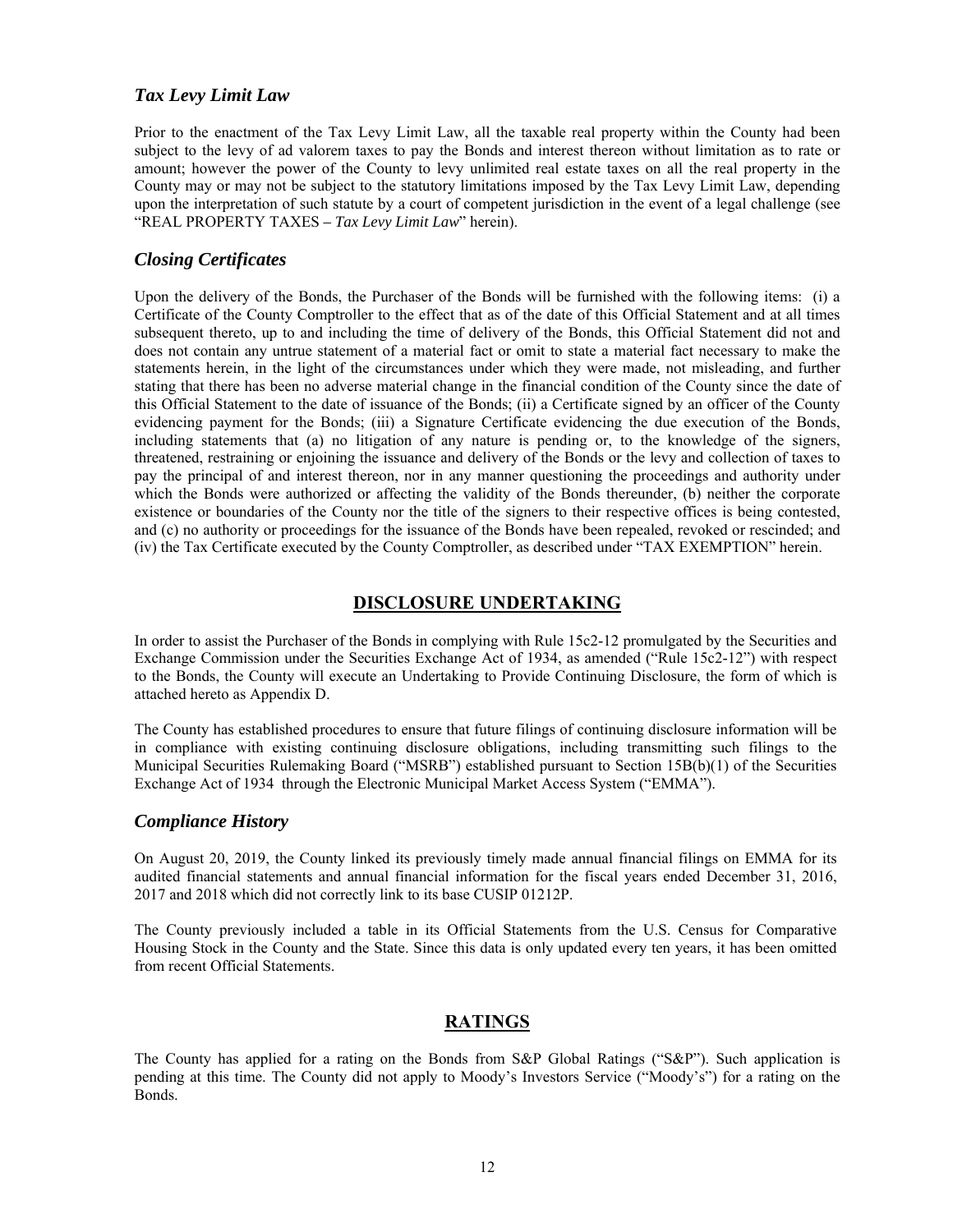On June 25, 2021, S&P affirmed the County's credit rating of "AA" with a stable outlook on the County's longterm, outstanding debt.

On March 28, 2018, Moody's affirmed the County's underlying credit rating of "Aa3" on outstanding parity debt.

Such ratings reflect only the views of such organizations and any desired explanation of the significance of such ratings should be obtained from the rating agency furnishing the same, at the following addresses: Moody's Investors Service, Inc., 7 World Trade Center at 250 Greenwich Street, New York, New York 10007 and Standard & Poor's Corporation, 25 Broadway, New York, New York 10004. Generally, a rating agency bases its rating on the information and materials furnished to it and on investigations, studies and assumptions of its own. There is no assurance such ratings will continue for any given period of time or that such ratings will not be revised downward or withdrawn entirely by the rating agencies, if in the judgment of such rating agencies, circumstances so warrant. Any such downward revision or withdrawal of any of the ratings may have an adverse effect on the market price of the Bonds.

## **MUNICIPAL ADVISOR**

Capital Markets Advisors, LLC, Great Neck and New York, New York, (the "Municipal Advisor") is an independent municipal advisor registered with the United States Securities and Exchange Commission and the Municipal Securities Rulemaking Board. The Municipal Advisor has served as the independent municipal advisor to the County in connection with this transaction.

In preparing the Official Statement, the Municipal Advisor has relied upon governmental officials, and other sources, who have access to relevant data to provide accurate information for the Official Statement. The Municipal Advisor has not been engaged, nor has it undertaken, to independently verify the accuracy of such information. The Municipal Advisor is not a public accounting firm and has not been engaged by the County to compile, review, examine or audit any information in the Official Statement in accordance with accounting standards. The Municipal Advisor is not a law firm and does not provide legal advice with respect to this or any debt offerings of the County. The Municipal Advisor is an independent advisory firm and is not engaged in the business of underwriting, trading or distributing municipal securities or other public securities and therefore will not participate in the underwriting of the Bonds.

### **OTHER MATTERS**

The statutory authority for the power to spend money for the objects or purposes, or to accomplish the objects or purposes, for which the Bonds are to be issued is the County Law and the Local Finance Law.

Prior to the date of issuance of the Bonds, the County will have complied with the estoppel procedure for the Bonds provided in Title 6 of Article 2 of the Local Finance Law.

The fiscal year of the County is January 1 to December 31.

There is no bond or note principal or interest payment past due.

This Official Statement does not include the financial data of any other political subdivision of the State of New York having power to levy taxes within the County except as expressed in "Calculation of Underlying Indebtedness."

### **ADDITIONAL INFORMATION**

Additional information may be obtained from Hon. Susan A. Rizzo, County Comptroller, (518) 447-7130, or from the County's Municipal Advisor, Capital Markets Advisors, LLC, (516) 487-9817.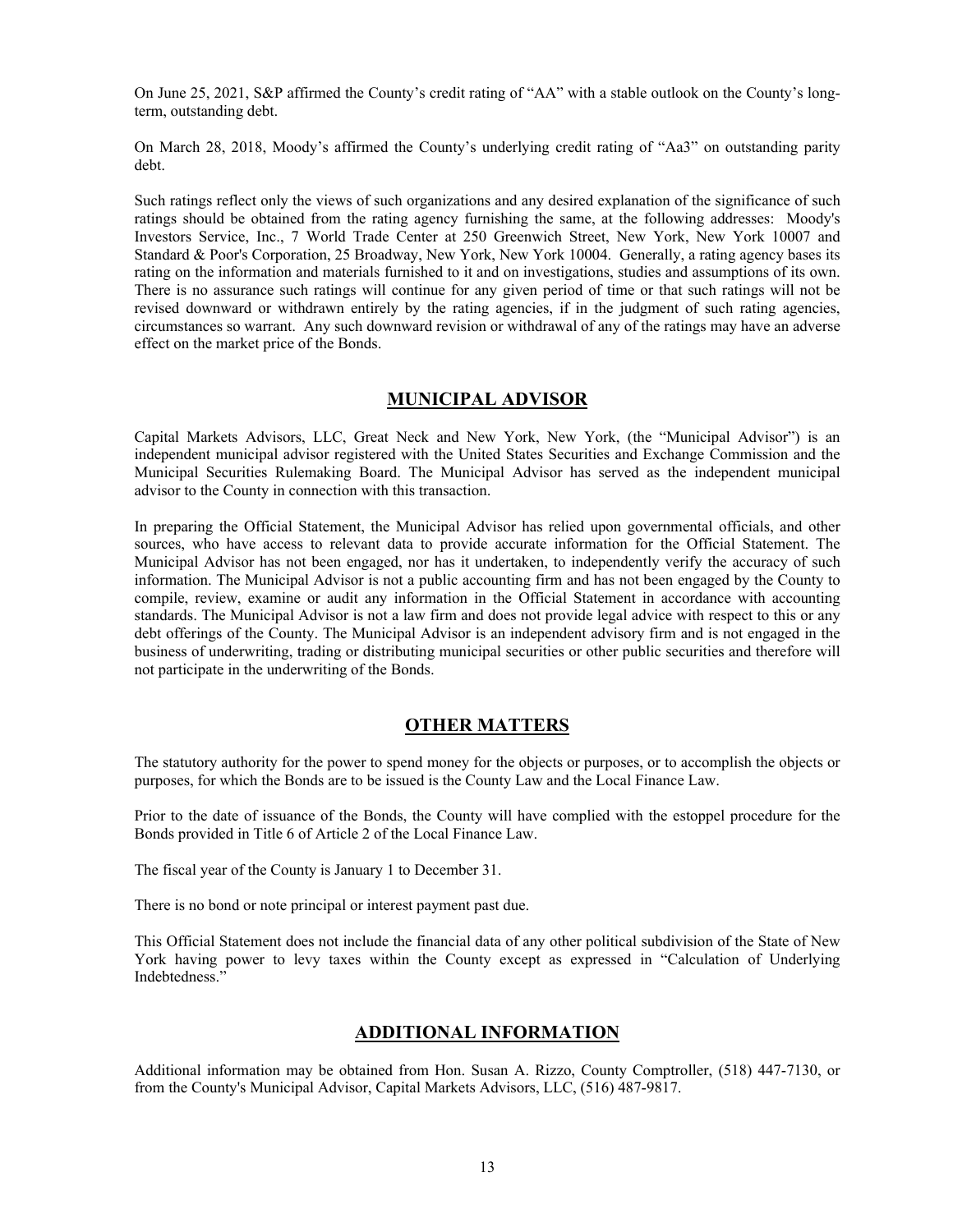The summaries and explanation in this Official Statement and its Appendices do not purport to be comprehensive and are expressly made subject to the exact provisions of the documents referred to herein and therein.

Any statements in this Official Statement involving matters of opinion or estimates, whether or not expressly so stated, are intended as such and not as representations of fact. No representation is made that any of such statements will be realized. This Official Statement is not to be construed as a contract or agreement between the County and the original purchasers or holders of any of the Bonds.

The execution and delivery of this Official Statement have been duly authorized by the County. Execution of this Official Statement on behalf of the County is made for the sole purpose of evidencing the County's authorization of the distribution thereof.

Capital Markets Advisors, LLC may place a copy of this Official Statement on its website at www.capmark.org. Unless this Official Statement specifically indicates otherwise, no statement on such website is included by specific reference or constitutes a part of this Official Statement. Capital Markets Advisors, LLC has prepared such website information for convenience, but no decisions should be made in reliance upon that information. Typographical or other errors may have occurred in converting original source documents to digital format, and neither the County nor Capital Markets Advisors, LLC assumes any liability or responsibility for errors or omissions on such website. Further, Capital Markets Advisors, LLC and the County disclaim any duty or obligation either to update or to maintain that information or any responsibility or liability for any damages caused by viruses in the electronic files on the website. Capital Markets Advisors, LLC and the County also assume no liability or responsibility for any errors or omissions or for any updates to dated website information.

This Official Statement has been prepared only in connection with the sale of the Bonds by the County and may not be reproduced or used in whole or in part for any other purpose.

#### COUNTY OF ALBANY, NEW YORK

By:

Susan A. Rizzo County Comptroller

DATED: May \_\_, 2022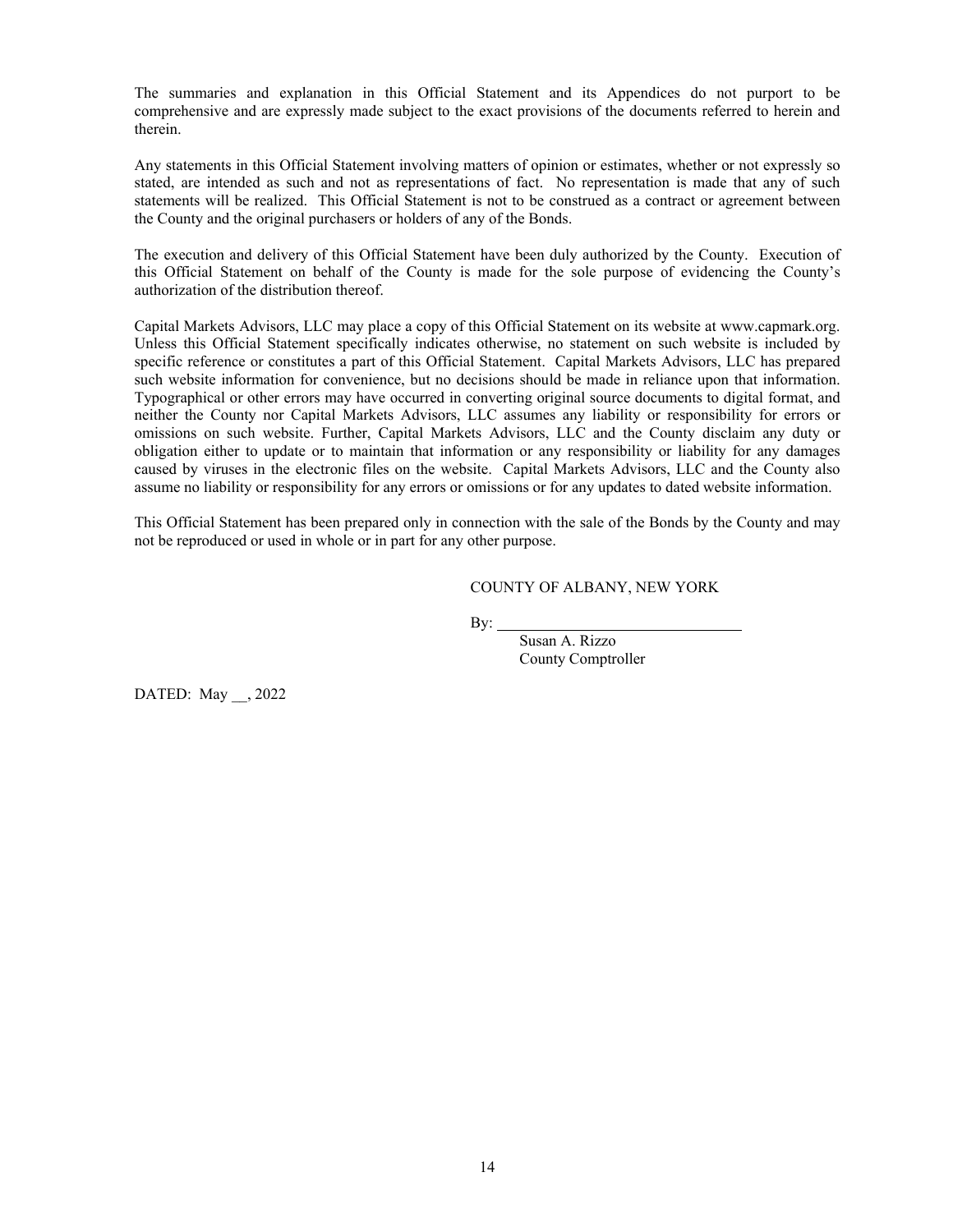# **APPENDIX A**

# **THE COUNTY**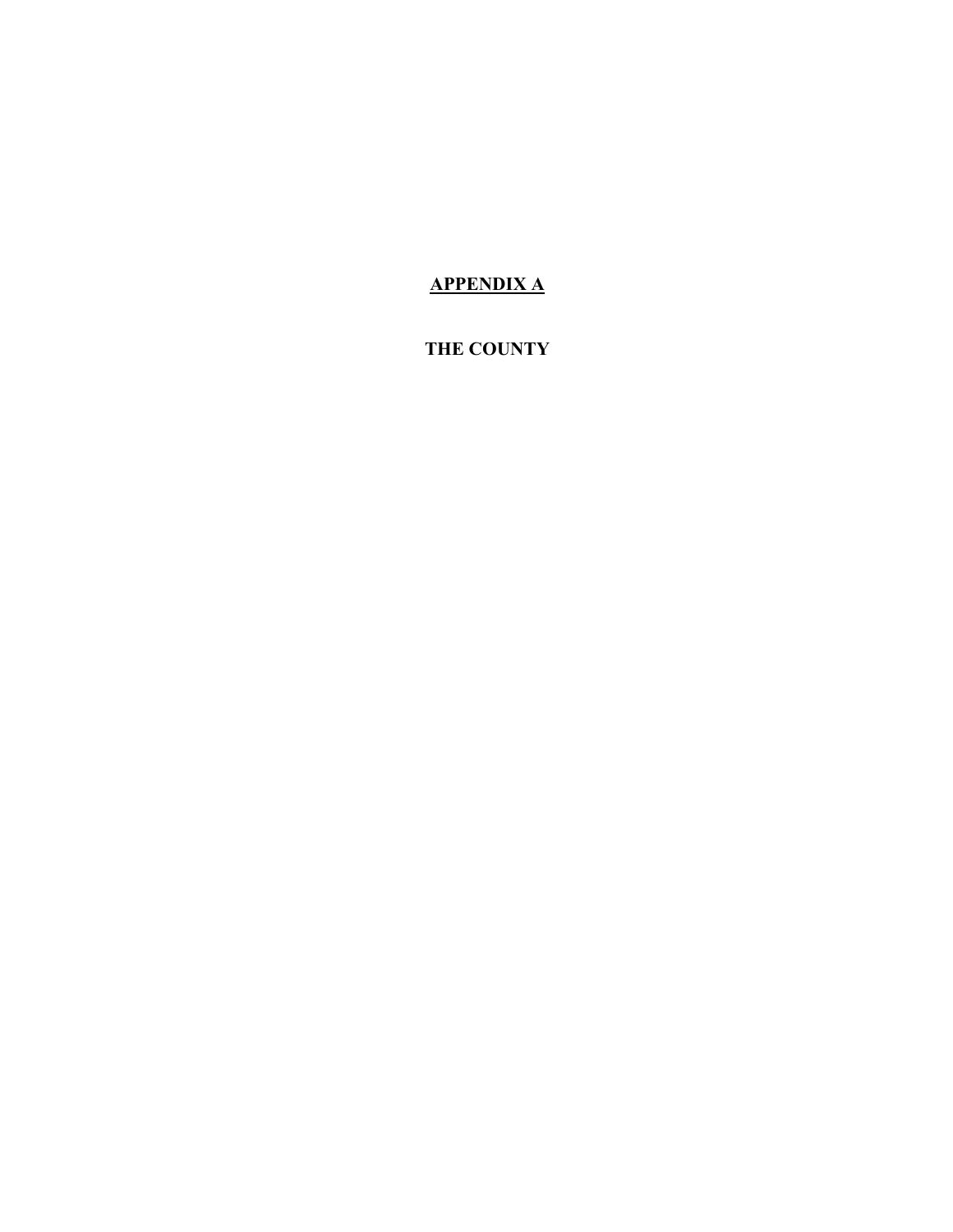*The projections included in the Official Statement and this Appendix A are based on the estimates included in the County's 2022 Adopted Budget. Such projections do not make any predictions as to the impact of COVID-19 on the County's financial position due to the COVID-19 pandemic. (See "COVID-19" in the Official Statement).* 

## **THE COUNTY OF ALBANY**

The following is a brief description of the County and certain information concerning its economy, governmental organization, indebtedness and financial practices. Certain information may require economic analysis in order to assess the importance of the facts and figures presented.

## *General*

The County was incorporated in 1683. Situated on the west bank of the Hudson River, the County is approximately 135 miles directly north of New York City and has an area of approximately 540 square miles.

A number of the State's institutions of higher learning are located in the County, among them the State University of New York at Albany, the Junior College of Albany (a division of Russell Sage College), Albany Law School (Union University), Siena College, the College of St. Rose, Albany Medical College, Albany College of Pharmacy and three business colleges.

The County's transportation needs are served by a network of excellent highways, including the New York State Thruway, Interstate Highways 90 and 87 and a connecting link to the Massachusetts Turnpike; major bus lines; three railroads; Albany International Airport; the Hudson River; the New York State Barge Canal and the Port of Albany. The County contains three cities – Albany, Cohoes and Watervliet – and ten towns. The cities have well equipped fire and police departments and the towns are served by many individual fire districts, volunteer fire companies and town police departments. Educational services for County residents are provided by private schools, school districts and Hudson Valley Community College, which is located in a neighboring county.

## *Government Organization*

The County is governed by the provisions of its Charter. The Charter adopted in 1973 became effective January 1, 1976. In November of 1993 Albany County adopted a new County Charter. The current County Charter differs from the previous County Charter primarily in the balance of power between the Executive and Legislative branches of government. The new charter shifted most of the administrative and day-to-day activities to the Executive branch. Further, it has created a Human Resources department and restructured the internal report hierarchy. Under the Charter, the County is a home rule municipality and functions consistently with those provisions of the State Constitution and laws uniformly applicable to all New York municipalities.

The Legislature is the governing body of the County. A chairman, selected by the legislators every two years, is the presiding officer. Legislators are elected from each of the 39 districts within the County every four years or by special election in the event of a vacancy. The Legislature has the power to establish rules and procedures for itself, adopt local laws, levy taxes and other revenue measures, adopt budgets and approve all matters relevant to the administration of County government. Meetings of the Legislature are held on a monthly basis and are open to the public.

The County Executive is elected in the general election to a four-year term concurrent with that of the Legislature, without restriction as to the number of terms, and is charged with supervision of all departments of County government, subject to the provisions of the Charter. The Executive reports annually to the Legislature on the activities of all administrative units, recommends an annual budget, recommends for appointment the head of every department and administrative units of government and executes contracts. The financial affairs of the County are administered by two officers: The Commissioner of Management and Budget and the Comptroller. The Commissioner of Management and Budget, who is appointed by the County Executive and confirmed by the Legislature, assists the Executive in the preparation of the operating and capital budgets and in the study of administrative efficiency and economy, collects taxes and other revenues, and invests County funds.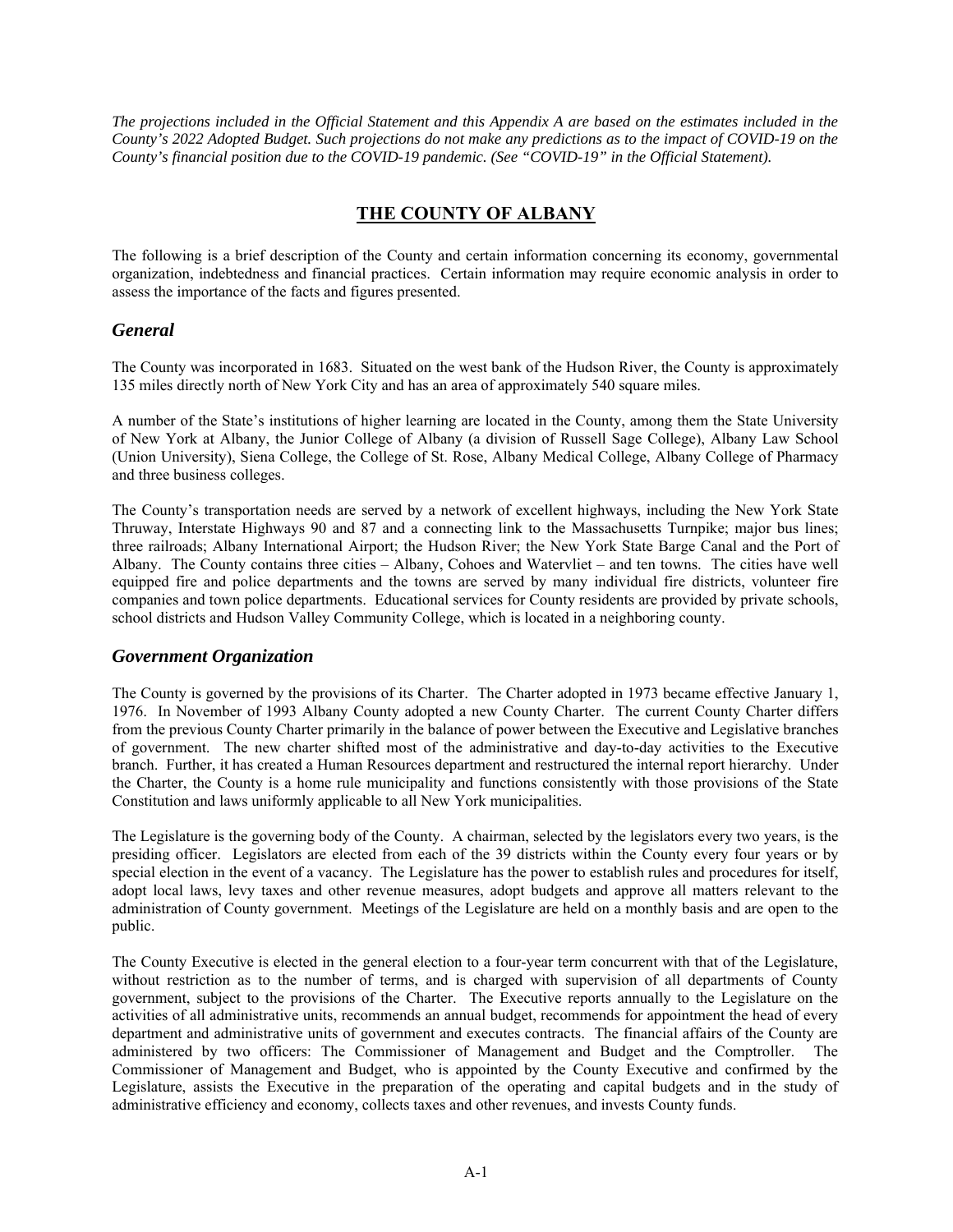The Comptroller is elected in the general election to a four-year term concurrent with that of the Legislature, without restriction as to number of terms, and is the chief fiscal officer of the County. Under the Comptroller's direction, the Department of Audit and Control obtains and audits all records relating to the use or deposit of County funds and submits annual reports to the Legislature.

Management and Budget prepares the capital plan and makes recommendations to the Legislature, which authorizes the issuance of County debt. The Comptroller then executes the issuance of such debt.

The County's fiscal year for budget and accounting purposes is January  $1<sup>st</sup>$  to December  $31<sup>st</sup>$ . Its final budget, approved by the Executive and authorized by the Legislature, must make adequate provision for the servicing of debt and must not provide for an excess of expenditures over anticipated revenues. Included as part of each budget is a five-year capital improvement program. This plan is prepared by the County Executive and approved by the Legislature.

There are a total of twenty two County administrative departments – Aging; Alternative Public Defender; Children, Youth and Families; Civil Service; County Executive; Crime Victims and Sexual Violence Center;; Economic Development, Conservation and Planning; General Services; Health; Human Resources; Immigration Assistance; Law; Management and Budget; Mental Health; Probation; Public Defender; Public Works; Recreation; Shaker Place Rehabilitation and Nursing Center; Social Services; Veterans Bureau and the Water Purification District. The District Attorney, County Clerk, Sheriff, Comptroller and four County Coroners are elected by general election. Candidates for other positions are proposed by the County Executive and appointed by the Legislature with the exception of the Board of Election Commissioners who are appointed solely by the Legislature.

### *Population*

The County has a population of 314,848 as estimated by the U.S. Department of Commerce in 2020, of that total 99,224 live in the City of Albany, which is the County seat and State Capital. The following table presents population trends of the County, the Albany Standard Metropolitan Statistical Area (the "SMSA" consists of the five counties of Albany, Montgomery, Rensselaer, Saratoga and Schenectady), the State and the United States since 1980.

| <b>Population Trend</b>                                            |  |  |  |  |  |  |
|--------------------------------------------------------------------|--|--|--|--|--|--|
| New York State<br><b>United States</b><br>Population<br>Population |  |  |  |  |  |  |
| 226,504,825<br>17,558,072                                          |  |  |  |  |  |  |
| 248,709,873<br>17,990,778                                          |  |  |  |  |  |  |
| 281,421,906<br>18,976,457                                          |  |  |  |  |  |  |
| 308,745,538<br>19,378,102<br>331,449,281<br>20, 201, 249           |  |  |  |  |  |  |
|                                                                    |  |  |  |  |  |  |

Data for 1980, 1990, 2000, 2010 and 2020 are compiled by the U.S. Department of Commerce as of April 1 of each year based on the census for that year.

Source: United States Department of Commerce, Bureau of the Census; American Community Survey

### *Economy*

The economy of the County is diversified, with significant activity in the areas of industry, commerce and government. There are several banks and trust companies, some of which provide complete branch banking services throughout the County. Industrial establishments are engaged in such diverse operations as paper making, printing and the manufacture of clothing, automobile accessories, chemical products, pharmaceuticals and machine tools. The County also includes many retail stores, wholesale establishments and many shopping centers and several regional shopping malls.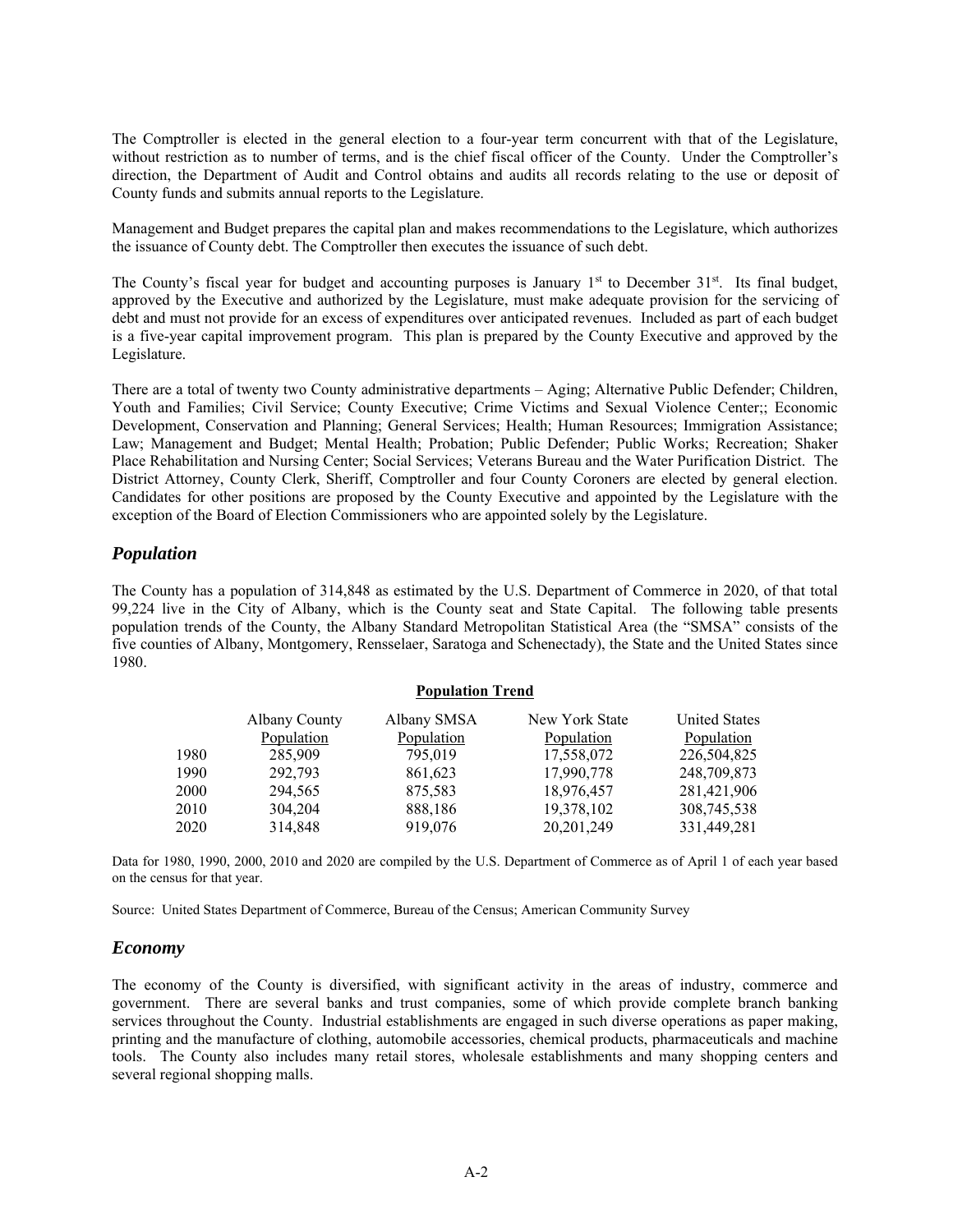As the State Capital, Government is an especially important factor in the County. Federal, State and local governments provide employment for thousands of people and the State is the largest employer in the County.

### *Employment*

A major portion of non-agricultural workers have historically been employed by Federal, State or local government. The following tables present certain economic and demographic information for the County and the Albany-Schenectady-Troy Standard Metropolitan Statistical Area (SMSA).

#### **Per Capita Income**

|                      | <u>2016</u> | <u>2017</u> | <u>2018</u> | <u>2019</u> | 2020     |
|----------------------|-------------|-------------|-------------|-------------|----------|
| Albany County        | \$34,857    | \$36,974    | \$38,884    | \$38,494    | \$38,592 |
| New York State       | 35,534      | 37.156      | 36.931      | 41.857      | 40.898   |
| <b>United States</b> | 31.128      | 32,397      | 33.831      | 35,672      | 35,384   |

Source: U.S. Bureau of Census, 1 year American Community Surveys

|               | Income of Families – 2020 |             |             |             |           |  |
|---------------|---------------------------|-------------|-------------|-------------|-----------|--|
|               | Less than                 | $$25,000 -$ | $$50,000 -$ | $$75.000 -$ | \$150,000 |  |
|               | \$25,000                  | 49.999      | 74,999      | 149.000     | or More   |  |
| Albany County | $9.0\%$                   | 14.9%       | 14.5%       | 37.4%       | 24.2%     |  |

Source: U.S. Bureau of Census, 1 year American Community Surveys

#### **Median Family Income**

|                | 2016<br>$\sim$ $\sim$ | 2017     | 2018     | 2019     | 2020     |
|----------------|-----------------------|----------|----------|----------|----------|
| Albany County  | \$85.897              | \$92,909 | \$91,290 | \$98.162 | \$95,923 |
| New York State | 77.379                | 80.114   | 83.311   | 89.475   | 87,270   |

Source: U.S. Bureau of Census, 1 year American Community Surveys

| <b>Civilian Labor Force</b><br>(000s) |         |         |         |         |         |
|---------------------------------------|---------|---------|---------|---------|---------|
|                                       | 2017    | 2018    | 2019    | 2020    | 2021    |
| Albany County                         | 158.0   | 157.3   | 156.9   | 157.3   | 156.5   |
| Albany-Schenectady-Troy SMSA          | 447.5   | 448.0   | 447.5   | 448.5   | 447.8   |
| New York State                        | 9.549.0 | 9.511.2 | 9.507.1 | 9.289.2 | 9.441.5 |

Source: New York State Department of Labor

*(The remainder of this page has been intentionally left blank.)*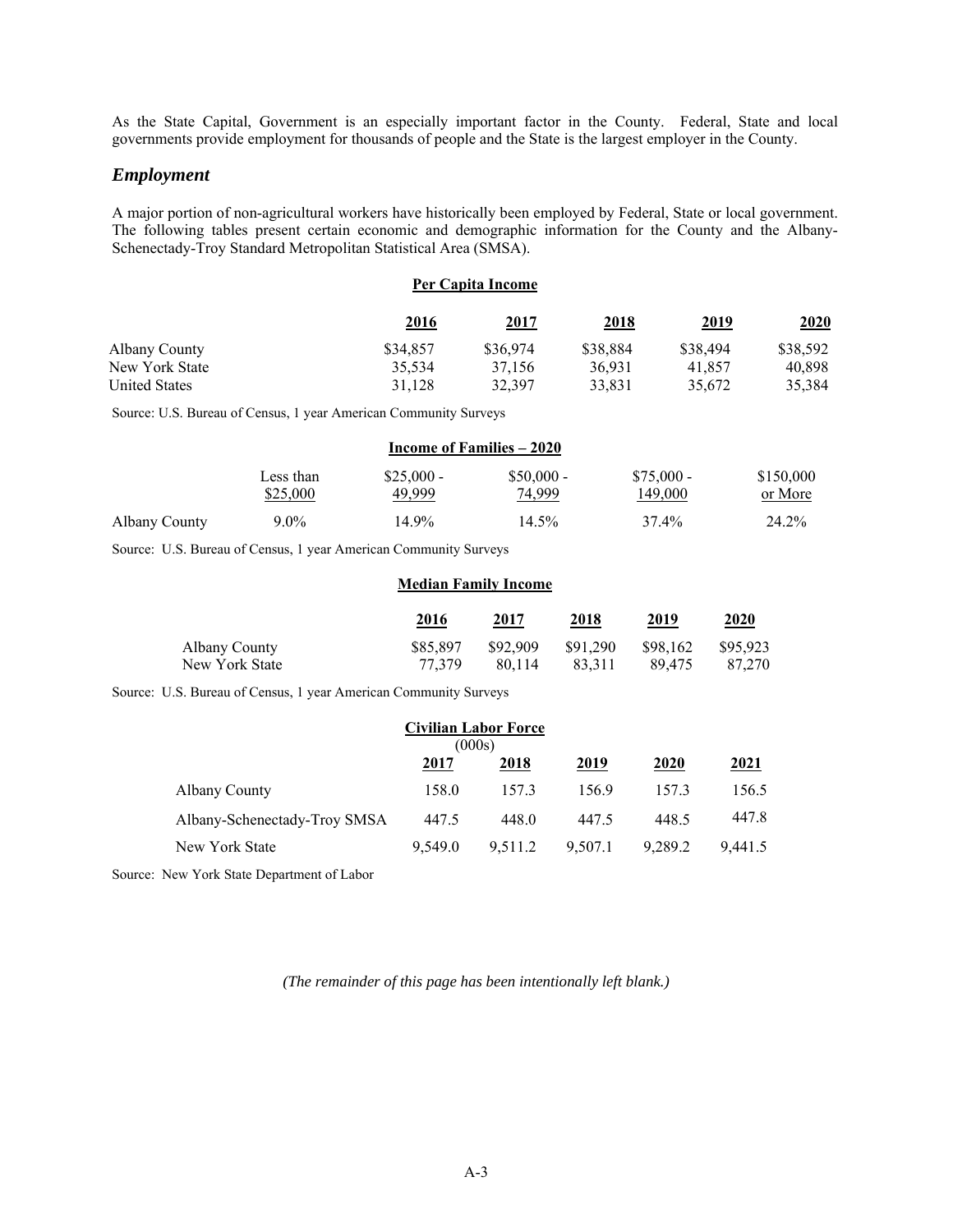### **Selected Listing of Major Employers**

| Name                                  | <b>Type</b>        | <b>Approximate Number</b><br>of Employees |
|---------------------------------------|--------------------|-------------------------------------------|
| State of New York                     | Government         | 51,800                                    |
| St. Peter's Health Care Services      | Health Care        | 12,004                                    |
| Albany Medical Center                 | Health Care        | 8,652                                     |
| United States of America              | Government         | 7,901                                     |
| University at Albany                  | Education          | 4.093                                     |
| Verizon                               | Telecommunications | 3,000                                     |
| <b>Center for Disability Services</b> | Health Care        | 2,795                                     |
| County of Albany                      | Government         | 2,393                                     |
| Albany School District                | Education          | 1,964                                     |
| <b>Empire Blue Cross</b>              | Health Insurance   | 1,600                                     |
| City of Albany                        | Government         | 1.369                                     |

Sources: Capital District Business Review and the Capital District Regional Planning Group

#### **Annual Unemployment Rate Statistics**

|      | <b>Albany</b> | Albany-Schenectady | <b>New York</b> |
|------|---------------|--------------------|-----------------|
|      | County        | <b>Troy SMSA</b>   | <b>State</b>    |
| 2017 | $4.2\%$       | $4.3\%$            | $4.6\%$         |
| 2018 | 3.7           | 3.8                | 4.1             |
| 2019 | 3.5           | 3.5                | 3.8             |
| 2020 | 6.9           | 6.9                | 9.9             |
| 2021 | 4.4           | 4.3                | 6.9             |

Source: New York State Department of Labor (Note: Figures not seasonally adjusted)

#### **Monthly Unemployment Rate Statistics**

|              | <b>Albany</b> | Albany-Schenectady- | <b>New York</b> |
|--------------|---------------|---------------------|-----------------|
|              | County        | <b>Troy MSA</b>     | <b>State</b>    |
| April 2021   | 4.8%          | 4.7%                | $7.7\%$         |
| May          | 4.3           | 4.3                 | 7.0             |
| June         | 4.9           | 4.8                 | 7.5             |
| July         | 4.6           | 4.5                 | 7.1             |
| August       | 4.4           | 4.2                 | 6.7             |
| September    | 3.6           | 3.6                 | 5.7             |
| October      | 3.4           | 3.3                 | 5.3             |
| November     | 3.0           | 2.9                 | 4.9             |
| December     | 2.6           | 2.6                 | 4.5             |
| January 2022 | 3.3           | 3.4                 | 5.3             |
| February     | 3.5           | 3.6                 | 5.1             |
| March        | 3.3           | 3.3                 | 4.7             |

Source: New York State Department of Labor (Note: Figures not seasonally adjusted)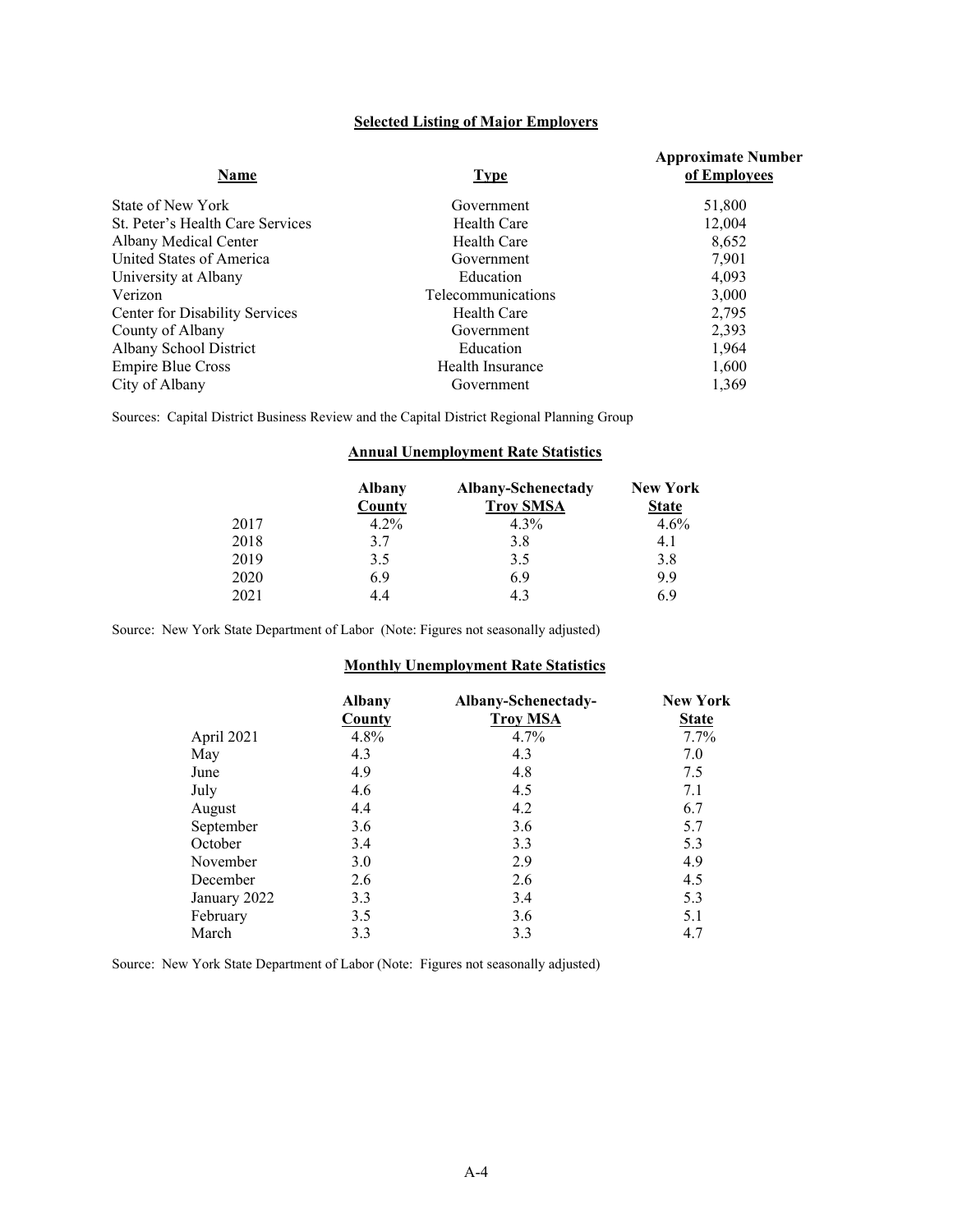## **COUNTY INDEBTEDNESS AND DEBT LIMITATIONS**

### *Constitutional Provisions*

Limitations on indebtedness are found in Article VIII of the State Constitution and are implemented by the Local Finance Law. The provisions of Article VIII referred to in the following summaries are generally applicable to the County and the obligations authorized by its County Legislature.

#### **Article VIII, Section 1**

Subject to certain enumerated exceptions, the County shall not give or loan any money or property to or in aid of any individual or private corporation, association or private undertaking nor shall the County give or loan its credit to or in aid of any of the foregoing or a public corporation, except for the purpose of joint municipal indebtedness and care of the needy.

#### **Article VIII, Section 2**

The County shall not contract indebtedness except for a County purpose and no such indebtedness shall be contracted for longer than the period of probable usefulness of the purpose for which it is contracted and in no event may this period exceed forty years. The County must pledge its faith and credit for the payment of the principal and the interest on any of its indebtedness. Except for certain short-term indebtedness contracted in anticipation of the collection of taxes and indebtedness to be paid within one of the two fiscal years immediately succeeding the fiscal year in which such indebtedness was contracted, all indebtedness shall be paid in annual installments. Indebtedness must be paid in annual installments commencing not more than two years after the debt was contracted. Provision shall be made annually by appropriation by the County for the payment of interest on all indebtedness and for the amounts required for the amortization and redemption of serial bonds.

## **Article VIII, Section 4**

The County shall not contract indebtedness which, including existing indebtedness, shall exceed 7% of the five year average full valuation of taxable real estate therein. The average full valuation of taxable real estate of the County is determined pursuant to Article VIII Section 10 of the Constitution by taking the assessed valuations of taxable real estate on the last completed assessment roll and the four preceding rolls and applying to such rolls, the ratio as determined by the State Tax Commission or such other State agency or official as the State Legislature shall direct which such assessed valuation bears to the full valuation. Article VIII Section 5 and Article VIII Section 2-a enumerate exclusions and deductions from the Constitutional debt limit.

### *Statutory Provisions*

Title 8 of the Local Finance Law contains the statutory limitations on the power to contract indebtedness. Section 104.00 limits, in accordance with Article VIII Section 4 of the Constitution, the ability to contract indebtedness by the County to 7% of the five year average full valuation. The statutory provisions implementing constitutional provisions authorizing deductions and excluding indebtedness from the debt limits are found in Title 9 and Title 10 of the Local Finance Law. In addition to the constitutionally enumerated exclusions and deductions, deductions are allowed for cash or appropriations for debt service pursuant to the authority of a decision of the New York Court of Appeals.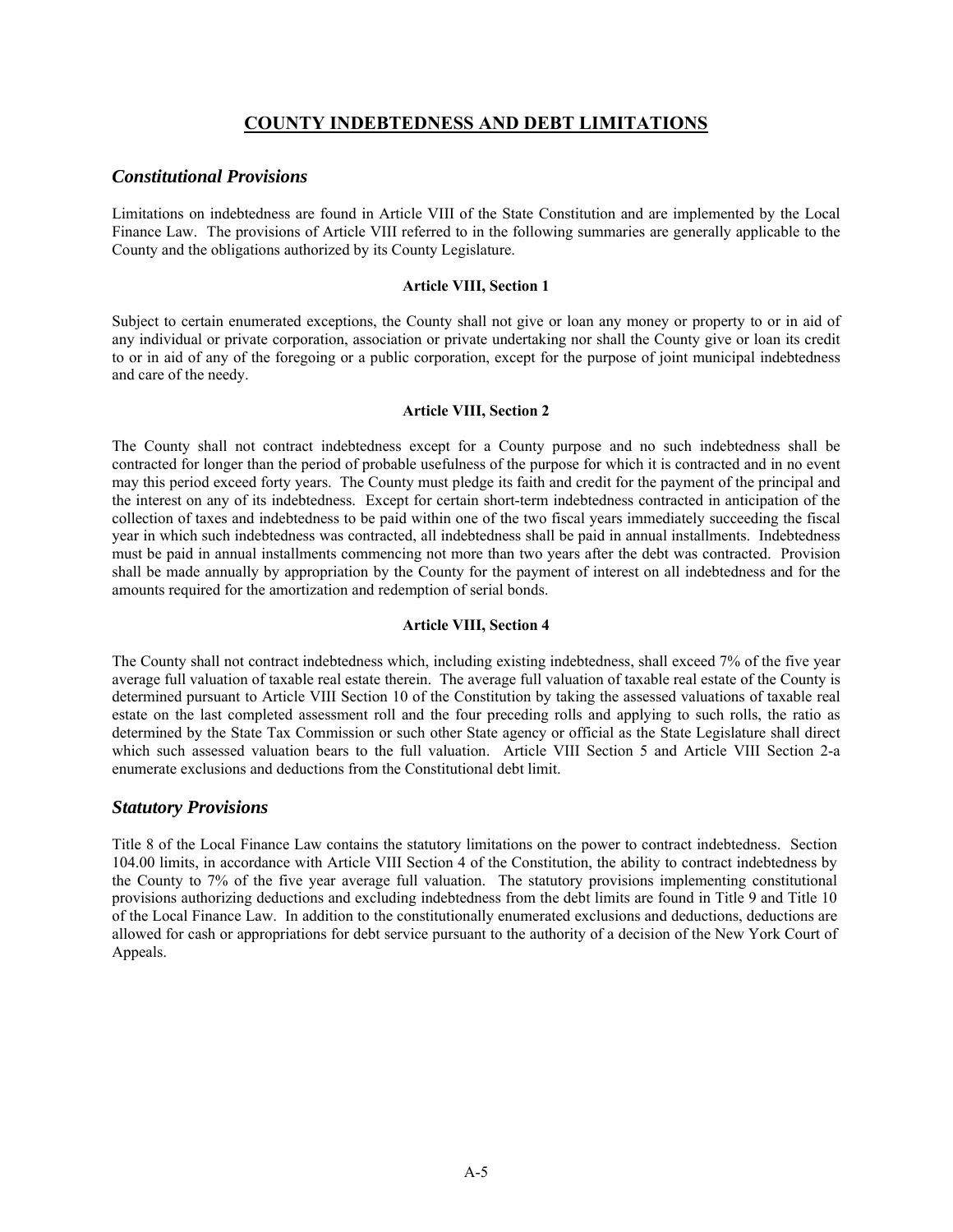## *Debt Limit*

#### **Computation of Debt Limit**

| Fiscal Year Ending                        | Full              |
|-------------------------------------------|-------------------|
| December 31:                              | Valuation         |
| 2018                                      | \$26,035,931,645  |
| 2019                                      | 26,056,527,362    |
| 2020                                      | 27,822,746,869    |
| 2021                                      | 28,521,289,128    |
| 2022                                      | 29,641,222,516    |
| Total Five Year Full Valuation            | \$138,077,717,520 |
| Average Five Year Valuation               | 27,615,543,504    |
| Debt Limit - 7% of Average Full Valuation | 1,933,088,045     |

## *Outstanding Indebtedness*

### **Calculation of Total Net Indebtedness (As of May 17, 2022)**

| Five Year Average Full Valuation of Taxable Real Property                                                                                             |                              | \$138,077,717,520 |
|-------------------------------------------------------------------------------------------------------------------------------------------------------|------------------------------|-------------------|
| Debt Limit (7% Thereof)                                                                                                                               |                              | 1,933,088,045     |
| Outstanding Indebtedness:<br><b>Bonds</b><br><b>Bond Anticipation Notes</b><br><b>Tax Anticipation Notes</b><br><b>Outstanding Gross Indebtedness</b> | \$282,115,000<br>O           | 282,115,000       |
| Less Exclusions:<br>Environmental Facilities Corporation (Bonds)<br>2022 Budgeted Principal Appropriations (remaining)                                | S<br>3,650,000<br>20,085,000 |                   |
| <b>Total Exclusions</b>                                                                                                                               |                              | 23,735,000        |
| <b>Total Net Indebtedness</b>                                                                                                                         |                              | 258,380,000       |
| Percent of Debt Limit Exhausted                                                                                                                       |                              | 13.37%            |
| Debt Contracting Margin                                                                                                                               |                              | \$1,674,708,045   |

There is no constitutional limitation on the amount that may be raised by the County by taxes on real estate in any fiscal year to pay interest and principal on all indebtedness.

General. The County is further subject to constitutional limitation by the general constitutionally imposed duty of the State Legislature to restrict the power of taxation, assessment, borrowing money, contracting indebtedness and loaning the credit of the County so as to prevent abuses in taxation and assessments and in contracting indebtedness; however, as has been noted under "Nature of Obligation", the State Legislature is prohibited by a specific constitutional provision from restricting the power of the County to levy taxes on real estate for the payment of interest on or principal of indebtedness theretofore contracted.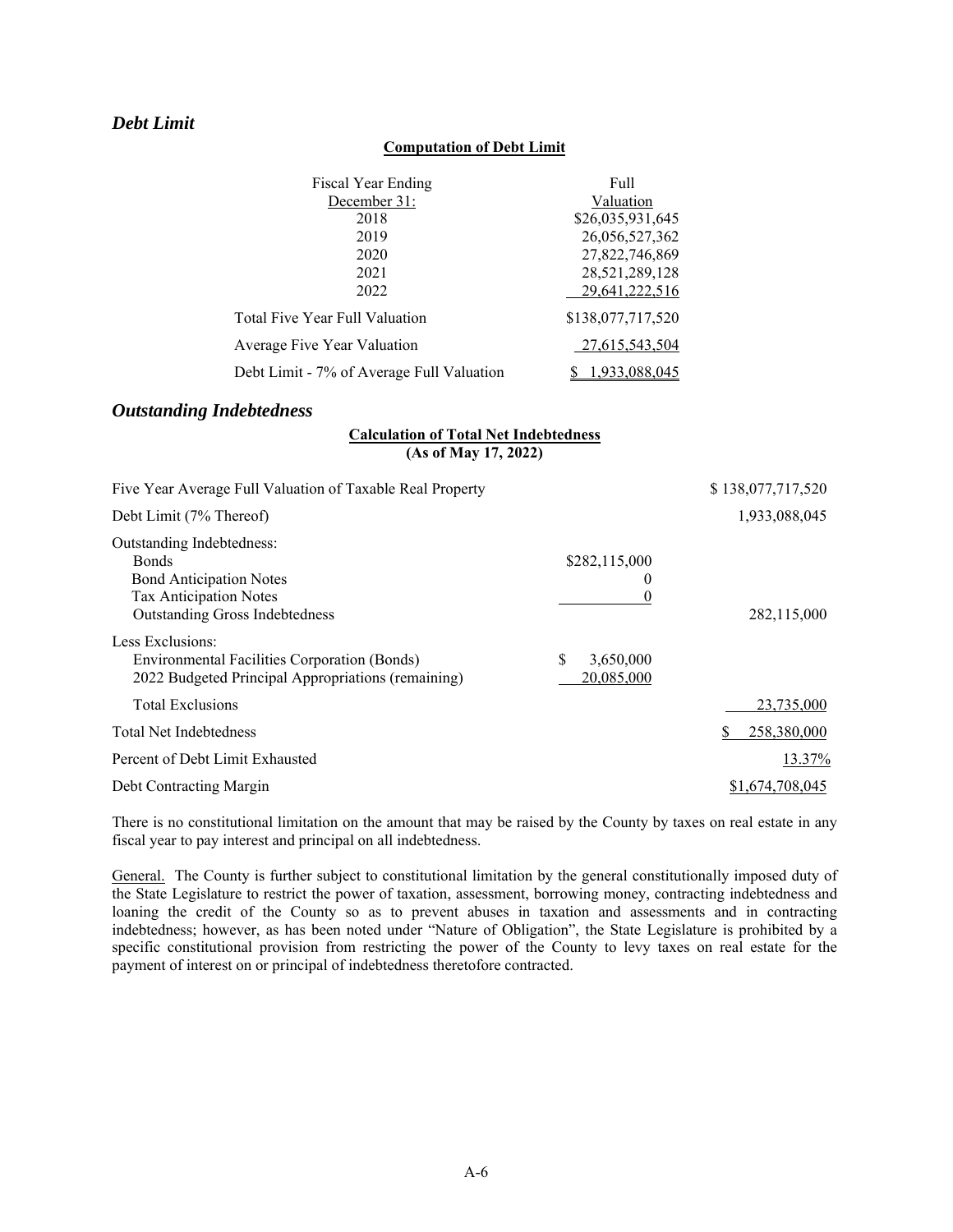### **Trend of Outstanding Debt**

|                                  | 2017          | <u>2018</u>   | <u>2019</u>   | <u>2020</u>   | $2021^{(1)}$  |
|----------------------------------|---------------|---------------|---------------|---------------|---------------|
| <b>Subject to Debt Limit:</b>    |               |               |               |               |               |
| <b>Bonds</b>                     | \$155,560,001 | \$278,560,000 | \$327,180,000 | \$296,720,000 | \$290,175,000 |
| <b>Bond Anticipation Notes</b>   | 134,279,450   |               |               |               | $\theta$      |
| Other Notes                      | $^{()}$       | 0             |               |               | $\theta$      |
| <b>Not Subject to Debt Limit</b> |               |               |               |               |               |
| <b>Bonds</b>                     | 5,749,853     | 5,265,000     | 4,775,000     | 4,280,000     | 3,820,000     |
| <b>Bond Anticipation Notes</b>   |               |               |               |               |               |
| Total Debt Outstanding           | \$295,589,304 | \$283,825,000 | \$331,955,000 | \$301,000,000 | \$293,995,000 |

(1) Unaudited.

### *Tax and Revenue Anticipation Notes*

The County has no tax anticipation notes outstanding.

### *Bond Anticipation Notes*

The County has no bond anticipation notes outstanding.

## *Authorized but Unissued Debt*

The County formulates a five year capital budget as part of its annual budgetary process. The County Executive and County Legislature determine what projects will be completed. Financing of such projects is through long and short-term borrowings, operating funds and Federal and State assistance. As of May 4, 2022, the County has \$88,998,764 in authorized but unissued debt, inclusive of the authorizations funding the Bonds and inclusive of \$27 million for a regional sewer project authorized in March 2020.

*(The remainder of this page has been intentionally left blank.)*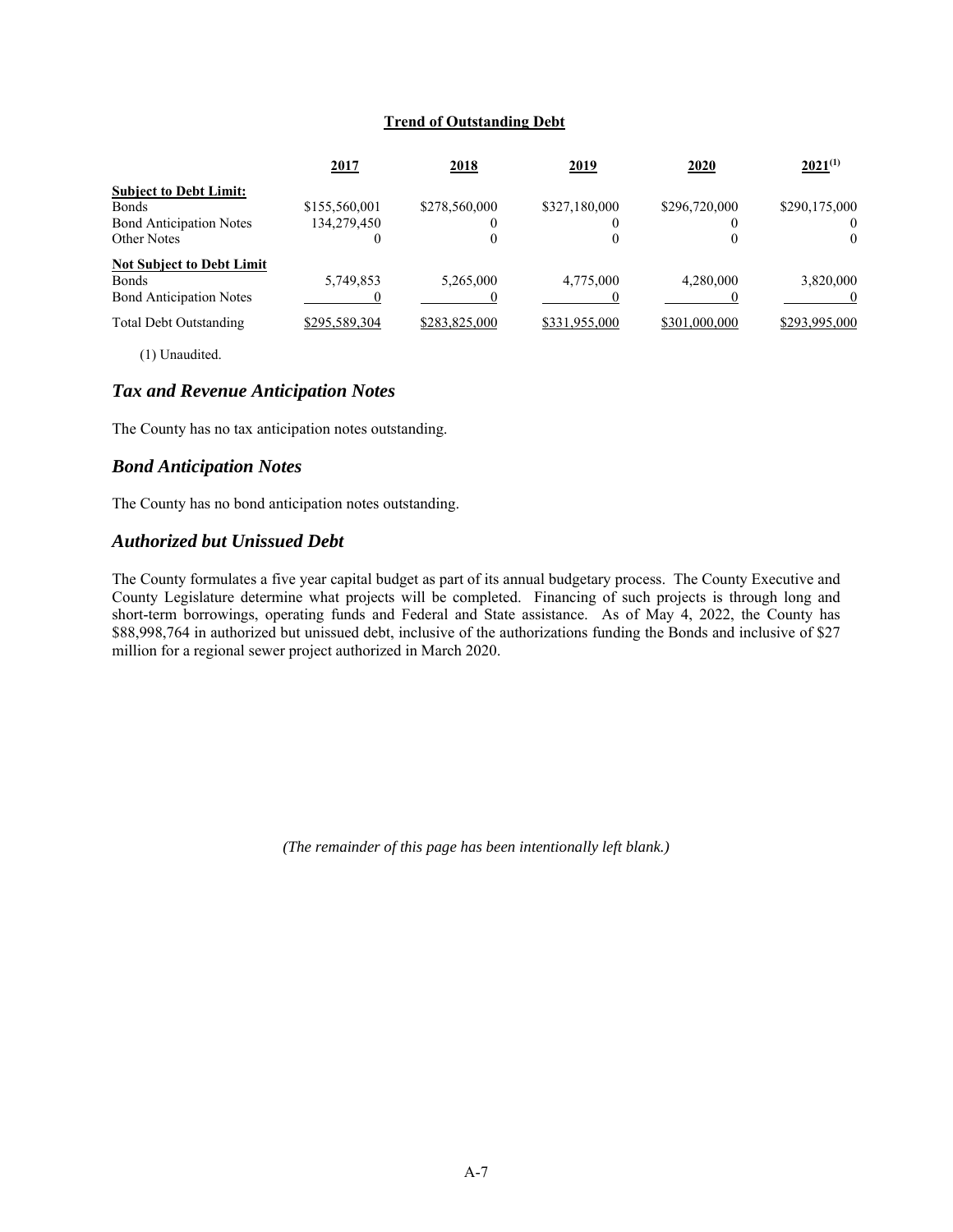## *Debt Service Schedule*

The following table shows the annual debt service requirements to maturity on the County's outstanding general obligation bonded indebtedness, exclusive of the Bonds, refunded bonds and debt issued through the New York State Environmental Facilities Corporation.

| <b>Schedule of Debt Service Requirements on Outstanding Bonds</b> |                      |                 |                      |  |
|-------------------------------------------------------------------|----------------------|-----------------|----------------------|--|
| <b>Fiscal Year Ending</b><br>December 31:                         | <b>Principal</b>     | <b>Interest</b> | <b>Total</b>         |  |
| $2022^{(1)}$                                                      | \$31,795,000         | \$11,389,436    | \$43,184,436         |  |
| 2023                                                              | 33,385,000           | 9,837,538       | 43,222,538           |  |
| 2024                                                              | 34,970,000           | 8,284,244       | 43,254,244           |  |
| 2025                                                              | 29,905,000           | 6,664,794       | 36,569,794           |  |
| 2026                                                              | 29,395,000           | 5,293,469       | 34,688,469           |  |
| 2027                                                              | 27,595,000           | 3,996,419       | 31,591,419           |  |
| 2028                                                              | 25,055,000           | 2,781,244       | 27,836,244           |  |
| 2029                                                              | 21,875,000           | 1,813,394       | 23,688,394           |  |
| 2030                                                              | 5,670,000            | 1,324,344       | 6,994,344            |  |
| 2031                                                              | 5,815,000            | 1,172,944       | 6,987,944            |  |
| 2032                                                              | 5,980,000            | 1,017,144       | 6,997,144            |  |
| 2033                                                              | 6,130,000            | 859,594         | 6,989,594            |  |
| 2034                                                              | 6,260,000            | 736,894         | 6,996,894            |  |
| 2035                                                              | 6,390,000            | 606,525         | 6,996,525            |  |
| 2036                                                              | 6,525,000            | 468,225         | 6,993,225            |  |
| 2037                                                              | 4,370,000            | 330,288         | 4,700,288            |  |
| 2038                                                              | 4,475,000            | 226,500         | 4,701,500            |  |
| 2039                                                              | 4,585,000            | 114,625         | 4,699,625            |  |
| <b>TOTAL</b>                                                      | <u>\$290,175,000</u> | \$56,917,617    | <u>\$347,092,617</u> |  |

(1) For the entire fiscal year.

*(The remainder of this page has been intentionally left blank.)*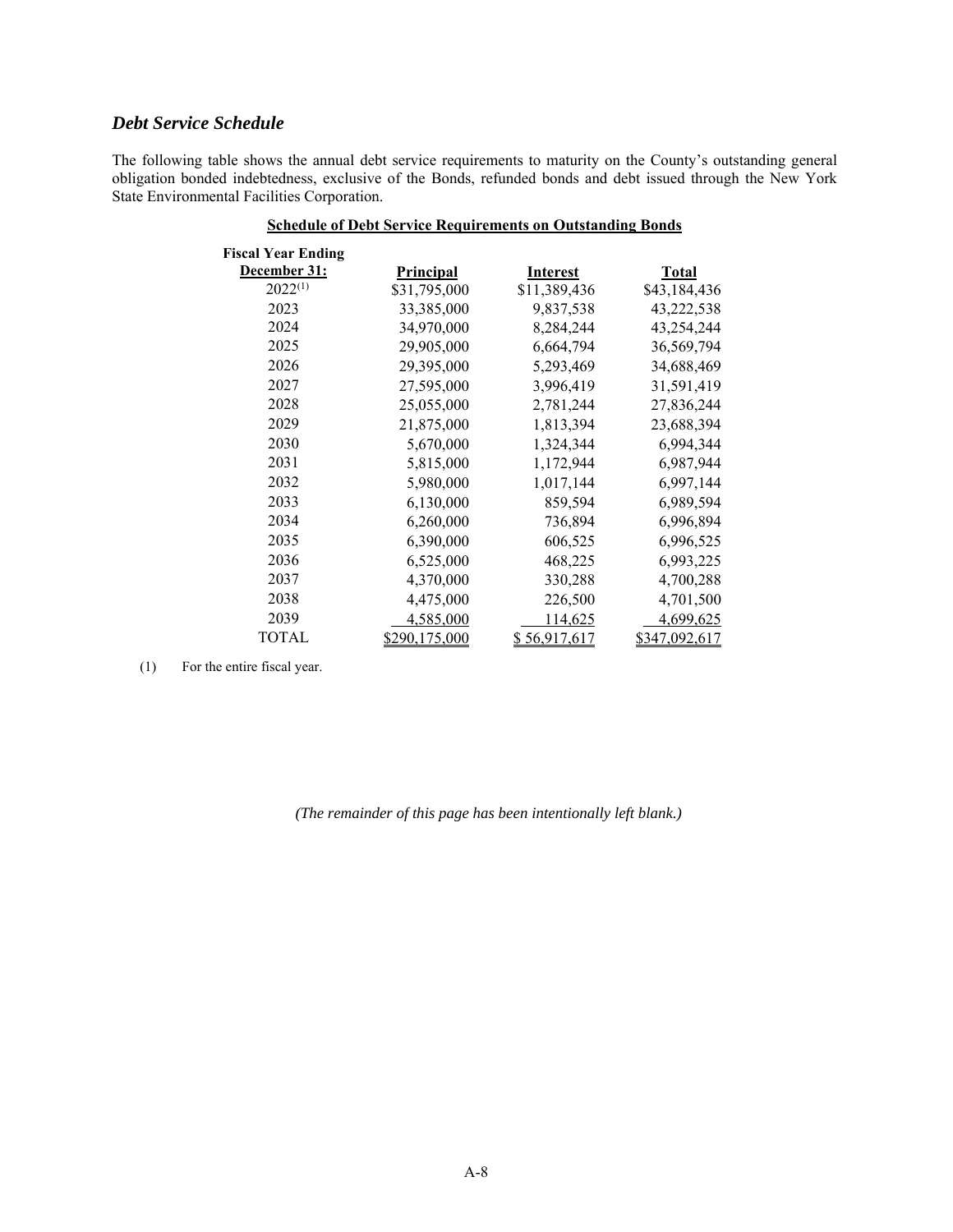### *Estimated Overlapping Indebtedness*

In addition to the County, the following municipal subdivisions located within the County have the power to issue bonds and to levy taxes or cause taxes to be levied on taxable real property in the County. Estimated indebtedness is listed as of the close of the last available fiscal year of the respective municipalities and districts.

| Gross Direct Indebtedness             | \$282,115,000      |
|---------------------------------------|--------------------|
| <b>Exclusions and Deductions</b>      | 23,735,000         |
| Net Direct Indebtedness               | \$258,380,000      |
| Overlapping Debt:                     |                    |
|                                       | Applicable         |
|                                       | Total Indebtedness |
| Cities                                | 134,417,494<br>S.  |
| Towns                                 | 169,549,025        |
| Villages                              | 10,375,907         |
| <b>School Districts</b>               | 400,521,074        |
| Fire Districts                        | 17,235,162         |
| <b>Total Overlapping Debt</b>         | \$732,098,662      |
| Net Direct Debt                       | 258,380,000        |
| Total Overlapping and Net Direct Debt | \$990,178,662      |

Source: Annual Reports of the respective units on file with the Office of the New York State Comptroller. This data is for the underlying jurisdictions' 2020 fiscal years.

## *Debt Ratios*

The following table presents certain debt ratios relating to the County's direct and overlapping indebtedness.

#### **Debt Ratios**

|                                 |               |             | Debt Per       | Debt to          |  |
|---------------------------------|---------------|-------------|----------------|------------------|--|
|                                 | Amount        |             | $Capita^{(1)}$ | Full Value $(2)$ |  |
| Net Direct Debt                 | \$258,380,000 |             | \$820.65       | $0.87\%$         |  |
| Net Direct and Overlapping Debt |               | 990.178.662 | 3.144.94       | 3.34             |  |

(1) The population of the County is 314,848 as of 2020 according to the U.S. Census Bureau.

(2) The full value of real property located in the County for the 2022 fiscal year is \$29,641,222,516.

*(The remainder of this page has been left intentionally blank.)*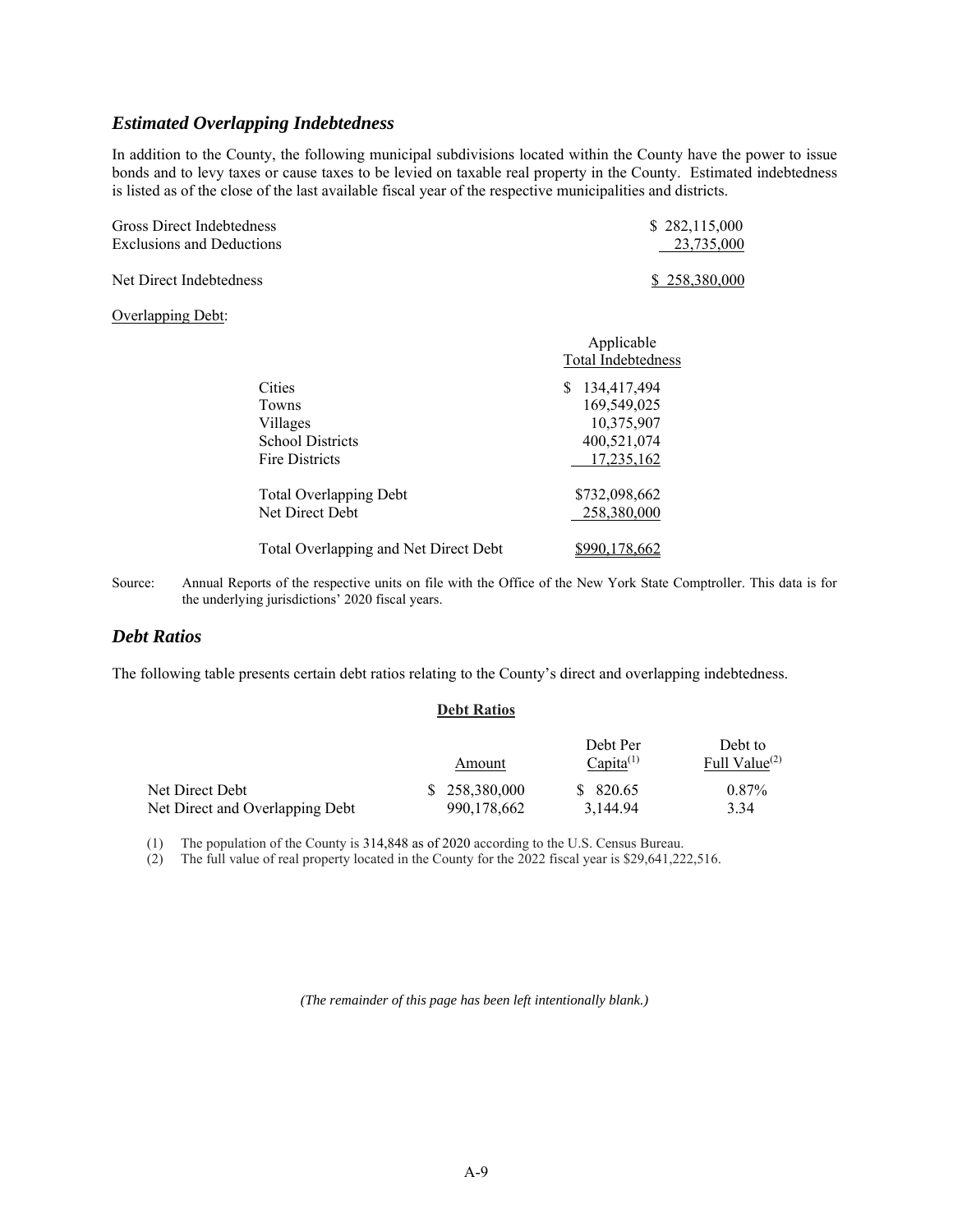## **FINANCIAL INFORMATION**

## *Accounting Practices*

Under State law a uniform system of accounting and reporting is prescribed by the State Comptroller for all municipalities. An annual financial report for every municipality must be filed with the State Comptroller by May 1 of the following year of a municipality's fiscal year end. This report is categorized by fund and shows as of year end (a) a balance sheet, (b) a statement of revenues, (c) a statement of expenditures, (d) an analysis of fund balances, (e) a statement of indebtedness and (f) any other particular fund data that is required.

Budgetary appropriations are necessary for all payments. Encumbrance accounting is utilized to guard against the creation of liabilities in excess of appropriations.

The County annually retains independent certified public accountants to conduct an audit of its financial statements.

### *Financial Statements*

The County retains BST & Co. CPAs, LLP as independent Certified Public Accountants. The financial affairs of the County are also subject to periodic compliance review by the Office of the State Comptroller to ascertain whether the County has complied with the requirements of various State and Federal statutes.

The County complies with the Uniform System of Accounts as prescribed for Counties in New York State. This system conforms with generally accepted accounting principles as promulgated in the "Codification of Governmental Accounting and Financial Reporting Standards," as published by the Governmental Accounting Standards Board, in conjunction with the Government Accounting Research Foundation of the Government Finance Officers' Association.

## *Investment Policy*

The Albany County Legislature's responsibility for administration of the investment program is delegated to the Commissioner of Management and Budget, as chief investment officer, as derived from Article 5 (Section 502-c) of the County Charter. The chief investment officer shall establish written procedures which shall include the operation of the investment program consistent with these investment guidelines.

The chief investment officer shall be guided in his implementation of the investment policy by an Investment Advisory Board. The Investment Advisory Board shall consist of six members, three of which shall be appointed by the County Executive, one of which shall be appointed by the County Comptroller, one of which shall be appointed by the Majority Leader of the County Legislature and one of which shall be appointed by the Minority Leader of the County Legislature. The chief investment officer and the Investment Advisory Board shall meet no less frequently than quarterly and will review the performance of the County's investment program. The Board will report to the County Executive no less than annually on such performance. The Investment Advisory Board will also be responsible for reviewing any proposed changes to this policy and recommending to the County Executive, no less than annually, any amendments which it feels the County Executive should submit to the County Legislature for its consideration.

A list will be maintained of financial institutions authorized to provide investment services. In addition, a list also will be maintained of approved security broker/dealers selected by creditworthiness (e.g., a minimum capital requirement of \$10,000.00 and at least five years of operation). These may include "primary" dealers of regional dealers that qualify under the Securities and Exchange commission Rule 15c3-1 (uniform net capital rule). An annual review of the financial condition and registration of qualified financial institutions and broker/dealers will be conducted by the chief investment officer.

From time to time, the chief investment officer may choose to invest in instruments offered by minority and community financial institutions. In such situations, a waiver to the criteria, except in terms of conflicts of interest,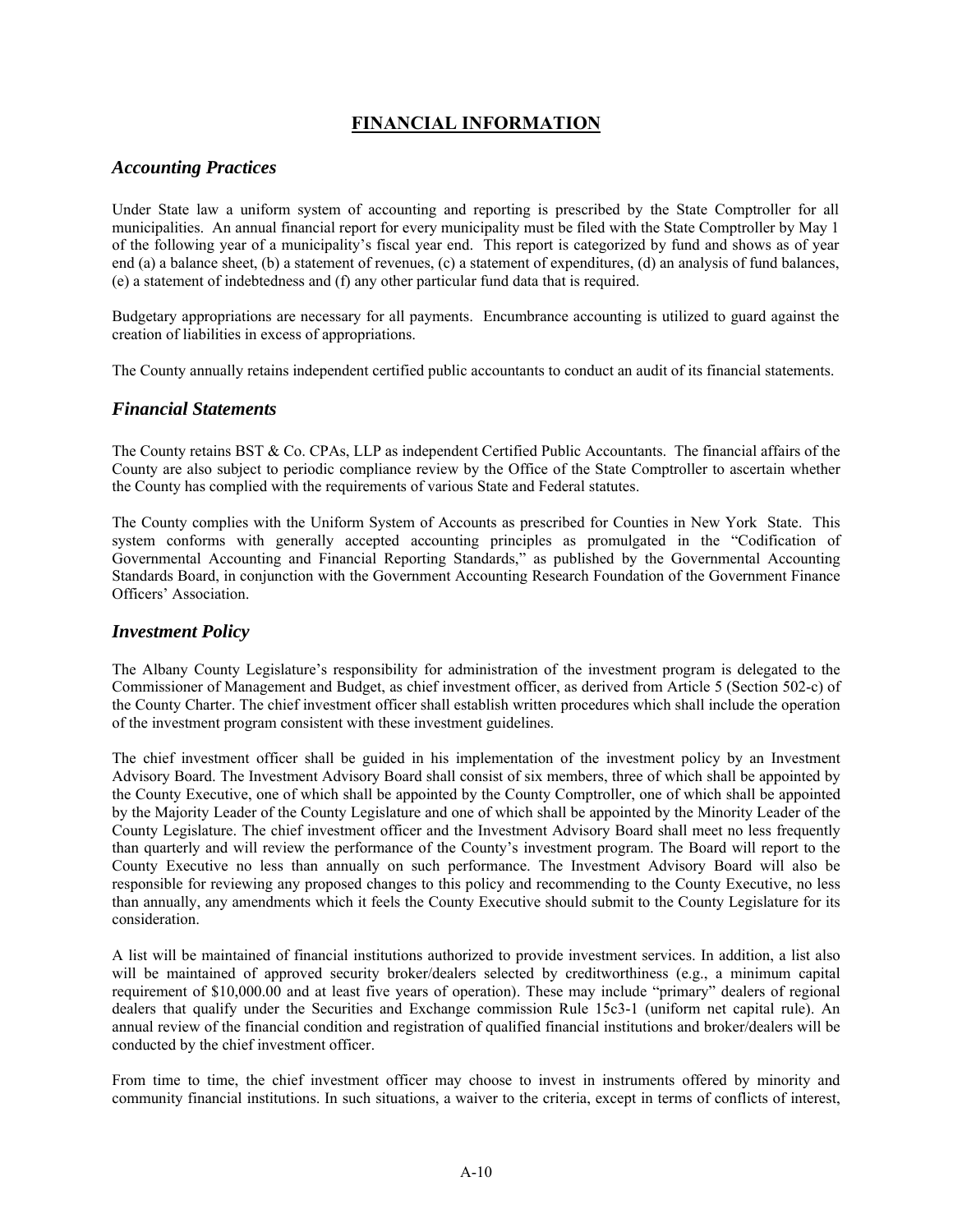may be granted. All terms and relationships will be fully disclosed prior to purchase and will be reported to the appropriate entity on a consistent basis and will be constants with New York State and applicable local law. These types of investment purchases will be approved in advance by the Albany County Legislature.

As authorized by the General Municipal Law ("GML"), the Albany County Legislature authorizes the chief investment officer to invest moneys not required for immediate expenditure for terms not to exceed its projected cash flow needs in the following types of investments: (a) Special time deposit accounts; (b) Certificates of deposit; (c) Obligations of the United States of America; (d) Obligations guaranteed by agencies of the United States of America where the payment of principal and interest are guaranteed by the United States of America; (e) Obligations of the State of New York; (f) Obligations issued pursuant to LFL S24.00 or 25.00 (with approval of the State Comptroller) by any municipality, school district or district corporation other than Albany County; (g) Obligations of public authorities, public housing authorities, urban renewal agencies and industrial development agencies where the general State statutes governing such entities or whose specific enabling legislation authorizes such investments; (h) Certifications of Participation (COPs) issued pursuant to GML, Section 109-b; (i) Obligations of Albany County, but only with any moneys in a reserve fund established pursuant to GML, Section 6-c, 6-d, 6-e, 6-g, 6-h, 6-i, 6-j, 6-k, 6-m, or 6-n; or (j) Any other investment authorized by the General Municipal Law.

### *Revenues*

The County derives a significant portion of its general fund revenues from a tax on real property (see "Statement of Revenues, Expenditures and Changes in Fund Balances" in Appendix B, herein).

### *Real Property Tax*

The following table sets forth total general fund revenues and Real Property Tax revenues during the last five audited fiscal years, the most recent unaudited fiscal year and the amounts budgeted for the current fiscal year.

#### **Property Taxes**

|                       |                         |               | <b>Real Property</b> |
|-----------------------|-------------------------|---------------|----------------------|
| Fiscal Year           | Total                   | Real Property | Taxes to             |
| Ended December 31:    | Revenues <sup>(1)</sup> | Taxes         | Revenues $(\% )$     |
| 2016                  | \$550,225,135           | \$88,506,698  | 16.09%               |
| 2017                  | 550,051,297             | 88,098,624    | 16.02                |
| 2018                  | 571,016,194             | 90,605,328    | 15.87                |
| 2019                  | 575,283,483             | 88,459,692    | 15.38                |
| 2020                  | 541,589,990             | 85,036,624    | 15.70                |
| 2021 (Unaudited)      | 634, 675, 391           | 93,642,319    | 14.75                |
| 2022 (Adopted Budget) | 640,056,623             | 96,902,250    | 15.14                |
|                       |                         |               |                      |

#### (1) General Fund

Source: Audited Financial Statements, Unaudited Results and Adopted Budget of the County. Summary itself is not audited.

*(The remainder of this page has been intentionally left blank.)*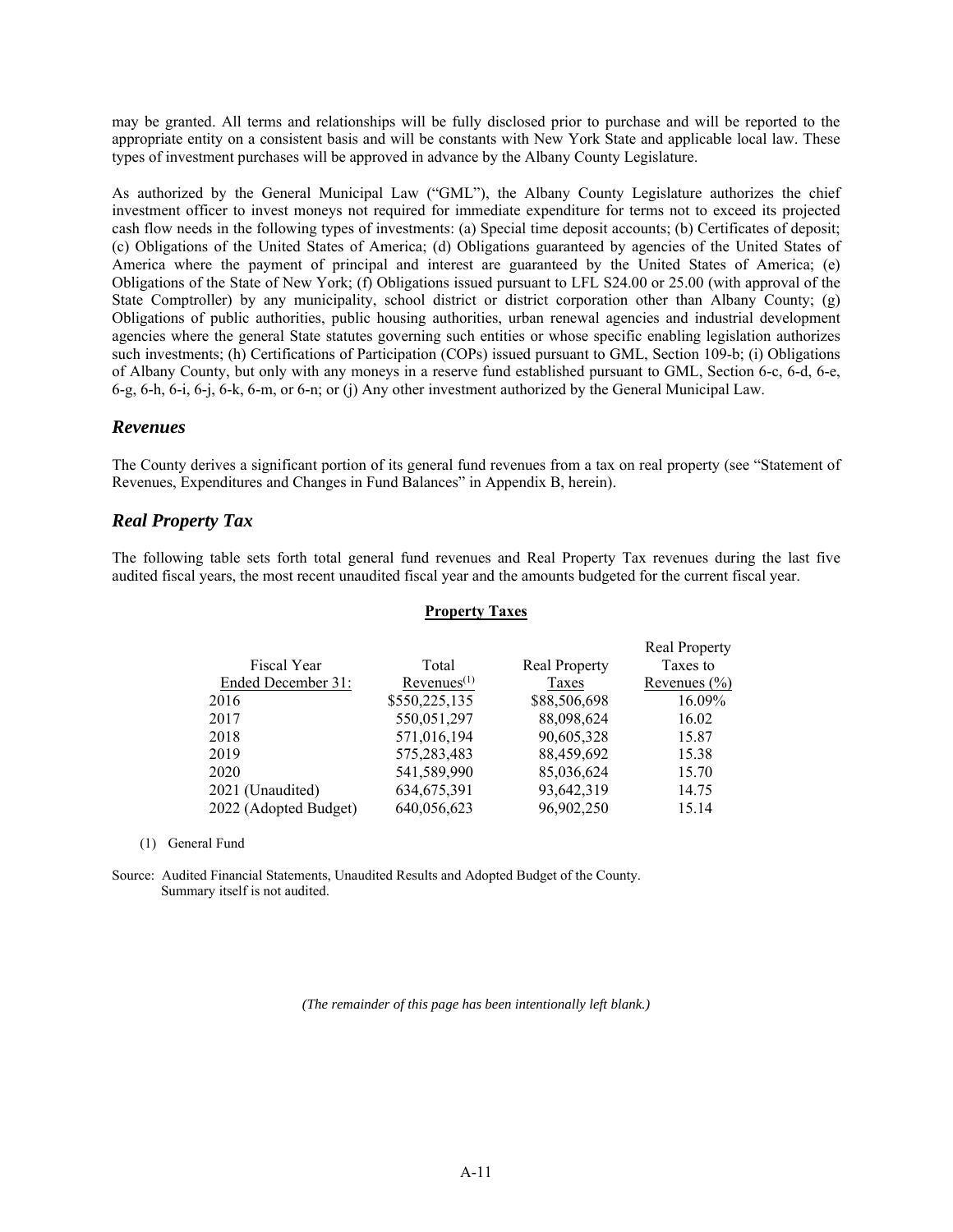## *Sales and Use Taxes*

The following table sets forth total general fund revenues and Sales and Use Tax revenues during the last five audited fiscal years, the most recent unaudited fiscal year and the amount budgeted for the current fiscal year.

#### **Sales and Use Tax Revenue**

| Fiscal Year<br>Ended December 31: | Total<br>Revenues <sup>(1)</sup> | Sales & Use Tax | Sales & Use Tax<br>To Revenues |
|-----------------------------------|----------------------------------|-----------------|--------------------------------|
| 2016                              | \$550,225,135                    | \$257,633,033   | 46.82%                         |
| 2017                              | 550,051,297                      | 259,185,298     | 47.12                          |
| 2018                              | 571,016,194                      | 275,254,791     | 48.20                          |
| 2019                              | 575,283,483                      | 285,183,963     | 49.57                          |
| 2020                              | 541,589,990                      | 269,286,682     | 49.72                          |
| 2021 (Unaudited)                  | 634, 675, 391                    | 322,159,591     | 50.76                          |
| 2022 (Adopted Budget)             | 640,056,623                      | 295,509,274     | 46.17                          |
|                                   |                                  |                 |                                |

#### (1) General Fund

Source: Audited Financial Statements, Unaudited Results and Adopted Budget of the County*.*  Summary itself is not audited.

### *State and Federal Aid*

For the fiscal year 2021, *based on preliminary, unaudited results*, \$78,582,562 in State monies were received by the County, amounting to approximately 12.4% of total County General Fund Revenues.

Federal aid also constitutes a significant portion of County General Fund Revenues. Federal aid for the 2021 fiscal year, *based on preliminary, unaudited results*, was \$72,578,618 amounting to approximately 11.4% of County General Fund Revenues. The tables in Appendix B present a consolidated statement of revenues, expenses and fund balances of the General and Special Revenue funds for the fiscal years ended December 31, 2016 through 2020.

## *Other Post Employment Benefits*

Accounting rule, GASB Statement No. 45 ("GASB 45") of the Governmental Accounting Standards Board ("GASB") has been replaced by GASB Statement No. 75 ("GASB 75"), which requires state and local governments to account for and report their costs associated with post-retirement healthcare benefits and other non-pension benefits ("OPEB"). GASB 75 generally requires that employers account for and report the annual cost of the OPEB and the outstanding obligations and commitments related to OPEB in essentially the same manner as they currently do for pensions. Under previous rules, these benefits have generally been administered on a pay-as-you-go basis and have not been reported as a liability on governmental financial statements. Only current payments to existing retirees were recorded as an expense.

GASB 75 requires that state and local governments adopt the actuarial methodologies to determine annual OPEB costs. Annual OPEB cost for most employers will be based on actuarially determined amounts that, if paid on an ongoing basis, generally would provide sufficient resources to pay benefits as they come due.

Under GASB 75, based on actuarial valuation, an annual required contribution ("ARC") will be determined for each state or local government. The ARC is the sum of (a) the normal cost for the year (the present value of future benefits being earned by current employees) plus (b) amortization of the unfunded accrued liability (benefits already earned by current and former employees but not yet provided for), using an amortization period of not more than 30 years. If a municipality contributes an amount less than the ARC, a net OPEB obligation will result, which is required to be recorded as a liability on its financial statements. There is no longer an amortized liability like under GASB 45, but now reflects the full liability.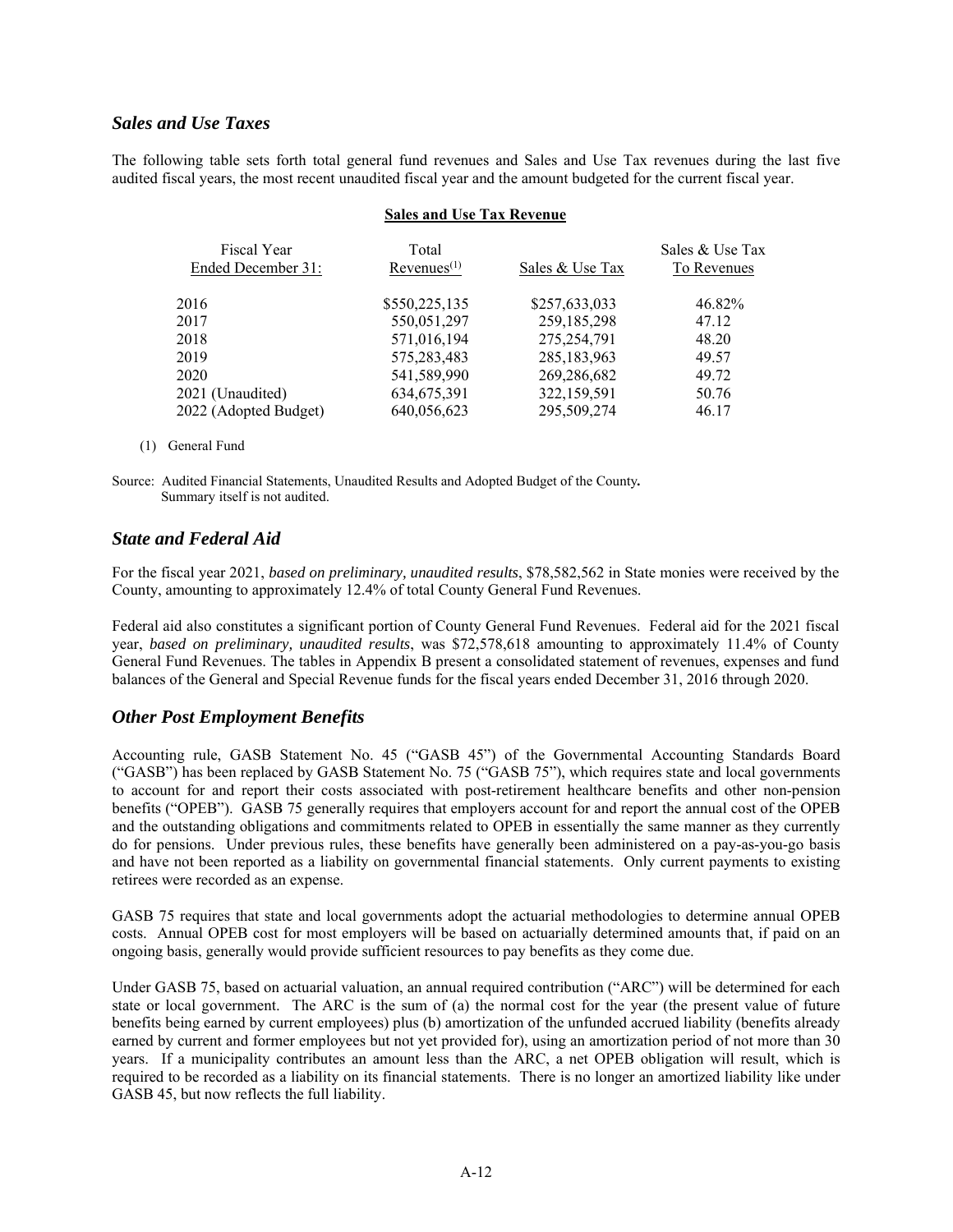GASB 75 does not require that the unfunded liabilities actually be funded, only that the County account for its unfunded accrued liability and compliance in meeting its ARC. Actuarial valuation will be required every 2 years for the County.

The County is in compliance with the requirements of GASB 75 as was required by the end of the County's 2019 fiscal year. It has been determined that the County's actuarial accrued liability ("AAL") for OPEB as of December 31, 2020 was approximately \$683,948,129.

## *Employees*

As of May 2, 2022, the County provides services through approximately 2,294 full and part-time employees, some of whom are represented by the labor unions listed below. County employees are represented by eight labor organizations and labor relations between the County and the eight labor organizations have been reasonable and amicable.

| Labor Unit                                    | <b>Approximate Number</b><br>of Employees<br>Represented | <b>Contract Expiration</b><br><u>Date</u> |
|-----------------------------------------------|----------------------------------------------------------|-------------------------------------------|
| $CSEA - 8$ units.                             | 747                                                      | $12/31/21^{(1)}$                          |
| Public Works, Social Services/DCYF,           |                                                          |                                           |
| Non-Secure Personnel, Mental Health,          |                                                          |                                           |
| Health, General Services, County Clerk,       |                                                          |                                           |
| E911 Telecommunicators                        |                                                          |                                           |
| CSEA Water Purification                       | 51                                                       | $12/31/21^{(1)}$                          |
| Teamsters Local 294                           |                                                          |                                           |
| Law Enforcement                               | 32                                                       | $12/31/21^{(1)}$                          |
| DA Investigators                              | 8                                                        | $12/31/21^{(1)}$                          |
| Corrections                                   | 39                                                       | $12/31/21^{(1)}$                          |
| Public Employees Federation - Probation Dept. | 84                                                       | $12/31/21^{(1)}$                          |
| Albany County Sheriff Deputy's PBA            | 93                                                       | $12/31/21^{(1)}$                          |
| Council, AFSCME Corrections Local 775         | 227                                                      | $12/31/21^{(1)}$                          |
| <b>SEIU RN Unit</b>                           | 4                                                        | 12/31/23                                  |
| SEIU Service & Maintenance Unit               | 148                                                      | 12/31/23                                  |
| NYS United Teachers                           | 56                                                       | 12/31/22                                  |
| United Public Service Employees Union         | 70                                                       | $12/31/21^{(1)}$                          |

(1)In negotiation.

## *Status and Financing of Employee Pension Benefits*

The County participates in the New York State and local Employees' Retirement System (ERS) and the Public Employees' Group Life Insurance Plan (Systems). These are cost-sharing multiple-employer retirement systems. The Systems provide retirement benefits as well as death and disability benefits. Obligations of employers and employees to contribute and benefits to employees are governed by the New York State Retirement and Social Security Law (NYSRSSL). As set forth in the NYSRSSL, the Comptroller of the State of New York (Comptroller) serves as sole trustee and administrative head of the Systems. The Comptroller shall adopt and may amend rules and regulations for the administration and transaction of the business of the Systems and for the custody and control of their funds. The Systems issue a publicly available financial report that includes financial statements and required supplementary information. That report may be obtained by writing to the New York State and Local Retirement Systems, Gov. Alfred E. Smith State Office Building, Albany, NY 12244.

Contributions equal to 3% of salary are required of employees, except for employees who joined prior to July 27, 1976, and for those who have ten or more years of credited service. Under the authority of the NYSRSSL, the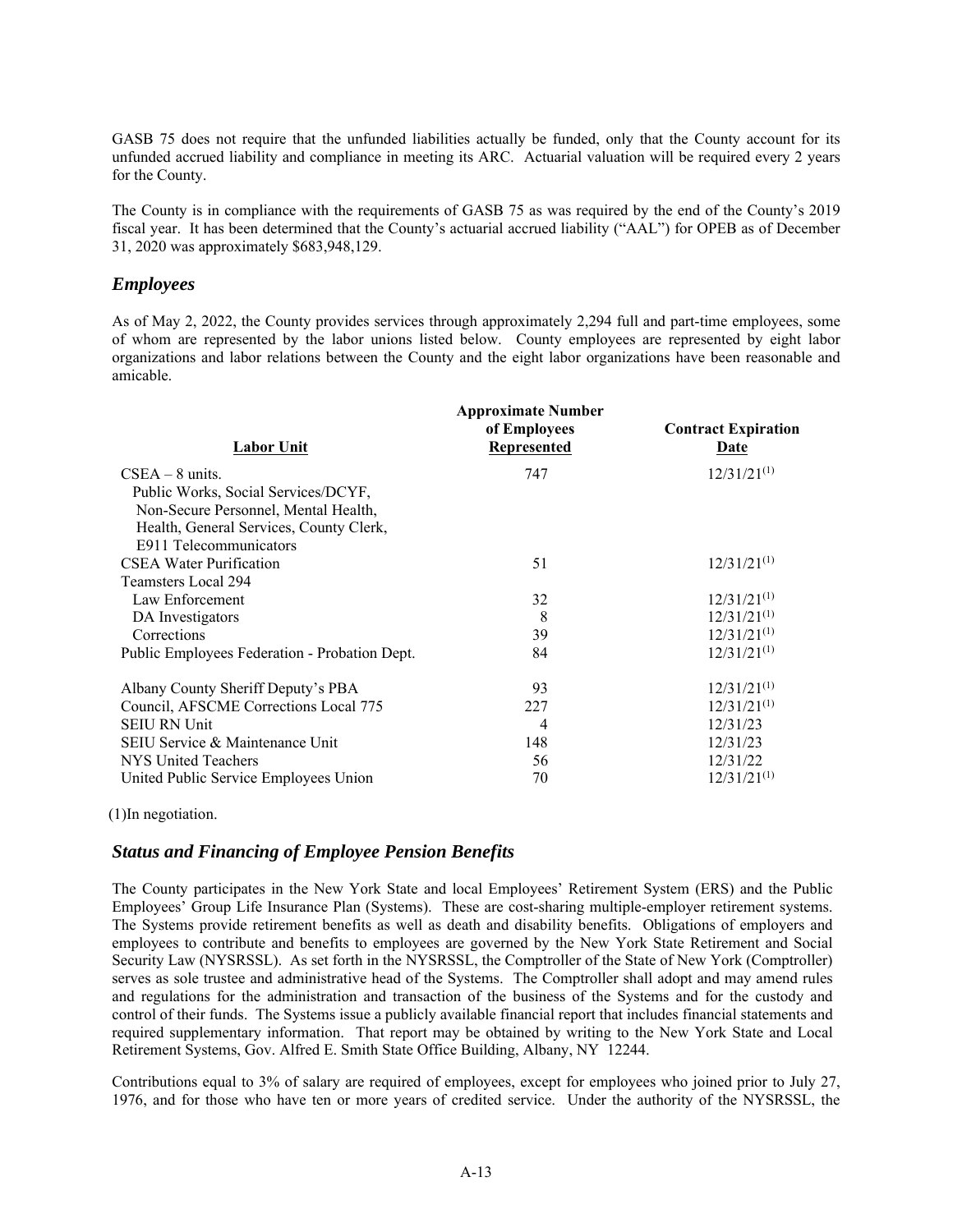Comptroller shall certify annually the rates expressed as proportions of payroll of members, which shall be used in computing the contributions required to be made by employers to the pension accumulation fund.

The County is required to contribute at an actuarially determined rate. The required contributions for the following years were:

| Year    | ERS          |
|---------|--------------|
| 2017-18 | \$21,878,888 |
| 2018-19 | 22, 253, 232 |
| 2019-20 | 22,563,480   |
| 2020-21 | 22,304,384   |
| 2021-22 | 24,496,994   |

The County's current contribution to ERS is due on or before February 1 of each year. Such contribution is based on salaries estimated to be paid during the fiscal year ending on March 31 of the next calendar year.

The County's contributions made to the Systems were equal to 100 percent of the contributions required for each year. For the payment made on February 1, 2015, the County paid \$19,684,401 and amortized the remaining \$7,329,977 which is allowable under Chapter 57 of the Laws of 2010. For the payment made on February 1, 2016, the County paid \$20,984,470 and amortized the remaining \$3,135,182. For the payment due February 1, 2017, the County prepaid \$22,566,223 on December 15, 2016 with no amortized amount. For the payment due February 1, 2018, the County prepaid \$21,878,888 on December 15, 2017 with no amortized amount. For the payment due February 1, 2019, the County prepaid \$22,253,232 on December 17, 2018 with no amortized amount. For the payment due February 1, 2019, the County prepaid \$22,253,232 on December 17, 2018 with no amortized amount. For the payment due February 1, 2020, the County prepaid \$22,563,480 on December 16, 2019 with no amortized amount. For the payment due February 1, 2021, the County prepaid \$22,304,384 on December 15, 2020 with no amortized amount. For the payment due February 1, 2022, the County prepaid \$24,496,994 with no amortized amount.

Since 1989, the System's billings have been based on Chapter 62 of the Laws of 1989 of the State of New York. This legislation requires participation employers to make payments on a current basis, while amortizing existing unpaid amounts relating to the System's fiscal years ending March 31, 1988 and 1989 (which otherwise were to have been paid on June 30, 1989 and 1990, respectively) over a 17 year period, with an 8.75% interest factor added. Local governments were given the option to repay this liability. The County initially elected to make the payments over a 17-year period. In 1998, the County issued \$2,446,707 in long-term bonds to retire the liabilities to the retirement system. Those bonds had a final maturity of December 15, 2005 and have been repaid in full.

On March 16, 2012, Governor Cuomo signed into law Chapter 18 of the Laws of 2012, which provides for a new Tier VI for employees hired after April 1, 2012. The Division of the Budget estimates the new tier will save the State and local governments outside of New York City \$80 billion over the next thirty years. The new pension tier has progressive contribution rates between 3% and 6%; it increases the retirement age for new employees from 62 to 63 and includes provisions allowing early retirement with penalties. Under Tier VI, the pension multiplier is 1.75% for the first 20 years of service and 2% thereafter; vesting will occur after 10 years; the time period for calculation of final average salary is increased from three years to five years; and the amount of overtime used to determine an employee's pension is capped at \$15,000, indexed for inflation, for civilian and non-uniform employees and at 15% of base pay for uniformed employees outside of New York City. It also includes a voluntary, portable, defined contribution plan for new non-union employees with salaries of \$75,000 or more.

## *Budgetary Process*

The County Executive is responsible for submitting to the County Legislature on or before October 10 of each year a proposed budget and a capital expenditures program for the coming fiscal year. The Commissioner of the Office of Management and Budget develops a complete financial plan on behalf of the County Executive setting forth anticipated revenues and proposed appropriations and expenditures including debt service.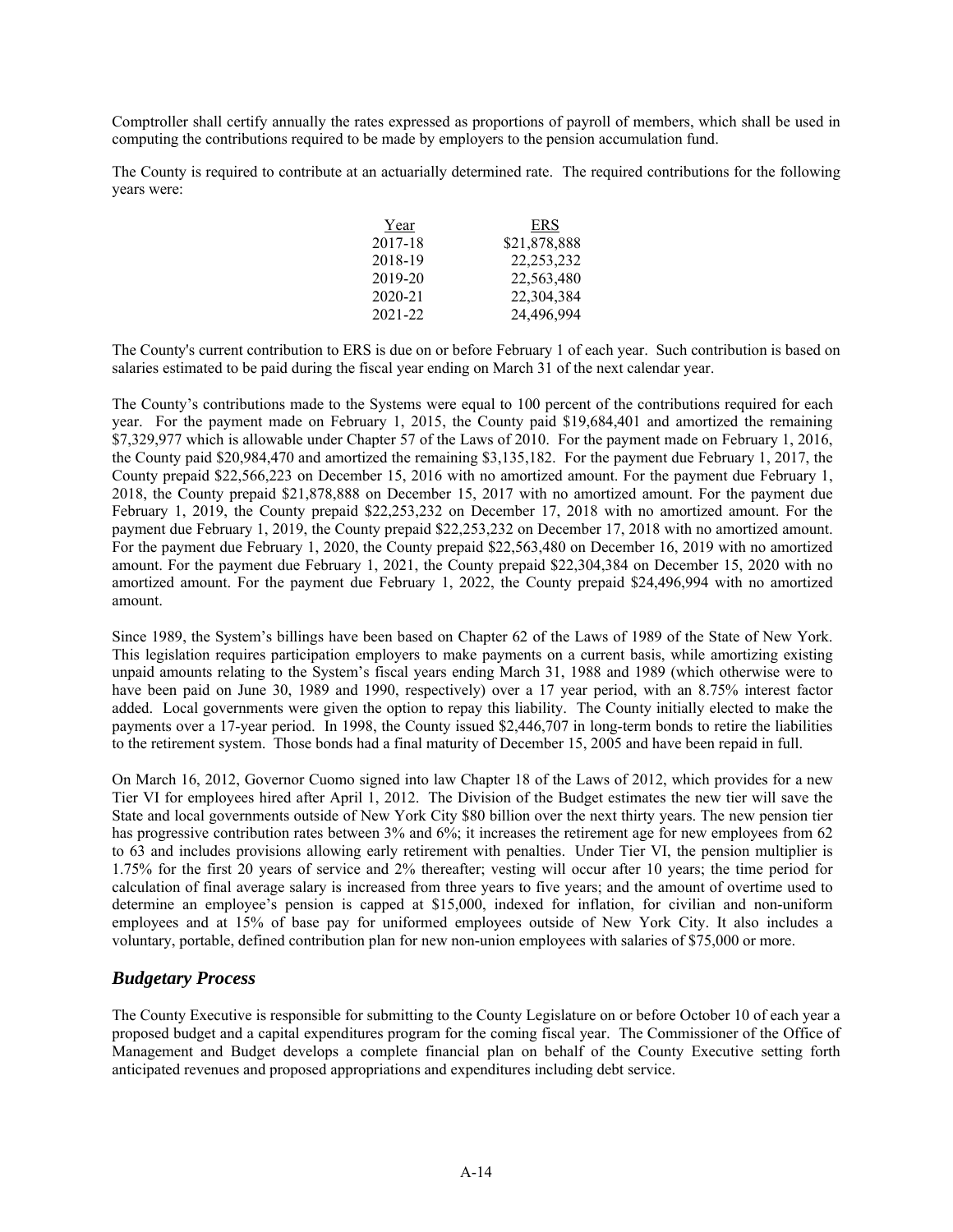In addition to the proposed budget, the County Executive is required to submit to the County Legislature a budget message which shows that total estimated expenditures are less than or equal to total estimated income for the ensuing fiscal year. Estimated income and expenditures are compared with actual receipts and expenditures for the last completed fiscal year. The message also enumerates the County's financial policies with respect to the proposed capital program and the details of financing and maintaining proposed projects.

The County Legislature reviews the budget, reports out its recommendations no later than November 20 and holds a public hearing not later than December 1. After the conclusion of the public hearing the County Legislature may change items as it sees fit, except for debt service or appropriations required by law. Decreases are not subject to the approval or veto of the County Executive. Increases recommended by the County Legislature must be approved by the County Executive or passed over an executive veto by a two-thirds majority vote of the Legislature, unless the County Executive fails to respond to the legislative changes by December 12.

The amount of all taxes, except as expressly provided by law, becomes a lien on assessed property as of January 1 of the fiscal year for which levied and remains a lien until paid.

The County Legislature may make supplemental appropriations during the course of the fiscal year to the extent that actual revenues exceed anticipated revenues. It may only make emergency appropriations to meet a public emergency affecting life, health or property and, to the extent necessary, may finance such emergency appropriation by the issuance of obligations pursuant to the Local Finance Law. If anticipated revenues appear to be insufficient to meet budgeted appropriations, the County Executive must report to the County Legislature without delay stating the problem and his recommendation for remedial action. The County Legislature may reduce appropriations, except for appropriations for debt service, expended appropriations and amounts required by law to be appropriated, or borrow temporarily pursuant to the Local Finance Law an amount not greater than the anticipated deficit.

The tables in Appendix B present summaries of the County's 2021 and 2022 Adopted Budgets.

## **REAL PROPERTY TAXES**

## *Property Tax Collection and Delinquency Procedures*

The County assesses its tax upon the towns and cities within the County. Each town or city collects taxes for itself, the County and the school or fire districts in its area. The towns and cities retain the full amount of their tax budgets and give the balance and any uncollected taxes to the County.

The County procedure for collection on delinquencies, as specified in the New York State Real Property Tax Law consists of four steps: issuance of notice of tax lien, tax sale, foreclosure and auction of the property.

After the tax lien sale the County must wait two years, or four years in the case of owner-occupied one or two-family dwellings, before commencing an in rem foreclosure action and thereafter obtaining a final judgment pursuant to Article 11 Title 3 of the Real Property Tax Law which allows public auction proceedings to begin.

## *Constitutional Real Estate Tax Limit*

In accordance with Section 10 of Article VIII of the State Constitution the amount which may be levied in the County by taxes on real estate in any fiscal year for County purposes, in addition to providing for the principal of and interest on all indebtedness, may not exceed an amount equal to 1.5% of the five year average full valuation of taxable real estate of the County, less certain deductions.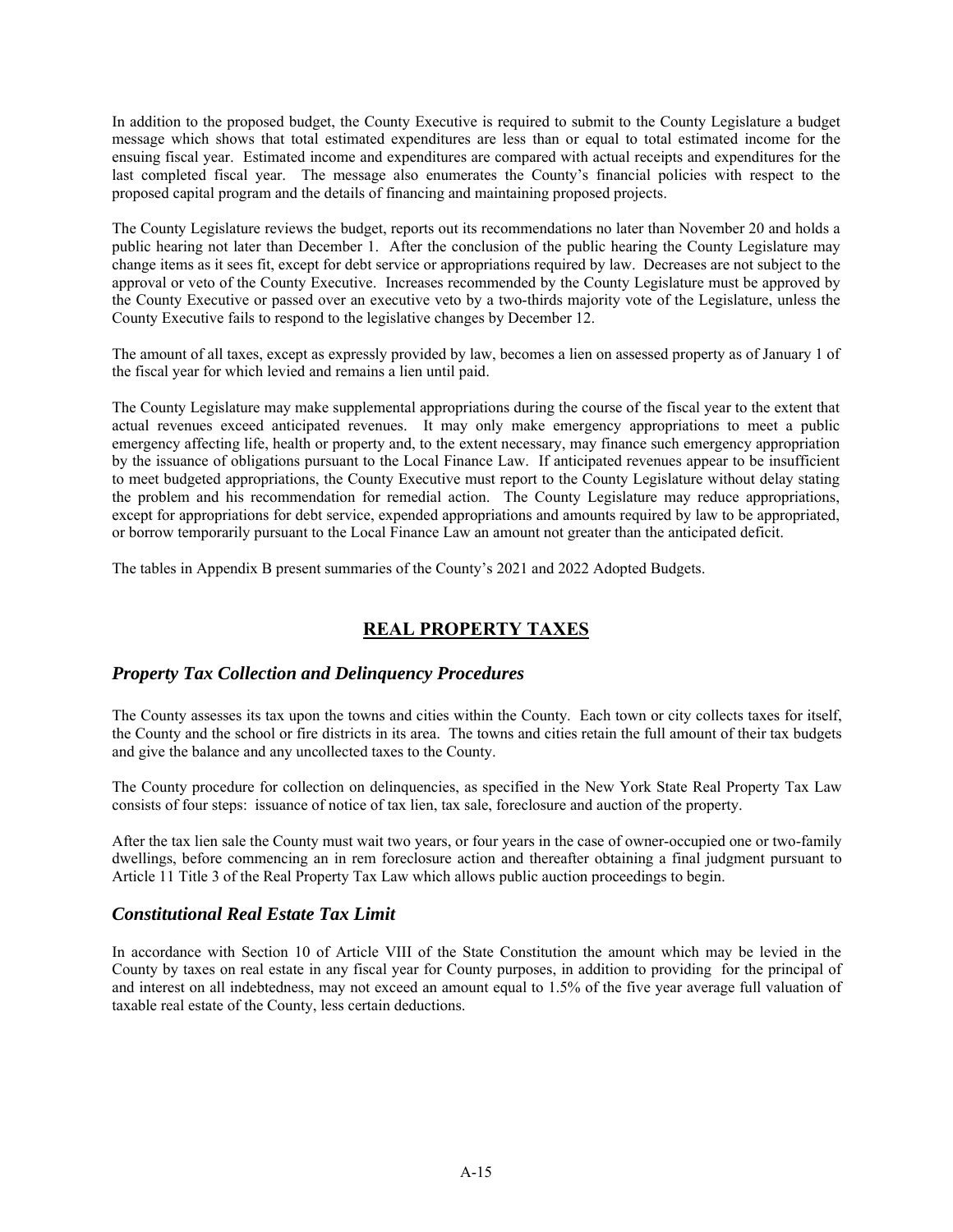#### **Constitutional Tax Limit**

|                                   | 2022             |
|-----------------------------------|------------------|
| Five-Year Average, Full Valuation | \$27,615,543,504 |
| Tax Limit $(1.5\%)$               | \$414,233,152    |
| <b>Total Levy</b>                 | 99,752,250       |
| <b>Total Exclusions</b>           | 13,274,563       |
| Tax Levy Subject to Limit         | 86,477,687       |
| Tax Margin                        | 327, 755, 465    |

### *Tax Levy and Collection Record*

| <b>Fiscal Year Ending December 31:</b>                                        |                                           |                                           |                                           |                                           |                                               |  |  |
|-------------------------------------------------------------------------------|-------------------------------------------|-------------------------------------------|-------------------------------------------|-------------------------------------------|-----------------------------------------------|--|--|
|                                                                               | 2018                                      | <u>2019</u>                               | <u>2020</u>                               | <u>2021</u>                               | 2022                                          |  |  |
| <b>County Taxes</b><br><b>Town Taxes</b><br>Returned School Tax and Penalties | \$92,778,136<br>161,708,750<br>11,872,136 | \$92,951,395<br>164,567,600<br>10,576,385 | \$95,060,342<br>166,356,548<br>10,017,957 | \$98,873,701<br>178,025,525<br>10,430,539 | \$99,752,250<br>\$178,258,074<br>\$10,478,142 |  |  |
| <b>Total Tax Levy</b>                                                         | \$266,359,022                             | \$268,095,380                             | \$271,434,848                             | \$287,329,766                             | \$288,488,466                                 |  |  |
| Returned to County as Uncollected:<br>Amount<br>Percent                       | \$22,207,936<br>8.33%                     | \$22,461,348<br>8.38%                     | \$26,495,650<br>9.76%                     | \$24,099,382<br>8.47%                     | \$8,851,432<br>3.06%                          |  |  |
| Uncollected at May 3, 2022:<br>Amount<br>Percent                              | \$5,756,488<br>2.16%                      | \$7,312,316<br>2.72%                      | \$9,819,033<br>$3.62\%$                   | \$14,187,827<br>4.94%                     | \$8,007,350<br>2.78%                          |  |  |

**Tax Levy and Collection Record** 

## *Tax Levy Limit Law*

On June 24, 2011, Chapter 97 of the 2011 Laws of New York was signed into law by the Governor (the "Tax Levy Limit Law"). The Tax Levy Limit Law, as amended, applies to all local governments, including school districts (with the exception of New York City, the counties comprising New York City and the Big 5 City School Districts (Buffalo, Rochester, Syracuse, Yonkers and New York). It also applies to independent special districts and to town and county improvement districts as part of their parent municipalities tax levies.

The Tax Levy Limit Law restricts, among other things, the amount of real property taxes (including assessments of certain special improvement districts) that may be levied by or on behalf of a municipality in a particular year, beginning with fiscal years commencing on or after January 1, 2012. Pursuant to the Tax Levy Limit Law, the tax levy of a municipality cannot increase by more than the lesser of (i) two percent (2%) or (ii) the annual increase in the consumer price index ("CPI"), over the amount of the prior year's tax levy. Certain adjustments would be permitted for taxable real property full valuation increases or changes in physical or quantity growth in the real property base as defined in Section 1220 of the Real Property Tax Law. A municipality may exceed the tax levy limitation for the coming fiscal year only if the governing body of such municipality first enacts, by at least a sixty percent vote of the total voting strength of the board, a local law (resolution in the case of fire districts and certain special districts) to override such limitation for such coming fiscal year only. There are permissible exceptions to the tax levy limitation provided in the Tax Levy Limit Law, including expenditures made on account of certain tort settlements and certain increases in the average actuarial contribution rates of the New York State and Local Employees' Retirement System, the Police and Fire Retirement System, and the Teachers' Retirement System. Municipalities are also permitted to carry forward a certain portion of their unused levy limitation from a prior year. Each municipality prior to adoption of each fiscal year budget must submit for review to the State Comptroller any information that is necessary in the calculation of its tax levy for each fiscal year. The County has not exceeded the tax levy limitation in the past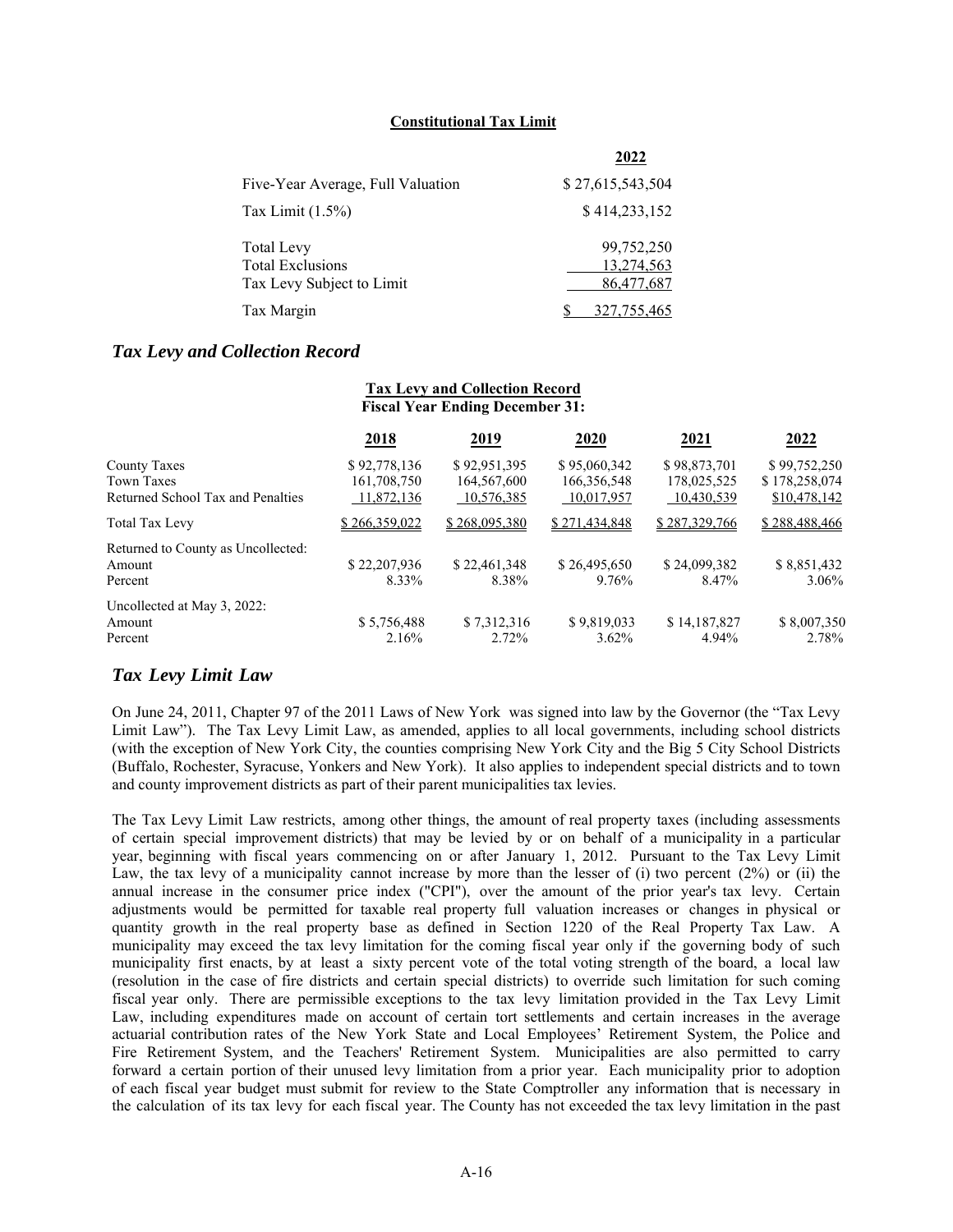five years.

The Tax Levy Limit Law does not contain an exception from the levy limitation for the payment of debt service on either outstanding general obligation debt of municipalities or such debt incurred after the effective date of the tax levy limitation provisions.

Article 8 Section 2 of the State Constitution requires every issuer of general obligation notes and bonds in the State to pledge its faith and credit for the payment of the principal thereof and the interest thereon. This has been interpreted by the Court of Appeals, the State's highest court, in Flushing National Bank v. Municipal Assistance Corporation for the City of New York, 40 N. Y.2d 731 (1976), as follows:

"A pledge of the city's faith and credit is both a commitment to pay and a commitment of the city's revenue generating powers to produce the funds to pay. Hence, an obligation containing a pledge of the City's "faith and credit" is secured by a promise both to pay and to use in good faith the city's general revenue powers to produce sufficient funds to pay the principal and interest of the obligation as it becomes due. That is why both words, "faith" and "credit", are used and they are not tautological. That is what the words say and that is what courts have held they mean."

Article 8 Section 12 of the State Constitution specifically provides as follows:

"It shall be the duty of the legislature, subject to the provisions of this constitution, to restrict the power of taxation, assessment, borrowing money, contracting indebtedness, and loaning the credit of counties, cities, towns and villages, so as to prevent abuses in taxation and assessments and in contracting of indebtedness by them. Nothing in this article shall be construed to prevent the legislature from further restricting the powers herein specified of any county, city, town, village or school district to contract indebtedness or to levy taxes on real estate. The legislature shall not, however, restrict the power to levy taxes on real estate for the payment of interest on or principal of indebtedness theretofore contracted."

On the relationship of the Article 8 Section 2 requirement to pledge the faith and credit and the Article 8 Section 12 protection of the levy of real property taxes to pay debt service on bonds subject to the general obligation pledge, the Court of Appeals in the Flushing National Bank case stated:

"So, too, although the Legislature is given the duty to restrict municipalities in order to prevent abuses in taxation, assessment, and in contracting of indebtedness, it may not constrict the city's power to levy taxes on real estate for the payment of interest on or principal of indebtedness previously contracted. While phrased in permissive language, these provisions, when read together with the requirement of the pledge of faith and credit, express a constitutional imperative: debt obligations must be paid, even if tax limits be exceeded."

In addition, the Court of Appeals in the Flushing National Bank case has held that the payment of debt service on outstanding general obligation bonds and notes takes precedence over fiscal emergencies and the police power of municipalities.

Therefore, while the Tax Levy Limit Law may constrict an issuer's power to levy real property taxes for the payment of debt service on debt contracted after the effective date of said Tax Levy Limit Law, it is clear that no statute is able (1) to limit an issuer's pledge of its faith and credit to the payment of any of its general obligation indebtedness or (2) to limit an issuer's levy of real property taxes to pay debt service on general obligation debt contracted prior to the effective date of the Tax Levy Limit Law. Whether the Constitution grants a municipality authority to treat debt service payments as a constitutional exception to such statutory tax levy limitation outside of any statutorily determined tax levy amount is not clear.

It is possible that the Tax Levy Limit Law will be subject to judicial review to resolve the constitutional issues raised by its adoption.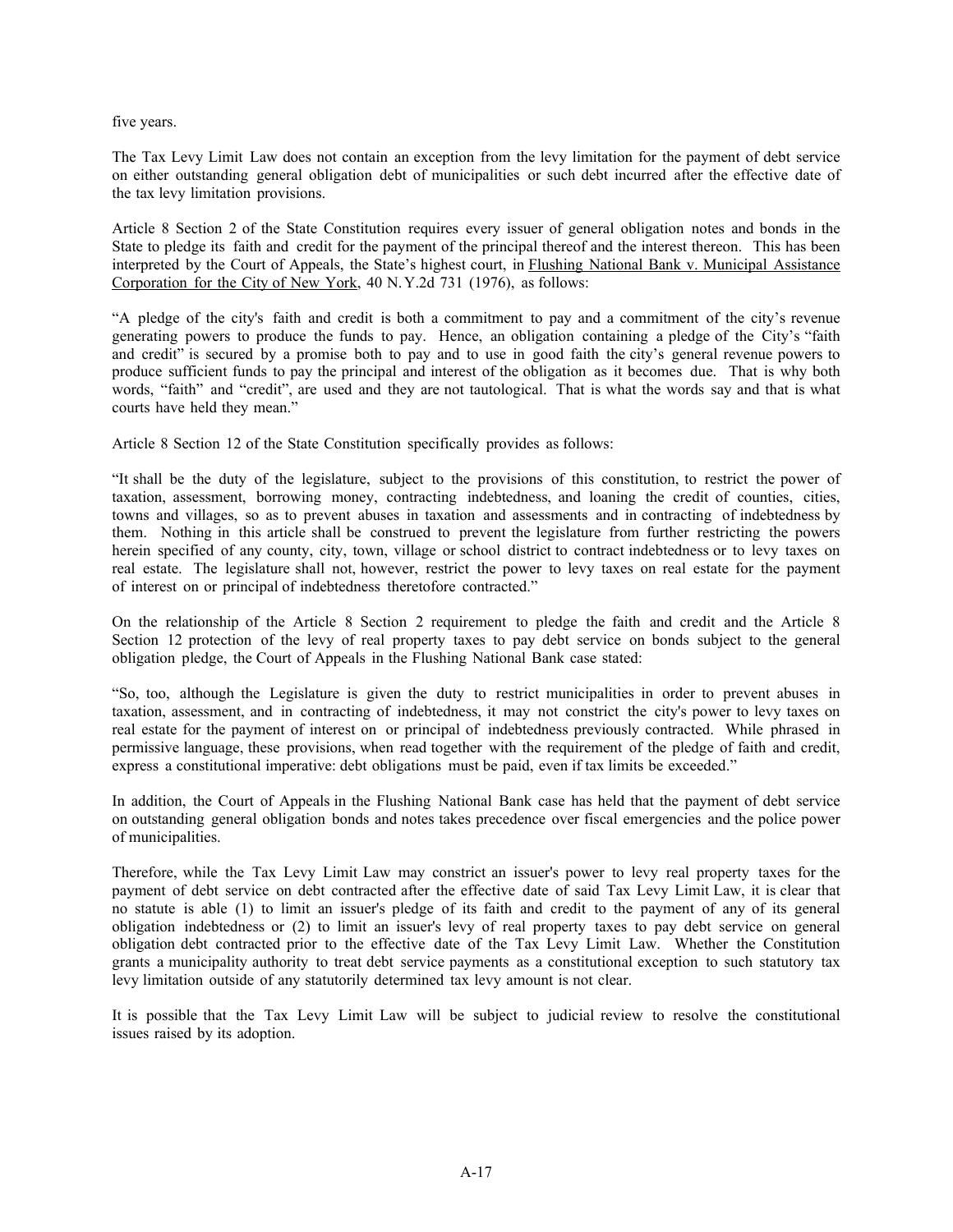## *Valuations and Taxes*

### **Trend of Valuations and Taxes For the Fiscal Years Ending December 31:**

|                          | 2018             | <u>2019</u>      | 2020             | 2021             | 2022             |
|--------------------------|------------------|------------------|------------------|------------------|------------------|
| Assessed Valuation       | \$20,351,747,806 | \$20,563,496,364 | \$20,536,048,419 | \$21,992,620,503 | \$22,865,612,641 |
| <b>Full Valuation</b>    | 26,035,931,645   | 26,056,527,362   | 27,822,746,869   | 28,521,289,128   | 29,641,222,516   |
| General Fund Levy        | 92,496,319       | 92,692,544       | 94,886,294       | 97,532,487       | 99,752,250       |
| Tax Rate Per \$1,000     |                  |                  |                  |                  |                  |
| <b>Full Valuation</b>    | \$3.55           | \$3.56           | \$3.49           | \$3.42           | \$3.45           |
| Source: County Officials |                  |                  |                  |                  |                  |

#### **Selected Listing of Large Taxable Properties 2022 Tentative Assessment Rolls(1)**

| Name                         | <b>Type</b>     | <b>Assessed</b><br><b>Valuation</b> |
|------------------------------|-----------------|-------------------------------------|
| National Grid                | Utility         | 621.495.391                         |
| Crossgates Mall Co.          | Shopping Center | 280,108,300                         |
| New York Central Lines (CSX) | Railroad        | 103,581,546                         |
| KRE Colonie Owner, LLC       | Shopping Center | 60,117,500                          |
| Northeastern IP Holdings     | Commercial      | 57,976,700                          |
| Woodlake Associates          | Apartments      | 56,040,600                          |
| Verizon                      | Utility         | 51,810,806                          |
| RP Associates of Albany      | Apartments      | 52,214,000                          |
| Stuyvesant Plaza             | Shopping Center | 51,589,000                          |
| Selkirk Cogen Partners       | Utility         | 50,000,000                          |
|                              | Total:          | \$1,384,933,843                     |

Source: 2022 Assessed Valuation and Full Valuation is based upon the 2022 Tentative Assessment Roll Data. Final Assessed Valuation Data is expected to be available on July 1.

### **End of Appendix A**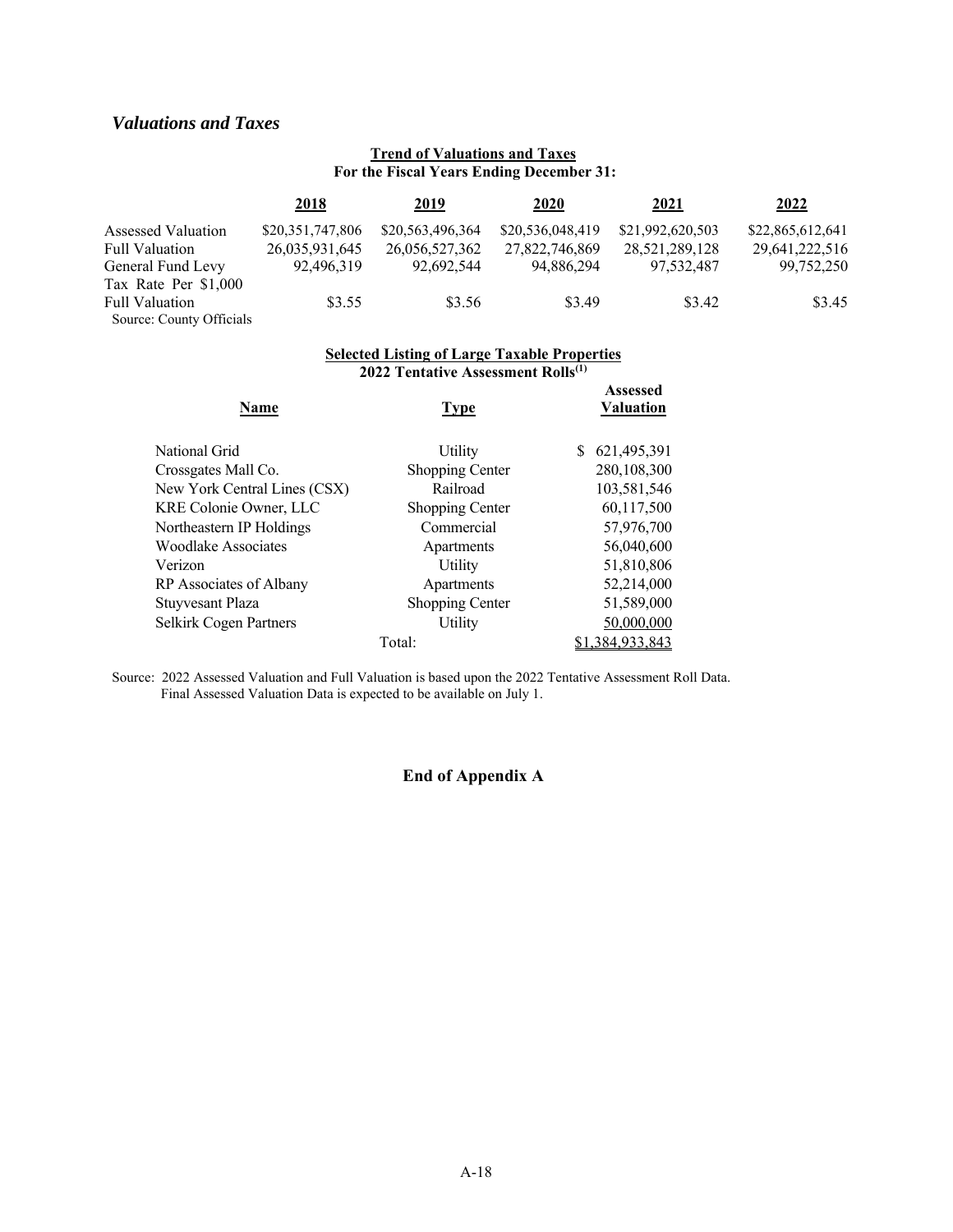# **APPENDIX B**

# **SUMMARY FINANCIAL STATEMENTS**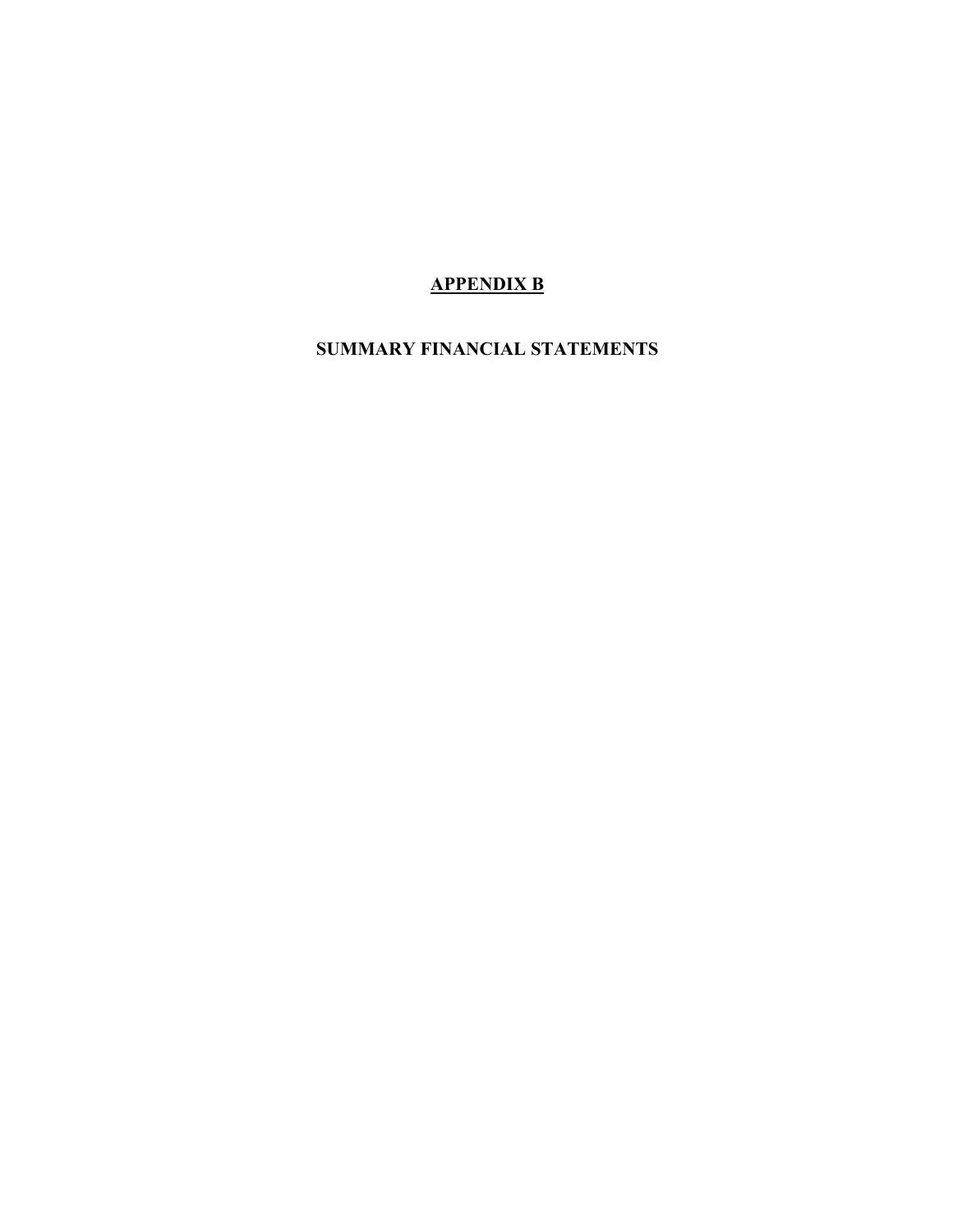## COUNTY OF ALBANY, NEW YORK CONSOLIDATED STATEMENT OF BUDGETED REVENUES AND EXPENSES GENERAL FUND FOR THE YEARS ENDED DECEMBER 31:

|                             | <b>ADOPTED BUDGET</b> | <b>ADOPTED BUDGET</b><br>2022 |  |
|-----------------------------|-----------------------|-------------------------------|--|
|                             | 2021                  |                               |  |
| Revenues                    |                       |                               |  |
| Local Tax Items             | \$326,300,194         | \$350,173,929                 |  |
| Dept/Misc. Income           | 21,531,153            | 22,558,945                    |  |
| State Aid                   | 91,794,540            | 96,013,410                    |  |
| Federal Aid                 | 71,151,346            | 73,939,789                    |  |
| <b>Interfund Transfers</b>  | 468,300               | 468,300                       |  |
| Tax Levy                    | 94,682,487            | 96,902,250                    |  |
| <b>Fund Balance</b>         | 3,000,000             | $\bf{0}$                      |  |
| <b>Total Revenues</b>       | \$608,928,020         | \$640,056,623                 |  |
| Appropriations              |                       |                               |  |
| General Government          | \$175,468,708         | \$190,616,555                 |  |
| Education                   | 32,773,000            | 33,011,000                    |  |
| Public Safety               | 90,997,903            | 98,374,055                    |  |
| Health/Mental Health        | 44,402,659            | 48,704,704                    |  |
| Transportation              | 1,245,437             | 1,245,437                     |  |
| Econ Asst/Opportnity        | 214,187,947           | 212,631,366                   |  |
| Culture/Recreation          | 1,526,230             | 1,711,081                     |  |
| Home/Community              | 3,008,287             | 3,489,859                     |  |
| <b>Inter fund Transfers</b> | 35,973,056            | 38,914,442                    |  |
| Undistributed               | 9,344,793             | 11,358,124                    |  |
| <b>Total Expenditures</b>   | \$608,928,020         | \$640,056,623                 |  |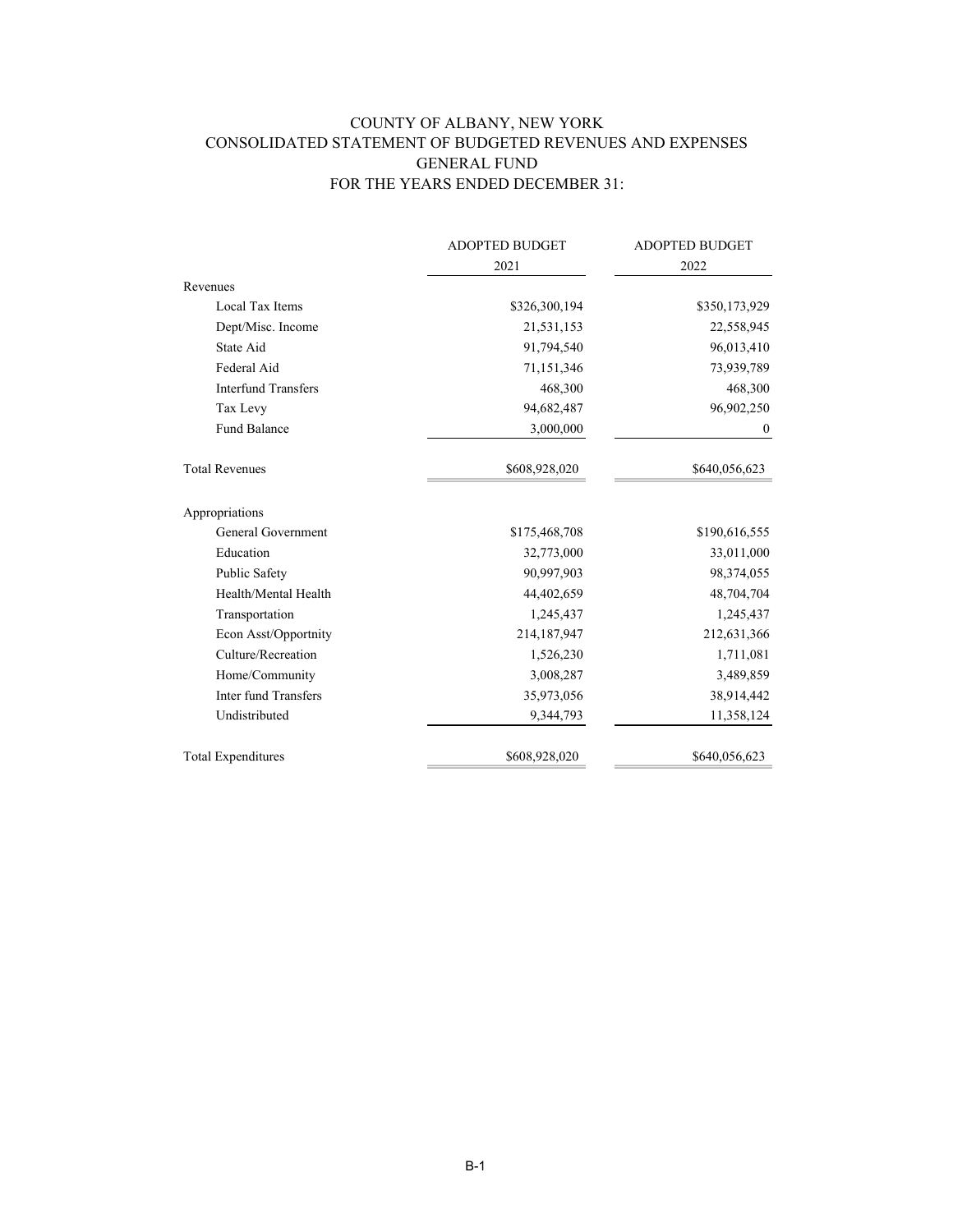#### COUNTY OF ALBANY, NEW YORK COMBINED STATEMENTS OF REVENUES, EXPENDITURES AND CHANGES IN FUND BALANCES (DEFICITS) GENERAL FUND For the Years Ended December 31:

|                                                        | 2016                    | 2017             | 2018             | 2019             | 2020             |
|--------------------------------------------------------|-------------------------|------------------|------------------|------------------|------------------|
| <b>Revenues:</b>                                       |                         |                  |                  |                  |                  |
| <b>Real Property Taxes</b>                             | \$88,506,698            | \$88,098,624     | \$90,605,328     | \$88,459,692     | \$85,036,624     |
| Real Property Tax Items                                | 8,934,388               | 10,202,071       | 8,358,458        | 8,107,933        | 7,569,466        |
| Sales and Use Taxes                                    | 269,773,392             | 270,220,622      | 285,296,901      | 299,402,523      | 269,286,682      |
| Departmental Income                                    |                         |                  | 29,748,771       | 30,254,664       | 29,948,492       |
|                                                        | 28,580,133<br>9,007,088 | 29,286,405       | 13,584,038       | 10,553,670       | 10,040,690       |
| Intergovernmental charges<br>Use of Money and Property |                         | 8,561,345        |                  | 3,344,645        |                  |
| Fines and Forfeitures                                  | 3,253,222               | 1,719,348        | 2,165,562        |                  | 2,003,542        |
|                                                        | 639,496                 | 676,616          | 572,778          | 515,238          | 270,775          |
| Sale of property & Compensation for loss               | 8,134,865               | 3,564,781        | 3,913,323        | 3,656,667        | 4,223,464        |
| State Aid                                              | 59,424,277              | 62,132,392       | 59,625,938       | 62,071,235       | 71,208,937       |
| Federal Aid                                            | 72,976,799              | 72,864,286       | 73,210,286       | 67,002,753       | 60,549,129       |
| Miscellaneous                                          | 994,777                 | 2,724,807        | 3,934,811        | 1,914,463        | 1,452,189        |
| <b>Total Revenues</b>                                  | \$550,225,135           | \$550,051,297    | \$571,016,194    | \$575,283,483    | \$541,589,990    |
| Other Financing Sources:                               |                         |                  |                  |                  |                  |
| <b>Operating Transfers In</b>                          | 1,086,191               | 1,395,506        | 1,567,896        | 2,559,571        | 168,300          |
| <b>Retirement Credits</b>                              | $\boldsymbol{0}$        | $\boldsymbol{0}$ | $\boldsymbol{0}$ | $\mathbf{0}$     | $\mathbf{0}$     |
| Proceeds of bonds                                      | $\overline{0}$          | $\mathbf{0}$     | $\mathbf{0}$     | $\mathbf{0}$     | $\mathbf{0}$     |
| Total Revenues and Other Sources                       | \$551,311,326           | \$551,446,803    | \$572,584,090    | \$577,843,054    | \$541,758,290    |
|                                                        |                         |                  |                  |                  |                  |
| <b>Expenditures:</b>                                   |                         |                  |                  |                  |                  |
| General Government                                     | \$141,623,872           | \$142,230,999    | \$149,589,585    | \$156,916,946    | \$146,911,146    |
| Education                                              | 25,543,670              | 28,723,760       | 30,877,826       | 31,508,149       | 29,325,769       |
| Public Safety                                          | 56,649,885              | 59,704,529       | 62,960,434       | 63,175,477       | 61,794,514       |
| Transportation                                         | 1,242,665               | 1,233,466        | 1,175,262        | 1,176,070        | 862,160          |
| Health                                                 | 30,722,273              | 30,248,742       | 33,076,186       | 33,416,409       | 33,239,042       |
| Economic Assistance & opportunity                      | 179,370,576             | 181,334,767      | 176, 673, 767    | 178,579,733      | 160,720,571      |
| Culture and Recreation                                 | 548,696                 | 332,715          | 448,766          | 390,023          | 340,155          |
| Home & Community Service                               | 3,097,771               | 3,612,380        | 3,455,954        | 3,425,339        | 4,614,004        |
| <b>Employee Benefits</b>                               | 62,988,069              | 65,226,053       | 64,485,394       | 63,821,365       | 67,888,655       |
| Debt Service:                                          |                         |                  |                  |                  |                  |
| Principal                                              | $\mathbf{0}$            | $\mathbf{0}$     | $\boldsymbol{0}$ | $\boldsymbol{0}$ | $\boldsymbol{0}$ |
| Interest                                               | $\theta$                | $\theta$         | $\theta$         | $\theta$         | $\Omega$         |
| Capital Outlay                                         | 2,240,523               | 2,249,651        | 2,369,545        | 3,931,043        | 4,326,532        |
| <b>Total Expenditures</b>                              | \$504,028,000           | \$514,897,062    | \$525,112,719    | \$536,340,554    | \$510,022,548    |
| <b>Other Financing Sources</b>                         |                         |                  |                  |                  |                  |
| <b>Operating Transfers Out</b>                         | (37, 101, 773)          | (34,718,034)     | (40, 736, 055)   | (41, 560, 777)   | (43,011,190)     |
|                                                        |                         |                  |                  |                  |                  |
| Total Expenditures and Other Uses                      | \$541,129,773           | \$549,615,096    | \$565,848,774    | \$577,901,331    | \$553,033,738    |
| Revenues and Other Sources Over                        |                         |                  |                  |                  |                  |
| (under) Expenditures and Other Uses                    | 10,181,553              | 1,831,707        | 6,735,316        | $-58,277$        | $-11,275,448$    |
| Fund Balances (Deficits), Beginning of Year            | 49,876,407              | 60,057,960       | 61,889,667       | 68,624,983       | 67,511,349       |
| Prior Period Adjustment<br><b>Equity Transfer</b>      | $\theta$                | $\theta$         | $\boldsymbol{0}$ | $-1,055,357$     |                  |
| Fund Balances (Deficits), End of Year                  | \$60,057,960            | \$61,889,667     | \$68,624,983     | \$67,511,349     | \$56,235,901     |
|                                                        |                         |                  |                  |                  |                  |

Source: County's Audited Financial Statements Table itself not audited.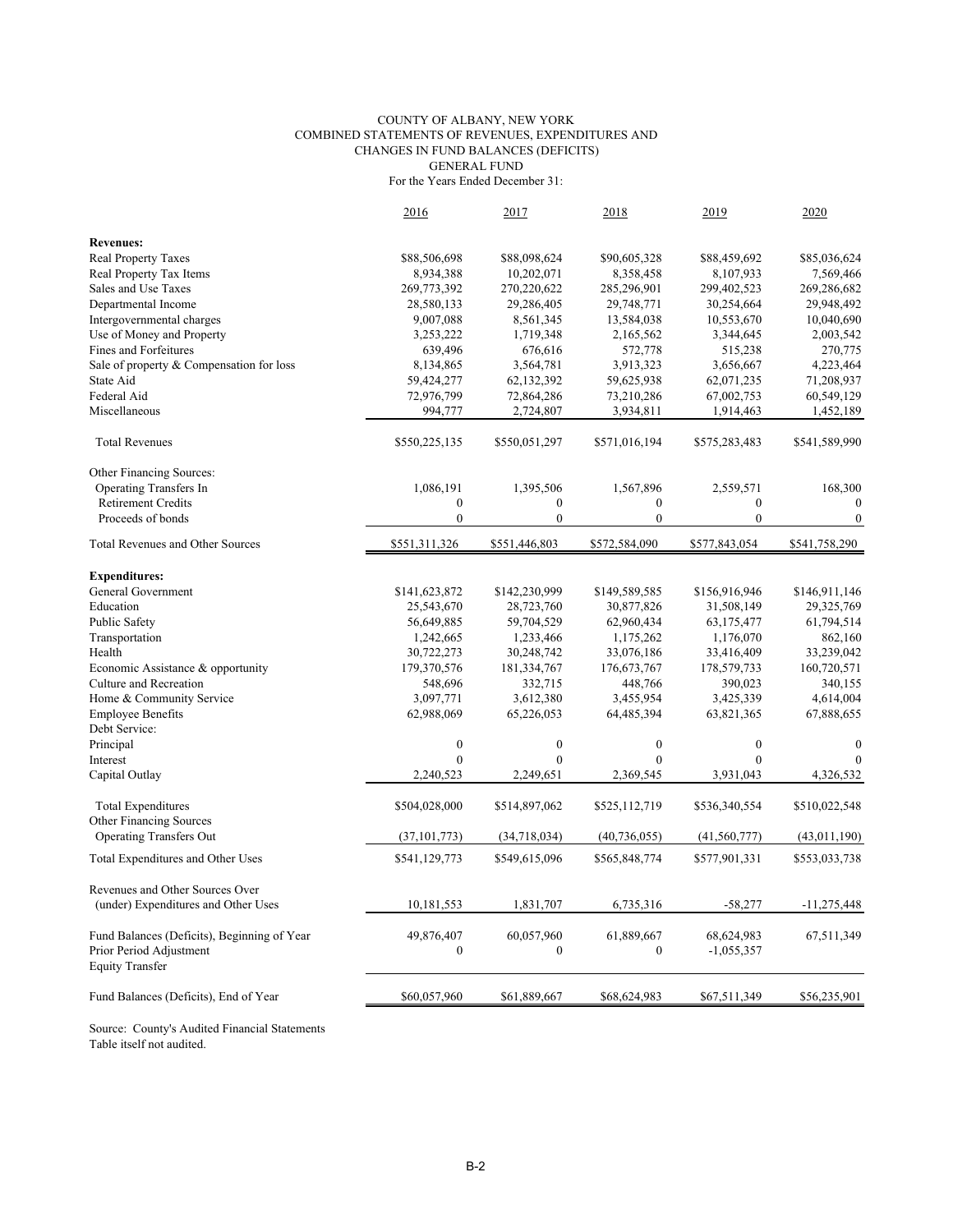#### COUNTY OF ALBANY, NEW YORK COMBINED BALANCE SHEET GENERAL FUND For the Years Ended December 31:

| Assets:                                 | 2016          | 2017             | 2018          | 2019           | 2020          |
|-----------------------------------------|---------------|------------------|---------------|----------------|---------------|
| Cash and Cash Equivalents               | \$33,618,933  | \$27,282,167     | \$37,666,802  | \$15,973,670   | \$47,017,939  |
| Cash Restricted                         | 2,000,381     | 1,850,383        | 1,857,259     | 1,878,670      | 1,887,169     |
| Receivables                             |               |                  |               |                |               |
| Taxes receivable                        | 74,241,949    | 73,524,451       | 67,904,315    | 72,528,250     | 84,688,365    |
| State and federal receivables           | 47,806,420    | 51,744,776       | 62,812,039    | 72,612,314     | 88,169,560    |
| Other                                   | 3,410,534     | 5,824,118        | 2,766,332     | 5,567,699      | 10,208,291    |
| Due From Other Funds                    | 5,010,327     | 5,343,973        | 8,063,853     | 9,051,548      | 14,739,936    |
| Due From Other Governments              | 3,474,751     | 2,735,822        | 2,943,039     | 3,270,100      | 1,295,267     |
| Prepaid Expenses                        | 4,838,011     | 4,495,233        | 4,773,079     | 4,843,528      | 4,761,863     |
| Inventory                               | 53,683        | 53,423           | 50,862        | 43,515         | 68,823        |
| Total                                   | \$174,454,989 | \$172,854,346    | \$188,837,580 | \$185,769,294  | \$252,837,213 |
| <b>Liabilities:</b>                     |               |                  |               |                |               |
| Accounts Payable                        | 19,332,243    | 10,683,681       | 25,402,408    | 22,735,280     | 37,602,395    |
| <b>Accrued Liabilities</b>              | 2,027,753     | 2,405,824        | 2,807,185     | 3,675,915      | 6,879,527     |
| Due to Other Governments                | 47,288,014    | 48,461,829       | 49,103,104    | 45,034,975     | 45,228,912    |
| Due to Other Funds                      | 1,431,138     | 3,130,488        | 6,567,355     | 5,891,943      | 5,119,925     |
| Other Liabilites                        | 4,320,733     | 7,557,172        | 4,250,726     | 4,634,615      | $\theta$      |
| <b>Deferred Revenues</b>                | 39,997,148    | 38,725,685       | 32,081,819    | 36,285,217     | 41,946,577    |
| Deposits Payable                        | $\mathbf{0}$  | $\boldsymbol{0}$ | $\mathbf{0}$  | $\overline{0}$ | 19,823,977    |
| Retainage Payable                       | $\mathbf{0}$  | $\boldsymbol{0}$ | $\mathbf{0}$  | $\overline{0}$ | $\Omega$      |
| Bond and Tax Anticipation Notes Payable | $\theta$      | $\mathbf{0}$     | $\mathbf{0}$  | $\Omega$       | 40,000,000    |
| <b>Total Liabilities</b>                | 114,397,029   | 110,964,679      | 120,212,597   | 118,257,945    | 196,601,313   |
| <b>Fund Balances:</b>                   |               |                  |               |                |               |
| Nonspendable                            | 4,891,694     | 4,548,656        | 4,823,941     | 4,887,043      | 12,424,246    |
| Restricted                              | 3,789,012     | 1,850,383        | 3,979,633     | 3,317,545      | 3,379,620     |
| Assigned                                | 6,858,664     | 9,217,465        | 9,263,177     | 9,716,381      | 5,887,837     |
| Unassigned                              | 44,518,590    | 46,273,163       | 50,558,232    | 49,590,380     | 34,544,198    |
|                                         |               |                  |               |                |               |
| <b>Total Fund Equity</b>                | 60,057,960    | 61,889,667       | 68,624,983    | 67,511,349     | 56,235,901    |
|                                         | \$174,454,989 | \$172,854,346    | \$188,837,580 | \$185,769,294  | \$252,837,214 |

Source: County's Audited Financial Statements Table itself not audited.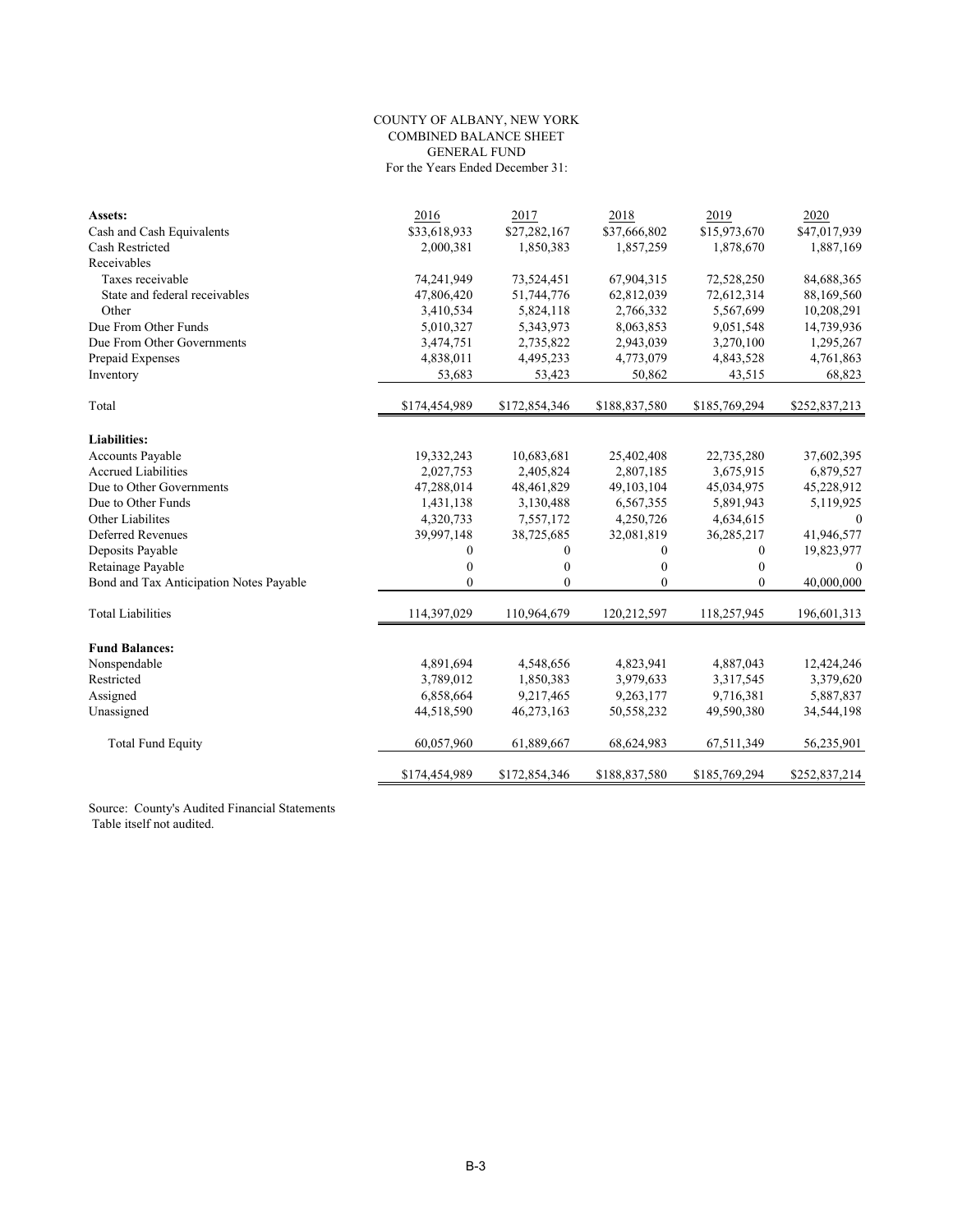## **APPENDIX C**

## **AUDITED FINANCIAL STATEMENTS FOR THE FISCAL YEAR ENDED DECEMBER 31, 2020**

## **CAN BE ACCESSED ON THE ELECTRONIC MUNICIPAL MARKET ACCESS ("EMMA") WEBSITE OF THE MUNICIPAL SECURITIES RULEMAKING BOARD ("MSRB") AT THE FOLLOWING LINK:**

**https://emma.msrb.org/P11604012.pdf** 

**The audited financial statements referenced above are hereby incorporated into this Official Statement.** 

**\* Such Financial Statements and opinion are intended to be representative only as of the date thereof. BST & Co. CPAs, LLP has not been requested by the County to further review and/or update such Financial Statements or opinion in connection with the preparation and dissemination of this Official Statement.**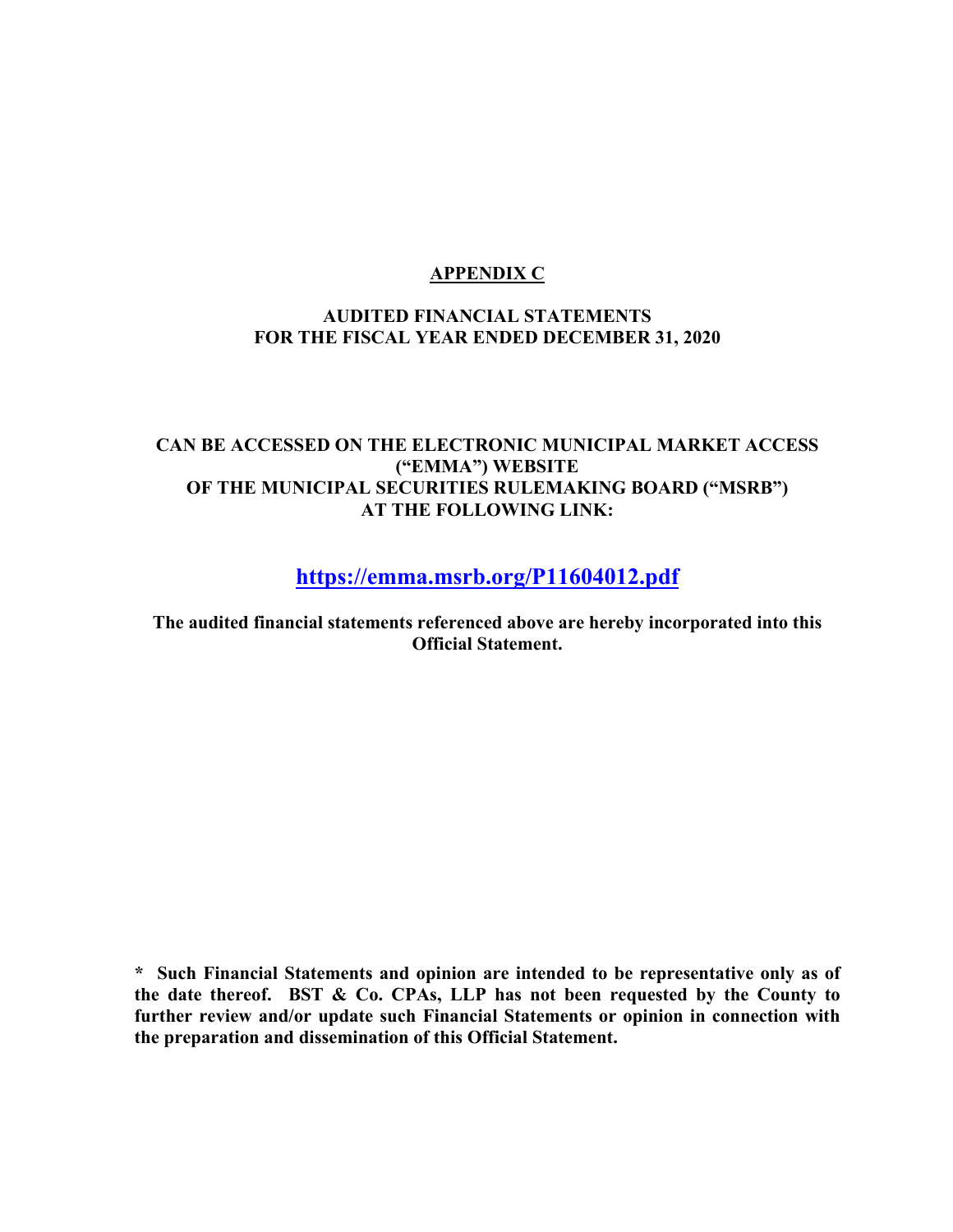# **APPENDIX D**

# **FORM UNDERTAKING TO PROVIDE CONTINUING DISCLOSURE**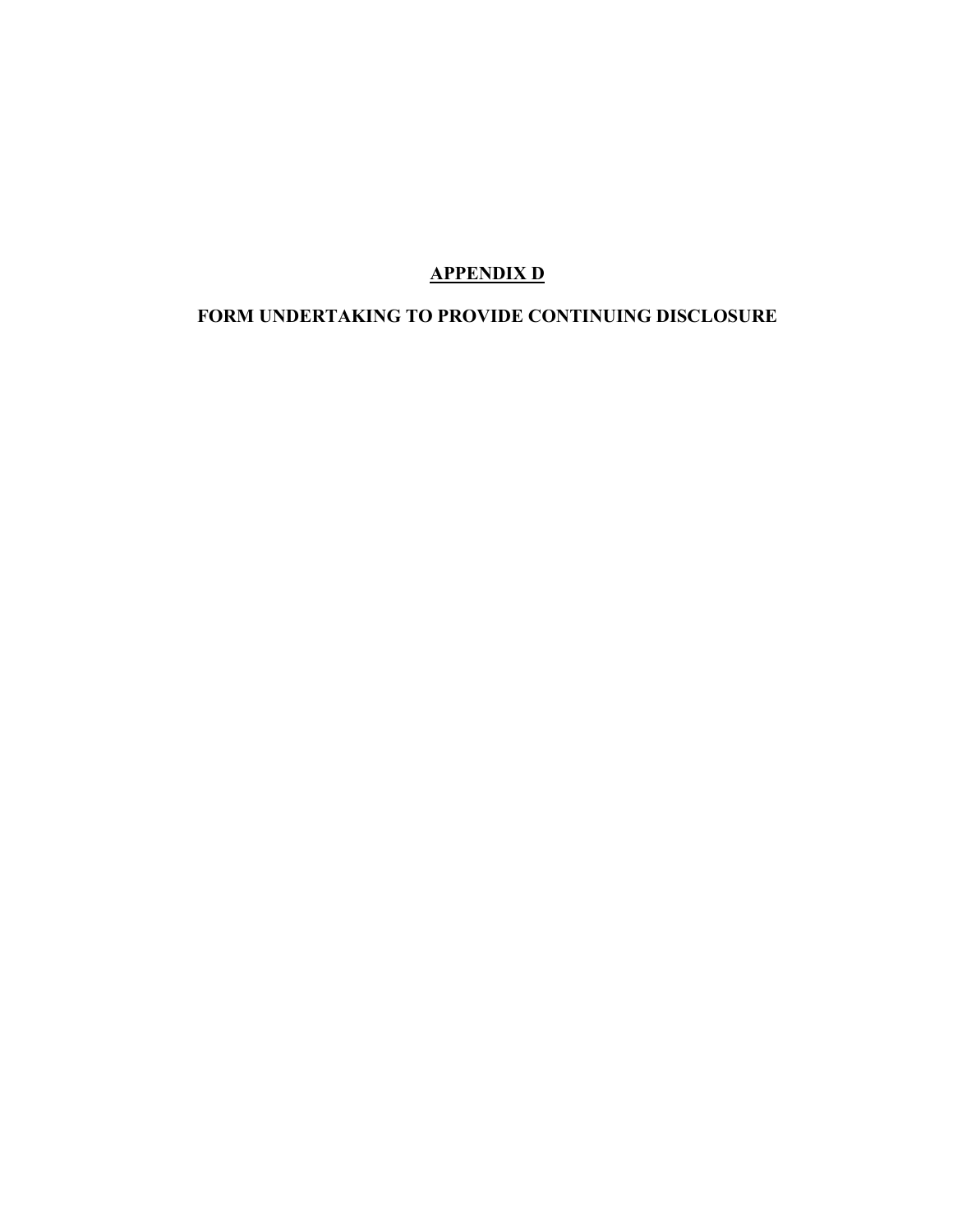#### **APPENDIX D**

#### **FORM UNDERTAKING TO PROVIDE CONTINUING DISCLOSURE**

This undertaking to provide continuing disclosure undertaking (the "Disclosure Undertaking") is executed and delivered by the County of Albany, a municipal corporation of the State of New York (the "Issuer") in connection with the issuance of its **\$25,867,700 Various Purposes Serial Bonds – 2022 Series A** (the "Security"). The Issuer hereby covenants and agrees as follows:

Section 1. Obligation to Provide Continuing Disclosure. (a) The Issuer hereby undertakes (for the benefit of Security Holders) to provide (or cause to be provided either directly or through a dissemination agent) to EMMA (or any successor thereto) in an electronic format (as prescribed by the MSRB):

- (i) no later than the following September 30 after the end of each fiscal year, commencing with the fiscal year ending December 31, 2021, the Annual Financial Information relating to such fiscal year, unless Audited Financial Statements are prepared, in which case the Annual Financial Information will be provided on or prior to the following September 30 after the end of each fiscal year or within 60 days following receipt by the Issuer of Audited Financial Statements (whichever is later) (the "Report Date"), but in no event later than one year after the end of each fiscal year;
- (ii) if not provided as part of the Annual Financial Information, Audited Financial Statements within 60 days of their receipt, but in no event later than one year after the end of each fiscal year;
- (iii) in a timely manner (not in excess of ten business days after the occurrence of any such event), notice of any of the following events with respect to the Security:
	- (1) Principal and interest payment delinquencies;
	- (2) Non-payment related defaults, if material;
	- (3) Unscheduled draws on debt service reserves reflecting financial difficulties;
	- (4) Unscheduled draws on credit enhancements reflecting financial difficulties;
	- (5) Substitution of credit or liquidity providers, or their failure to perform;

(6) Adverse tax opinions, the issuance by the Internal Revenue Service of proposed or final determinations of taxability, Notices of Proposed Issue (IRS Form 5701–TEB) or other material notices or determinations with respect to the tax status of the Security, or other material events affecting the tax status of the Security;

- (7) Modifications to rights of Security Holders, if material;
- (8) Bond calls, if material, and tender offers;
- (9) Defeasances;

(10) Release, substitution, or sale of property securing repayment of the Security, if material;

- (11) Rating changes;
- (12) Bankruptcy, insolvency, receivership or similar event of the obligated person;

Note to paragraph (12): For the purposes of the event identified in paragraph (12) of this Section 1, the event is considered to occur when any of the following occur: The appointment of a receiver,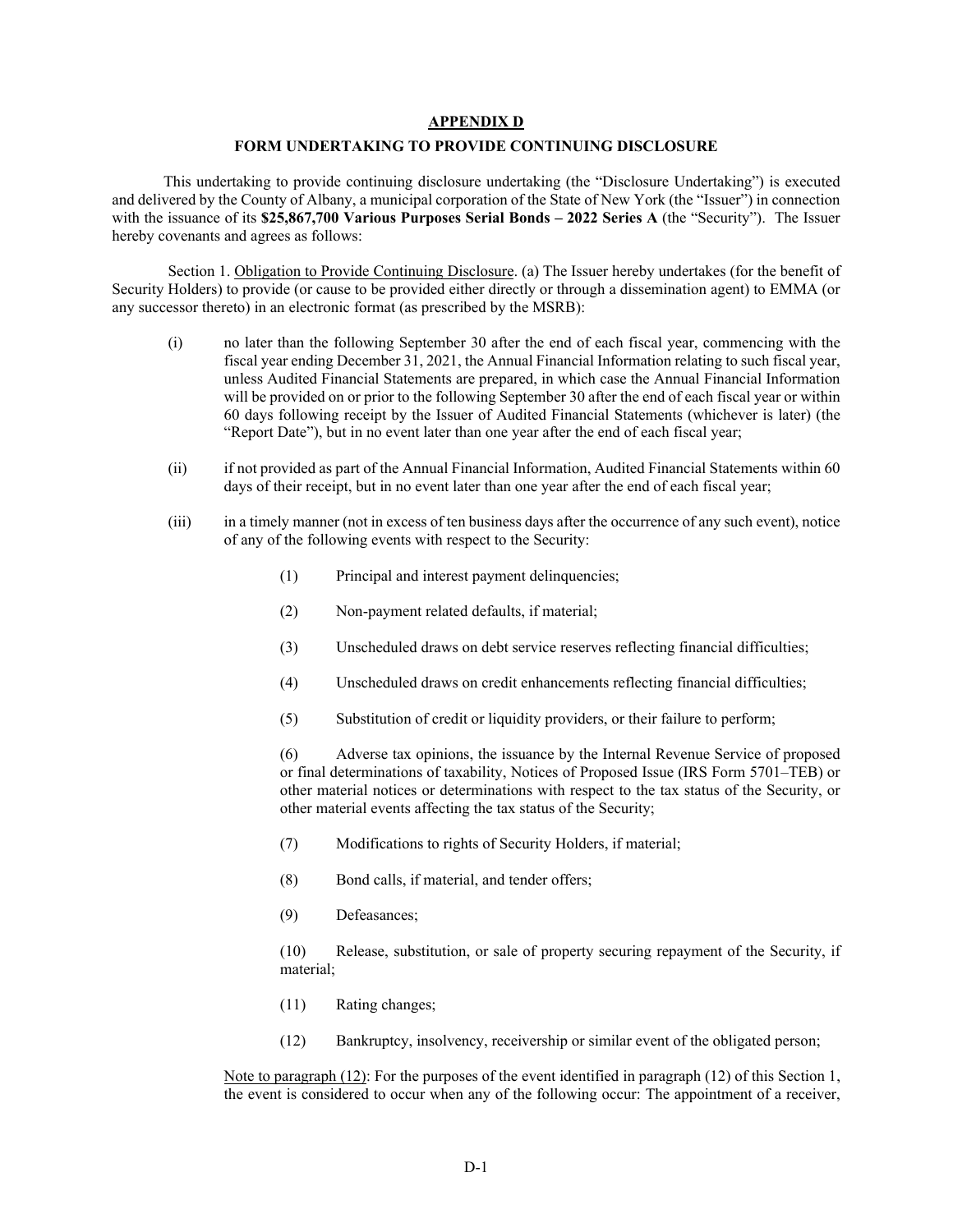fiscal agent or similar officer for an obligated person in a proceeding under the U.S. Bankruptcy Code or in any other proceeding under state or federal law in which a court or governmental authority has assumed jurisdiction over substantially all of the assets or business of the obligated person, or if such jurisdiction has been assumed by leaving the existing governing body and officials or officers in possession but subject to the supervision and orders of a court or governmental authority, or the entry of an order confirming a plan of reorganization, arrangement or liquidation by a court or governmental authority having supervision or jurisdiction over substantially all of the assets or business of the obligated person.

(13) The consummation of a merger, consolidation, or acquisition involving an obligated person or the sale of all or substantially all of the assets of the obligated person, other than in the ordinary course of business, the entry into a definitive agreement to undertake such an action or the termination of a definitive agreement relating to any such actions, other than pursuant to its terms, if material;

(14) Appointment of a successor or additional trustee or the change of name of a trustee, if material;

(15) Incurrence of a Financial Obligation of the obligated person, if material, or agreement to covenants, events of default, remedies, priority rights, or other similar terms of a Financial Obligation of the obligated person, any of which affect Security Holders, if material; and

(16) Default, event of acceleration, termination event, modification of terms, or other similar events under the terms of a Financial Obligation of the obligated person, any of which reflect financial difficulties.

(iv) in a timely manner (not in excess of ten business days after the occurrence of such event), notice of a failure to provide by the date set forth in Section  $1(a)(i)$  hereof any Annual Financial Information required by Section 3 hereof.

(b) The Issuer may choose to disseminate other information in addition to the information required as part of this Disclosure Undertaking. Such other information may be disseminated in any manner chosen by the Issuer. If the Issuer disseminates any such additional information, the Issuer shall have no obligation to update such information or include it in any future materials disseminated pursuant to this Disclosure Undertaking.

(c) The Issuer may choose to provide notice of the occurrence of certain other events, in addition to those listed in Section  $1(a)(ii)$  above, if the Issuer determines that any such other event is material with respect to the Security; but the Issuer does not undertake to commit to provide any such notice of the occurrence of any material event except those events listed above.

#### Section 2. Definitions

"Annual Financial Information" means the information specified in Section 3 hereof.

"Audited Financial Statements" means the Issuer's annual financial statements, prepared in accordance with GAAP for governmental units as prescribed by GASB, which financial statements shall have been audited by such auditor as shall be then required or permitted by the laws of the State of New York.

"EMMA" means the Electronic Municipal Market Access System implemented by the MSRB.

"Financial Obligation" means a (A) debt obligation; (B) derivative instrument entered into in connection with, or pledged as security or a source of payment for, an existing or planned debt obligation; or  $(C)$  guarantee of  $(A)$ or (B). Financial Obligation shall not include municipal securities as to which a final official statement has been provided to the MSRB consistent with Rule 15c2-12.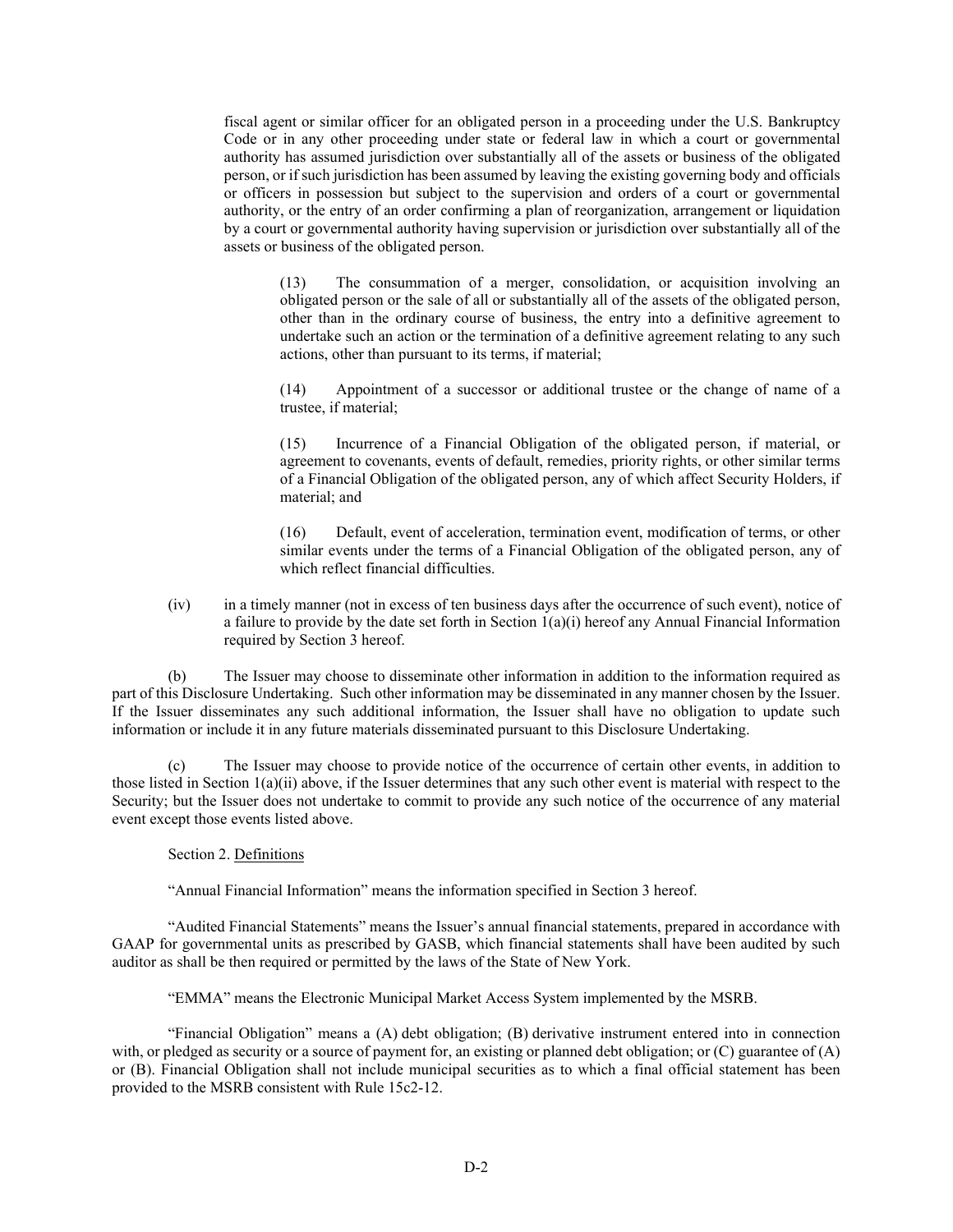"GAAP" means generally accepted accounting principles as in effect from time to time in the United States.

"MSRB" means the Municipal Securities Rulemaking Board established in accordance with the provisions of Section 15B(b)(1) of the Securities Exchange Act of 1934, or any successor thereto or to the functions of the MSRB contemplated by this Disclosure Undertaking.

"Purchaser" means the financial institution referred to in a certain Certificate of Determination that is being delivered by the Issuer in connection with the issuance of the Security.

"Rule 15c2-12" means Rule 15c2-12 promulgated by the Securities and Exchange Commission under the Securities Exchange Act of 1934, as amended through the date of this Disclosure Undertaking, including any official interpretations thereof issued either before or after the effective date of this Disclosure Undertaking which are applicable to this Disclosure Undertaking.

"Security Holder" means any registered owner of the Security and any beneficial owner of the Security within the meaning of Rule 13d-3 promulgated by the Securities and Exchange Commission under the Securities Exchange Act of 1934.

Section 3. Annual Financial Information. (a) The required Annual Financial Information shall consist of the financial information and operating data for the preceding fiscal year, in a form generally consistent with the information contained or cross-referenced in the Issuer's final official statement relating to the Security under the heading "LITIGATION"; in Appendix A under the headings: "THE COUNTY OF ALBANY," "COUNTY INDEBTEDNESS AND DEBT LIMITATIONS," "FINANCIAL INFORMATION," and "REAL PROPERTY TAXES"; and in Appendix B, which Annual Financial Information may, but it is not required to, include audited financial statements.

(b) All or any portion of the Annual Financial Information may be incorporated in the Annual Financial Information by cross reference to any other documents which are (i) available to the public on EMMA or (ii) filed with the Securities and Exchange Commission. If such a document is a final official statement, it must be available on EMMA.

(c) Annual Financial Information for any fiscal year containing any modified operating data or financial information (as contemplated by Section 6(f) hereof) for such fiscal year shall explain, in narrative form, the reasons for such modification and the effect of such modification on the Annual Financial Information being provided for such fiscal year. If a change in accounting principles is included in any such modification, such Annual Financial Information shall present a comparison between the financial statements or information prepared on the basis of the modified accounting principles and those prepared on the basis of the former accounting principles.

Section 4. Remedies. If the Issuer fails to comply with any provision of this Disclosure Undertaking, then any Security Holder may enforce, for the equal benefit and protection of all Security Holders similarly situated, by mandamus or other suit or proceeding at law or in equity, this Disclosure Undertaking against the Issuer and any of the officers, agents and employees of the Issuer, and may compel the Issuer or any such officers, agents or employees to perform and carry out their duties under this Disclosure Undertaking; provided that the sole and exclusive remedy for breach of this Disclosure Undertaking shall be an action to compel specific performance of the obligations of the Issuer hereunder and no person or entity shall be entitled to recover monetary damages hereunder under any circumstances. Failure to comply with any provision of this Disclosure Undertaking shall not constitute an event of default on the Security.

Section 5. Parties in Interest. This Disclosure Undertaking is executed to assist the Purchaser to comply with paragraph (b)(5) of Rule 15c2-12 and is delivered for the benefit of the Security Holders. No other person has any right to enforce the provisions hereof or any other rights hereunder.

Section 6. Amendments. Without the consent of any Security Holders, at any time while this Disclosure Undertaking is outstanding, the Issuer may enter into any amendments or changes to this Disclosure Undertaking for any of the following purposes: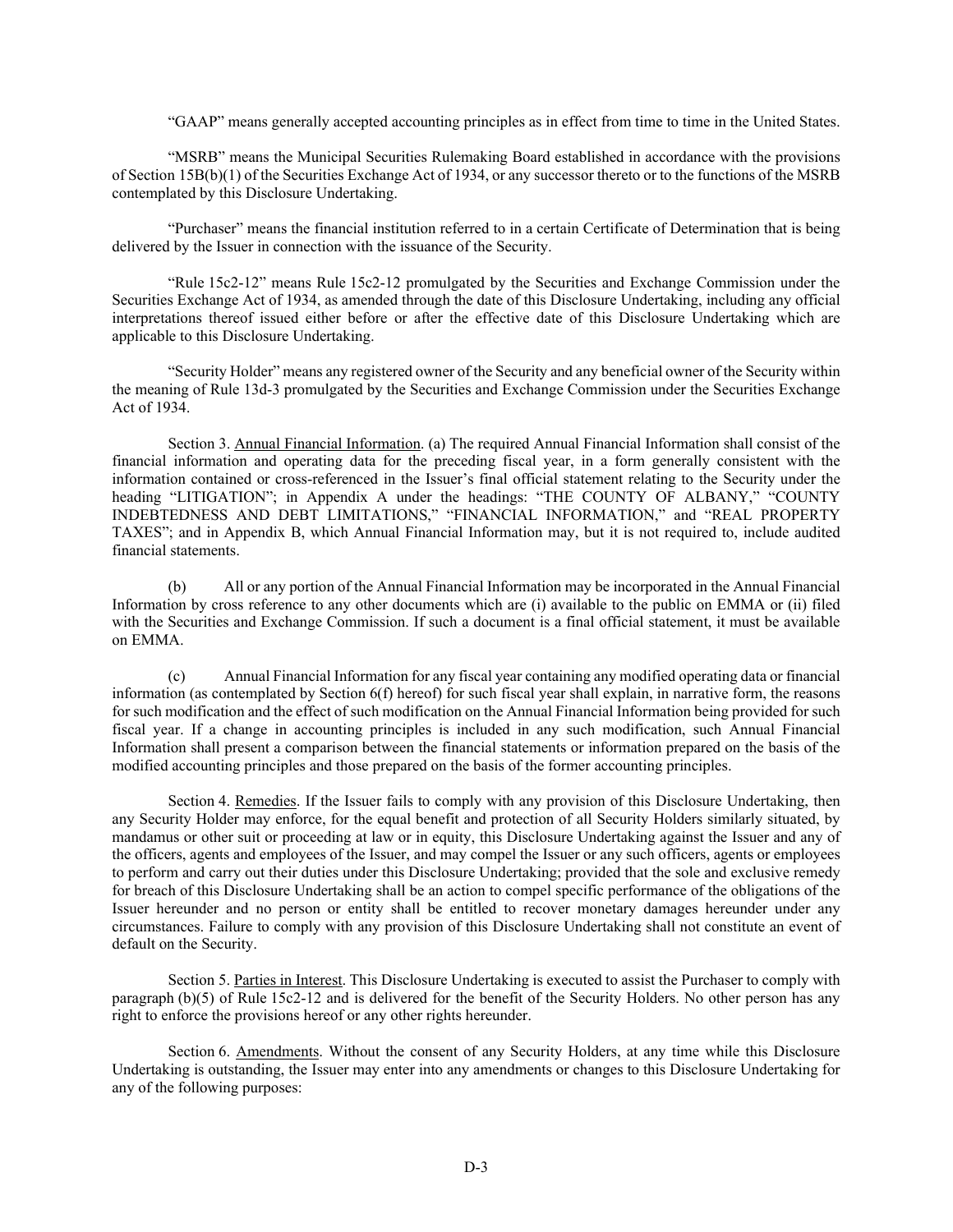(a) to comply with or conform to any changes to Rule 15c2-12 (whether required or optional);

(b) to add a dissemination agent for the information required to be provided as part of this Disclosure Undertaking and to make any necessary or desirable provisions with respect thereto;

(c) to evidence the succession of another person to the Issuer and the assumption of any such successor of the duties of the Issuer hereunder;

(d) to add to the duties of the Issuer for the benefit of the Security Holders, or to surrender any right or power herein conferred upon the Issuer;

(e) to adjust the Report Date if the Issuer changes its fiscal year; provided that such new date shall be within nine months after the end of the new fiscal year and provided further that the period between the final Report Date relating to the former fiscal year and the initial Report Date relating to the new fiscal year shall not exceed one year in duration;

(f) to modify the contents, presentation and format of the Annual Financial Information from time to time to conform to changes in accounting or disclosure principles or practices and legal requirements followed by or applicable to the Issuer or to reflect changes in the identity, nature or status of the Issuer or in the business, structure or operations of the Issuer or any mergers, consolidations, acquisitions or dispositions made by or affecting any such person; provided that any such modifications shall comply with the requirements of Rule 15c2-12 or Rule 15c2-12 as in effect at the time of such modification; or

(g) to cure any ambiguity, to correct or supplement any provision hereof which may be inconsistent with any other provision hereof, or to make any other provisions with respect to matters or questions arising under this Disclosure Undertaking which, in each case, comply with Rule 15c2-12 or Rule 15c2-12 as in effect at the time of such amendment or change;

provided that no such action pursuant to this Section 7 shall adversely affect the interests of the Security Holders in any material respect. In making such determination, the Issuer shall rely upon an opinion of nationally recognized bond counsel.

Section 7. Termination. (a) This Disclosure Undertaking shall remain in full force and effect until such time as all principal, redemption premiums, if any, and interest on the Security shall have been paid in full or the Security shall have otherwise been paid or legally defeased in accordance with their terms. Upon any such legal defeasance, the Issuer shall provide notice of such defeasance to EMMA. Such notice shall state whether the Security has been defeased to maturity or to redemption and the timing of such maturity or redemption.

(b) In addition, this Disclosure Undertaking, or any provision hereof, shall be null and void in the event that those portions of Rule 15c2-12 which require this Disclosure Undertaking, or such provision, as the case may be, do not or no longer apply to the Security, whether because such portions of Rule 15c2-12 are invalid, have been repealed, or otherwise.

Section 8. Undertaking to Constitute Written Agreement or Contract. This Disclosure Undertaking shall constitute the written agreement or contract for the benefit of Security Holders, as contemplated under Rule 15c2-12.

Section 9. Governing Law. This Disclosure Undertaking shall be governed by the laws of the State of New York determined without regard to principles of conflict of law.